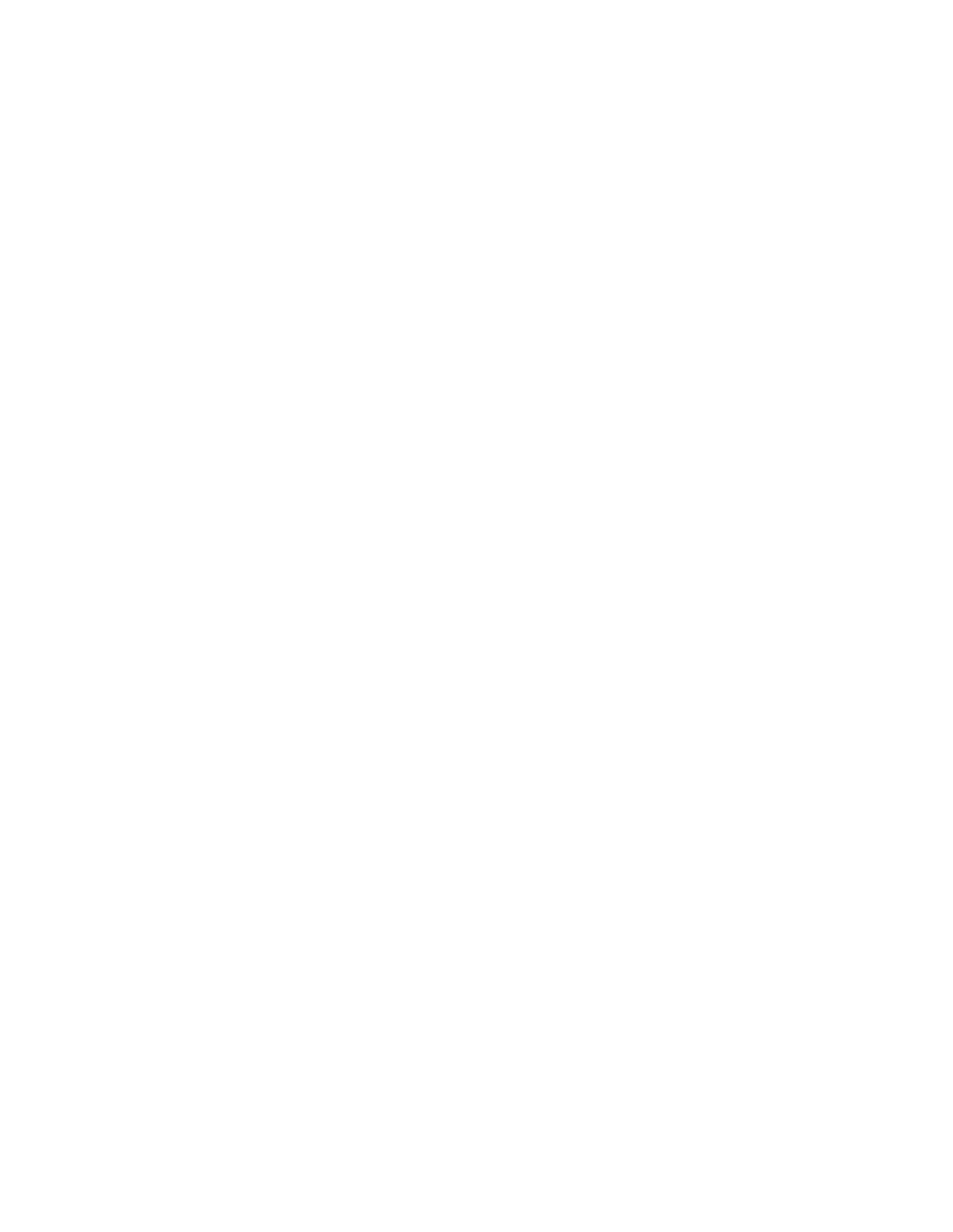## Multiple Critical Behavior of Probabilistic Limit Theorems in the Neighborhood of a Tricritical Point

Marius Costeniuc, <sup>1</sup> marius@mis.mpg.de

Richard S. Ellis, <sup>2</sup> rsellis@math.umass.edu

Peter Tak-Hun Otto <sup>3</sup> potto@willamette.edu

<sup>1</sup> Max Planck Institute for Mathematics in the Sciences Inselstrasse 22–26 D-04103 Leipzig, Germany

> <sup>2</sup> Department of Mathematics and Statistics University of Massachusetts Amherst, MA 01003

> > <sup>3</sup> Department of Mathematics Willamette University Salem, OR 97301

> > > September 12, 2006

#### **Abstract**

We derive probabilistic limit theorems that reveal the intricate structure of the phase transitions in a mean-field version of the Blume-Emery-Griffiths model [4]. These probabilistic limit theorems consist of scaling limits for the total spin and moderate deviation principles (MDPs) for the total spin. The model under study is defined by a probability distribution that depends on the parameters  $n, \beta$ , and K, which represent, respectively, the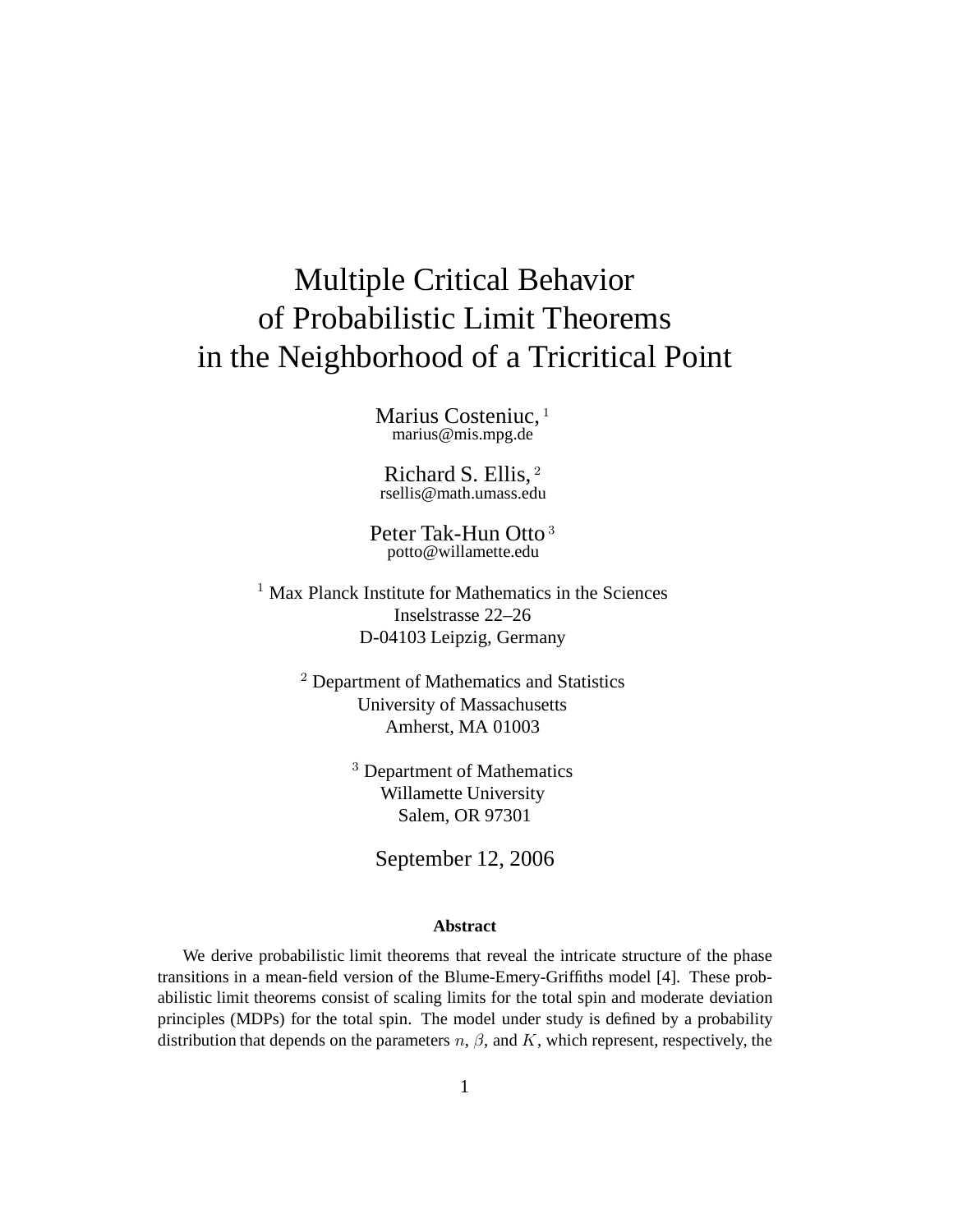number of spins, the inverse temperature, and the interaction strength. The intricate structure of the phase transitions is revealed by the existence of 18 scaling limits and 18 MDPs for the total spin. These limit results are obtained as  $(\beta, K)$  converges along appropriate sequences  $(\beta_n, K_n)$  to points belonging to various subsets of the phase diagram, which include a curve of second-order points and a tricritical point. The forms of the limiting densities in the scaling limits and of the rate functions in the MDPs reflect the influence of one or more sets that lie in neighborhoods of the critical points and the tricritical point. Of all the scaling limits, the structure of those near the tricritical point is by far the most complex, exhibiting new types of critical behavior when observed in a limit-theorem phase diagram in the space of the two parameters that parametrize the scaling limits.

*American Mathematical Society 2000 Subject Classifications.* Primary 60F10, 60F05, Secondary 82B20

*Key words and phrases:* scaling limit, moderate deviation principle, second-order phase transition, first-order phase transition, tricritical point, Blume-Emery-Griffiths model, Blume-Capel model

#### **1 Introduction**

The purpose of this paper is to analyze a new set of phenomena associated with the critical behavior of probabilistic limit theorems for a mean-field version of an important lattice-spin model due to Blume, Emery, and Griffiths [4]. These probabilistic limit theorems consist of scaling limits for the total spin and moderate deviation principles (MDPs) for the total spin.

We will refer to the mean-field model studied in this paper as the BEG model; it is equivalent to the Blume-Emery-Griffiths model on the complete graph on  $n$  vertices. In contrast to the mean-field version of the Ising model known as the Curie-Weiss model, whose only phase transition is a continuous, second-order phase transition at the critical inverse temperature [17, §IV.4], the BEG model exhibits both a curve of continuous, second-order points; a curve of discontinuous, first-order points; and a tricritical point, which separates the two curves [22, 29]. It is one of the few models, and certainly one of the simplest, that exhibit this intricate phasetransition structure.

Applications of the Blume-Emery-Griffiths model to a diverse range of physical systems are discussed in [22, §1] and in [29, §3.3], where the model is called the Blume-Emery-Griffiths-Rys model. As the latter reference points out, the model studied in the present paper is actually a mean-field version of a precursor of the Blume-Emery-Griffiths-Rys model due to Blume [3] and Capel [8, 9, 10]. With apologies to these authors, we follow the nomenclature of our earlier paper [22] by referring to this mean-field version as the BEG model.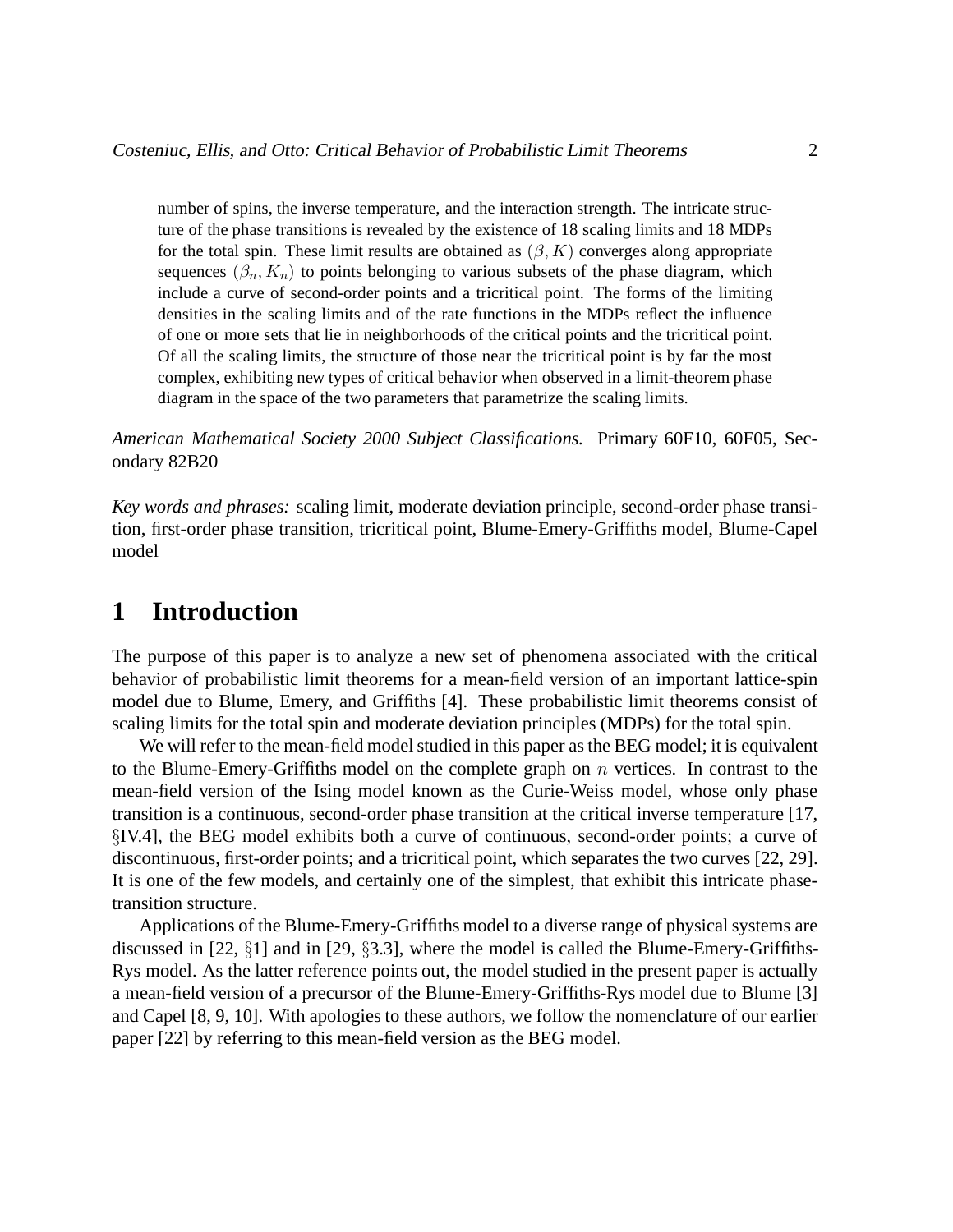The BEG model is defined by a probability distribution  $P_{n,\beta,K}$ , where n equals the number of spins,  $\beta$  is the inverse temperature, and K is the interaction strength. We investigate the complex structure of the phase transitions in the model by deriving 36 different limit results for the total spin  $S_n$  as  $(\beta, K)$  converges along appropriate sequences  $(\beta_n, K_n)$  to points belonging to three separate classes: (1) the tricritical point, (2) the curve of second-order points, and (3) the single-phase region lying under that curve. In case 1, we obtain 13 scaling limits and 13 MDPs; in case 2, 4 scaling limits and 4 MDPs; and in case 3, 1 scaling limit and 1 MDP. As we will see, the numbers 13, 4, and 1 represent natural and exhaustive enumerations of three classes of polynomials that arise in the related settings of the scaling limits and the MDPs.

The existence of  $18 = 13 + 4 + 1$  scaling limits and 18 MDPs reflects the intricate structure of the phase transitions in the BEG model. It is hoped that our insights can also be applied to other statistical mechanical models that exhibit other types of phase transitions and critical phenomena and thus, presumably, other possibilities for scaling limits of macroscopic random variables like the total spin in the BEG model [19].

Before saying more about the limit theorems in the BEG model and their critical behavior, we summarize a number of facts concerning the phase-transition structure of the model [22]. For  $\beta > 0$  and  $K > 0$  we denote by  $\mathcal{E}_{\beta,K}$  the set of equilibrium macrostates of the model corresponding to the macroscopic variable of the spin per site. In [22] it is proved that there exists a critical inverse temperature  $\beta_c = \log 4$  and that for  $\beta > 0$  there exists a critical value  $K_c(\beta) > 0$  having the following properties.

- 1. For  $\beta > 0$  and  $0 < K < K_c(\beta)$ ,  $\mathcal{E}_{\beta,K}$  consists of the unique pure phase 0.
- 2. For  $\beta > 0$  and  $K > K_c(\beta)$ ,  $\mathcal{E}_{\beta,K}$  consists of two distinct, nonzero phases.
- 3. For  $0 < \beta \leq \beta_c$ , as K increases through  $K_c(\beta)$ ,  $\mathcal{E}_{\beta,K}$  undergoes a continuous bifurcation, which corresponds to a second-order phase transition.
- 4. For  $\beta > \beta_c$ , as K increases through  $K_c(\beta)$ ,  $\mathcal{E}_{\beta,K}$  undergoes a discontinuous bifurcation, which corresponds to a first-order phase transition.
- 5. The point  $(\beta_c, K_c(\beta_c)) = (\log 4, 3/2 \log 4)$  in the positive quadrant of the  $\beta$ -K plane separates the second-order phase transition noted in item 2 from the first-order phase transition noted in item 4. The point  $(\beta_c, K_c(\beta_c))$  is called the tricritical point.

The limit theorems to be considered in the present paper focus on the values of  $\beta$  and K in items 1, 3, and 5. For each such  $(\beta, K)$ ,  $\mathcal{E}_{\beta,K}$  consists of the unique pure phase 0. Figure 1 shows the corresponding portion of the phase diagram, which exhibits three sets A, B, and C. C is the singleton set containing the tricritical point  $(\beta_c, K_c(\beta_c))$ , B is the curve of second-order points defined by

$$
B = \{ (\beta, K) \in \mathbb{R}^2 : 0 < \beta < \beta_c, K = K_c(\beta) \},\tag{1.1}
$$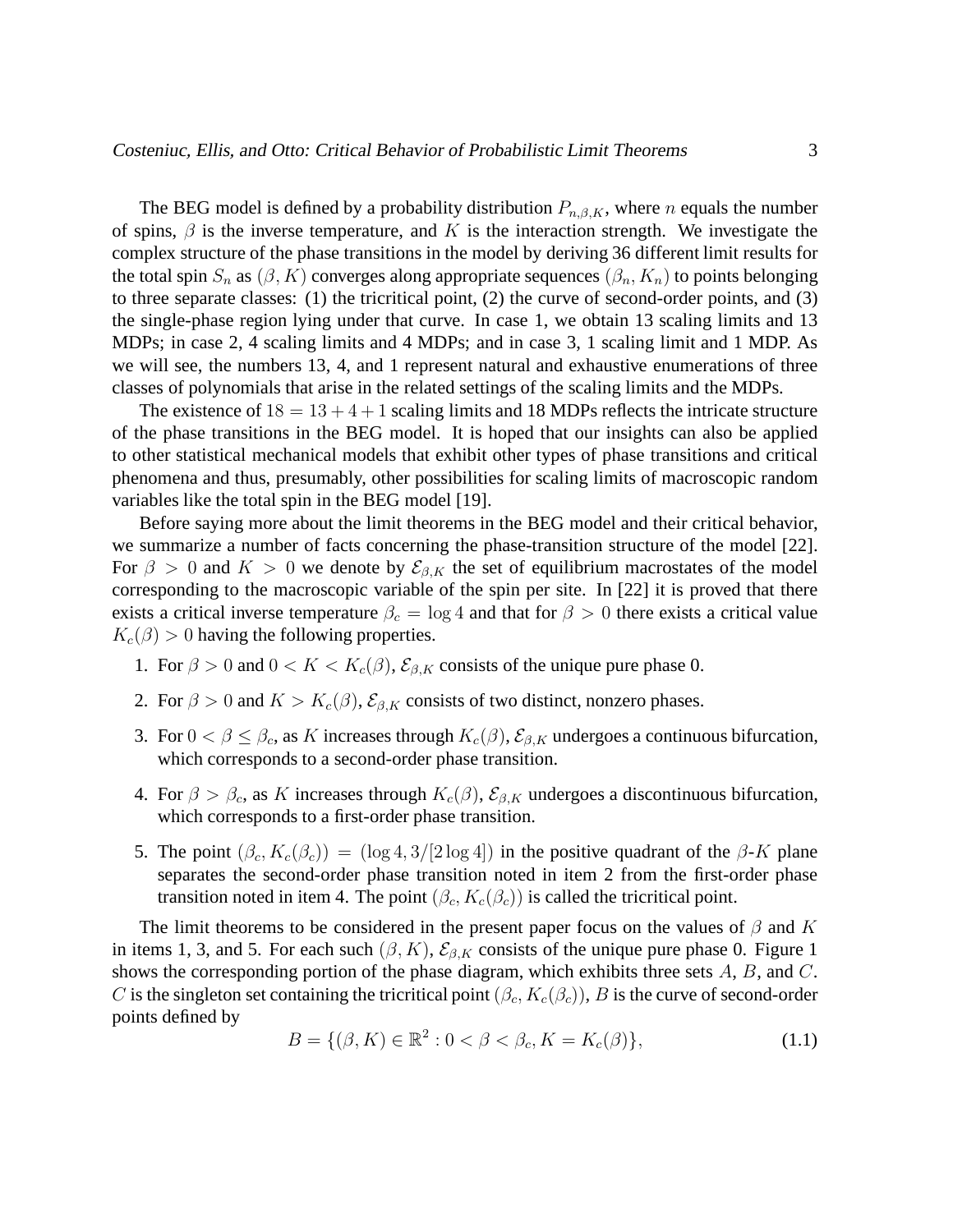$A = \{ (\beta, K) \in \mathbb{R}^2 : 0 < \beta \le \beta_c, 0 < K < K_c(\beta) \}.$  (1.2) A  $\checkmark$ K  $-c \vee c'$ K (¯)  $\tilde{\phantom{a}}$ 

and A is the single-phase region lying under  $B \cup C$  and defined by

Figure 1: The sets  $A, B$ , and  $C$ 

In the remainder of this introduction we focus on the scaling limits for the total spin  $S_n$  when  $(\beta, K)$  converges to the tricritical point  $(\beta_c, K_c(\beta_c))$  along appropriate sequences  $(\beta_n, K_n)$ . These scaling limits describe the limiting distribution of  $S_n/n^{1-\gamma}$  with respect to  $P_{n,\beta_n,K_n}$  for appropriate choices of  $\gamma \in (0, 1/2)$ . The simplest sequences for which the full range of scaling limits appear are defined in terms of parameters  $\alpha > 0$ ,  $\theta > 0$ ,  $b \neq 0$ , and  $k \neq 0$  by

$$
\beta_n = \log(e^{\beta_c} - b/n^{\alpha}) \text{ and } K_n = K(\beta_n) - k/n^{\theta}, \tag{1.3}
$$

 $\beta_{c}$  $\tilde{\phantom{a}}$ 

where  $K(\beta) = (e^{\beta} + 2)/(4\beta)$  for  $\beta > 0$ .  $K(\beta)$  coincides with  $K_c(\beta)$  for  $0 < \beta \le \beta_c$  and satisfies  $K(\beta) > K_c(\beta)$  for  $\beta > \beta_c$  [22, Thms. 3.6, 3.8]. A detailed overview of all the limit theorems in the paper, including those discussed here, is given in the next section.

In each of the scaling limits the form of the limiting density reflects the influence of one or more of the sets  $A, B$ , and  $C$  that lie in a neighborhood of the tricritical point. The influence of those sets, which depends only on  $\alpha$  and  $\theta$  and not on b or k in (1.3), is shown in Figure 2. In that figure the positive quadrant of the  $\alpha$ -θ plane is partitioned into the following sets.

1. Three open sets labeled A, B, and C.



 $\beta$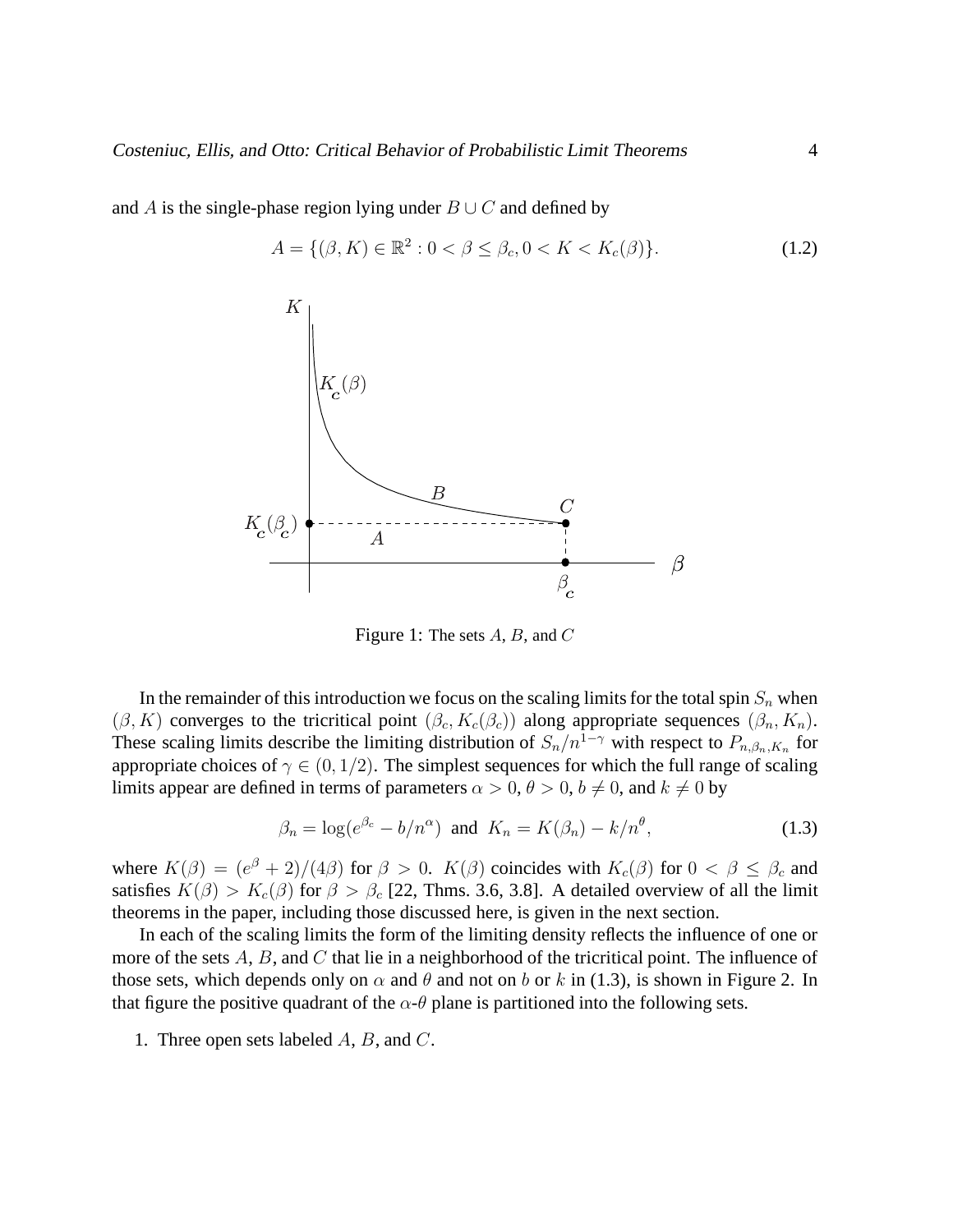- 2. Three line segments labeled  $A + B$ ,  $A + C$ , and  $B + C$  that separate the three open sets in item 1.
- 3. The point equal to  $(1/3, 2/3)$  and labeled  $A + B + C$  at which the three line segments in item 2 meet.



Figure 2: Influence of C, B, and A when  $(\beta_n, K_n) \rightarrow (\beta_c, K_c(\beta_c))$ 

Figure 2 is a limit-theorem phase diagram that summarizes the critical behavior of the scaling limits in a neighborhood of the tricritical point. This critical behavior consists of the following phenomena, which can be verified by examining the statement of the scaling limits in Theorem 7.1.

- 1. When  $(\alpha, \theta)$  lies in one of the open sets labeled A, B, or C, then the limiting density in the corresponding scaling limit shows the influence only of that single set. Hence these three open sets correspond to the pure phases of the scaling limits.
- 2. When  $(\alpha, \theta)$  lies in one of the line segments labeled  $A + B$ ,  $A + C$ , or  $B + C$ , then the limiting density shows the influence of both sets,  $A$  and  $B$ ,  $A$  and  $C$ , or  $B$  and  $C$ , respectively. Hence these three line segments correspond to the coexistence of the purephase scaling limits noted in item 1.
- 3. When  $(\alpha, \theta)$  equals the point labeled  $A+B+C$ , then the limiting density shows the influence of all three sets  $A, B$ , and  $C$ . This point is the analogue of the tricritical point in the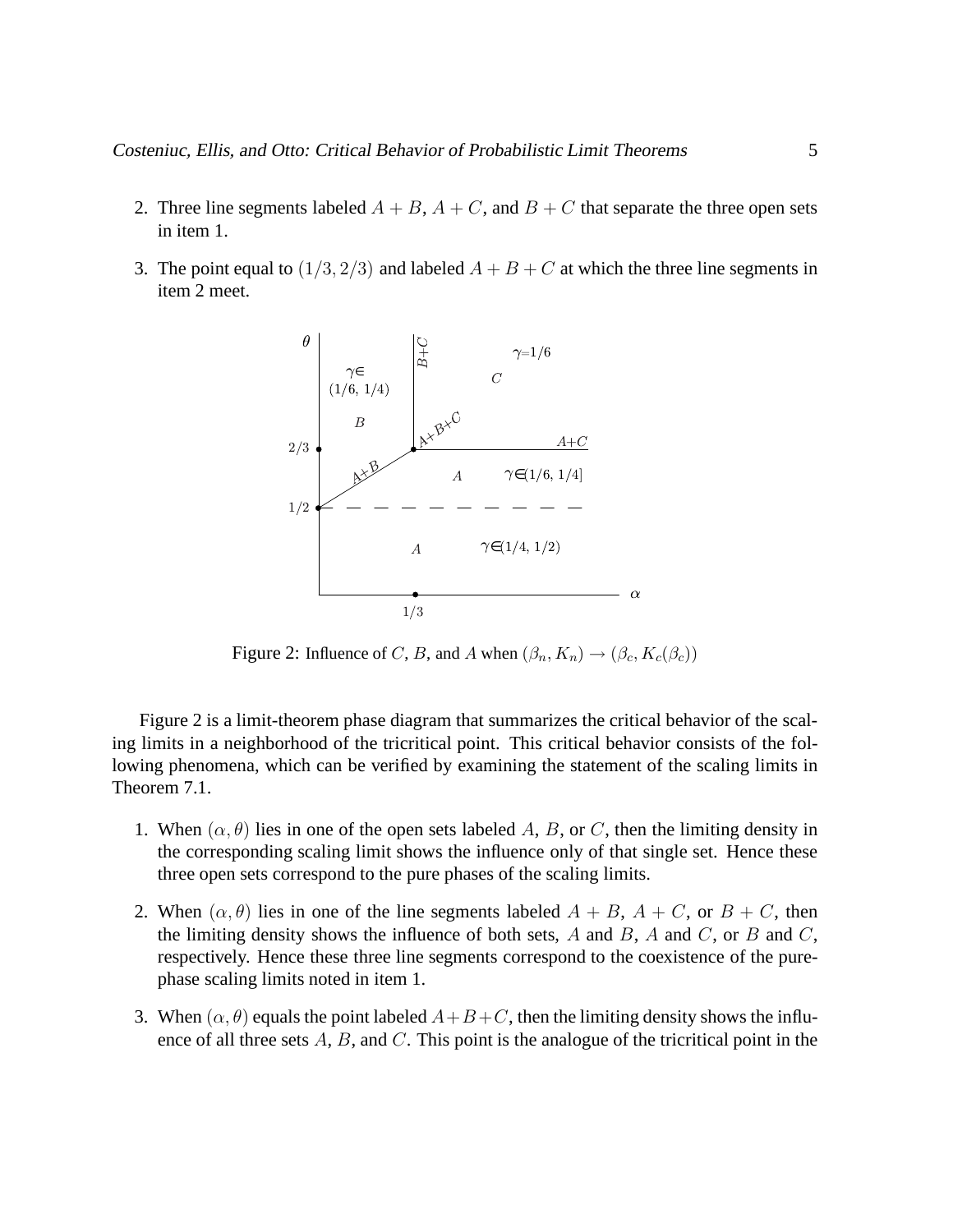standard phase diagram, a portion of which is shown in Figure 1. Indeed, any neighborhood of the tricritical point in the  $\beta$ -K plane contains values of  $\beta$  and K corresponding to all the different phase-transition behaviors of the model. Similarly, any neighborhood of the analogue of the tricritical point in the limit-theorem phase diagram contains values of  $\alpha$  and  $\theta$  corresponding to all the different forms of the scaling limits, which number 13.

4. As  $(\alpha, \theta)$  crosses any of the line segments labeled  $A + B$ ,  $A + C$ , or  $B + C$ , the values of  $\gamma$  in the scaling limits change continuously, which corresponds to a second-order phase transition; by contrast, the forms of the limiting densities change discontinuously, which corresponds to a first-order phase transition.

As noted in items 1, 2, and 3, the influence of the sets upon the forms of the limiting densities reveals a fascinating geometric feature of the BEG model. This feature is completely unexpected because the model has no geometric structure. In fact, each spin interacts equally with all the other spins via a mean-field Hamiltonian, and so the model is independent of dimension. The discussion of the scaling limits given here, including the notion of the influence of a set on the form of the limiting density, will be greatly amplified in the next section.

The scaling limits of  $S_n/n^{1-\gamma}$  corresponding to the choices of  $\alpha$  and  $\theta$  in Figure 2 are derived in Theorem 7.1, where we determine the values of  $\alpha$ ,  $\theta$ , and  $\gamma$  leading to the various forms of the limit. In Figure 2 the value or range of values of  $\gamma$  are also shown for  $(\alpha, \theta)$  lying in the sets labeled A, B, and C. The set labeled A is divided into two subsets by the line  $\theta = 1/2$ ; the ranges of values of  $\gamma$  are different in the two subsets.

The three seeds from which the present paper grew are [22], [20], and [14]. In the first paper the phase-transition structure of the BEG model is analyzed. In the second paper scaling limits are proved for a class of models that includes the Curie-Weiss model as a special case. In the third paper 4 different MDPs are obtained for the Curie-Weiss model when the inverse temperature converges to the critical inverse temperature in the model along appropriate sequences  $\beta_n$ . The results derived in the present paper greatly extend both the scaling limits in [20] and the MDPs in [14]. This is the case because the BEG model has a much more intricate structure of phase transitions than the Curie-Weiss model and so exhibits a much richer class both of scaling limits and of MDPs. As we will outline near the end of the next section, both the scaling limits and the MDPs are proved by a unified method.

This unified method is based, in part, on properties of a function  $G_{\beta,K}$  defined in (3.4). This function plays a central role in every aspect of the analysis of the BEG model considered in the present paper as well as in its prequel [22]. In summary these are the following.

• The set  $\mathcal{E}_{\beta,K}$  of equilibrium macrostates for the BEG model is defined as the set of zeroes of the rate function in the LDP for the  $P_{n,\beta,K}$ -distributions of  $S_n/n$  given in Theorem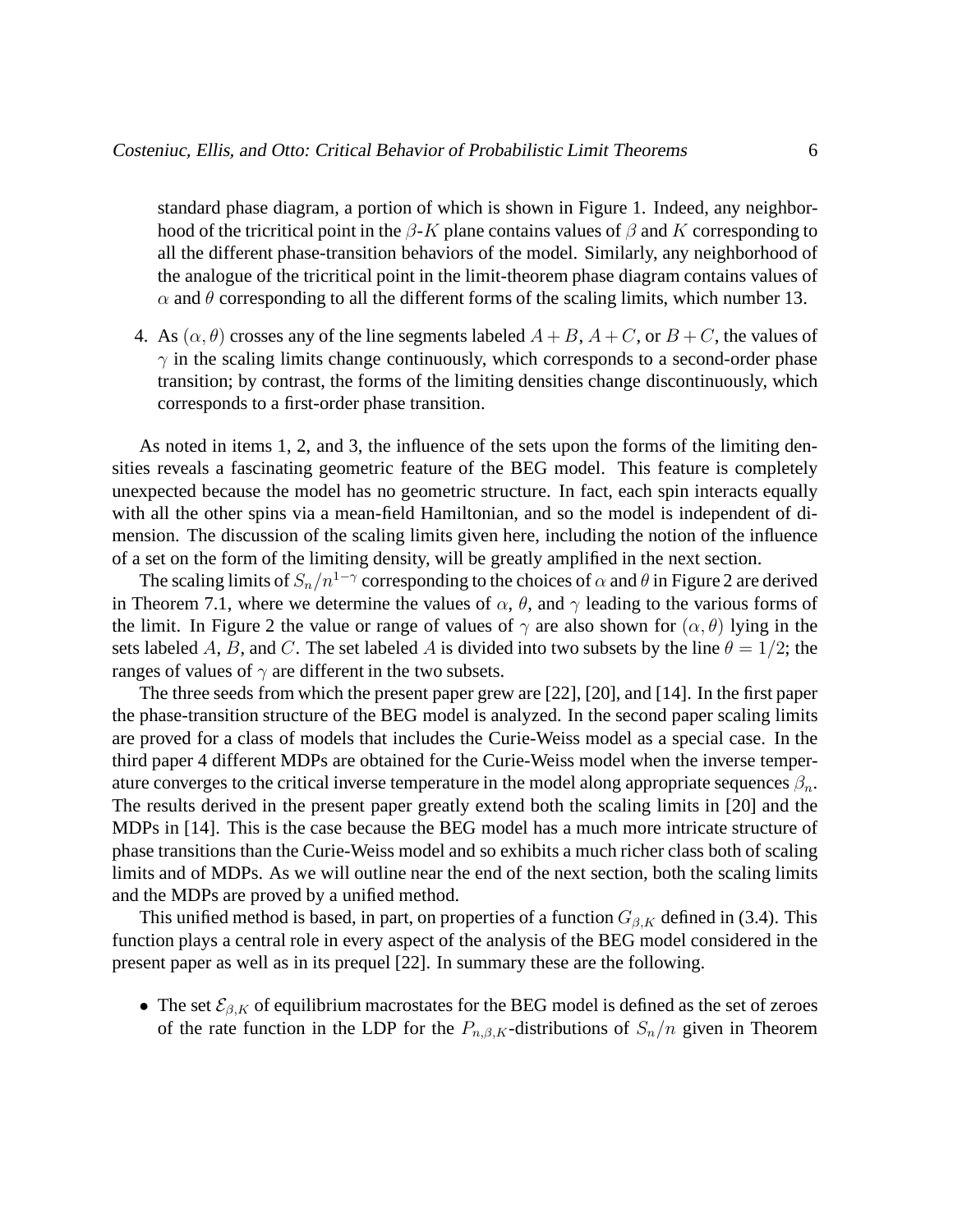3.1. In turn, this set coincides with the set of global minimum points of  $G_{\beta,K}$  [see (3.5)]. This characterization of  $\mathcal{E}_{\beta,K}$  allowed us to carry out the detailed analysis of the phasetransition structure of the model in [22].

- The canonical free energy  $\varphi(\beta, K)$  equals the global minimum value of  $G_{\beta,K}$  [see item 2 after (3.4)].
- The distribution of  $S_n/n^{1-\gamma}$  can be expressed directly in terms of  $G_{\beta,K}$  [Lem. 4.1].
- $G_{\beta,K}$  is the rate function in a second LDP involving  $S_n/n$  given in part (b) of Lemma 4.4. The estimates derived from this LDP and given in parts (c) and (d) of the lemma are the key estimates needed to control error terms in the proofs of the scaling limits and the MDPs for  $S_n/n^{1-\gamma}$ . Lemma 4.4 is the main technical innovation in the paper.
- When a certain quantity w defined in terms of  $\alpha$ ,  $\theta$ , and  $\gamma$  equals 0, the 13 different forms of the Taylor expansion of  $nG_{\beta_n,K_n}(x/n^{\gamma})$  for appropriate sequences  $(\beta_n, K_n)$  and  $\gamma \in (0, 1/2)$  yield the 13 different forms of the scaling limits of  $S_n/n^{1-\gamma}$  [Thm. 7.1].
- When  $w < 0$ , the 13 different forms of the Taylor expansion of  $n^{1+w}G_{\beta_n,K_n}(x/n^{\gamma})$  for appropriate sequences  $(\beta_n, K_n)$  and  $\gamma \in (0, 1/2)$  yield the 13 different forms of the MDPs of  $S_n/n^{1-\gamma}$  [Thm. 8.3].

This discussion shows that all the magic is in the function  $G_{\beta,K}$ . The fact that the wide variety of phenomena derived in the present paper and in [22] can be obtained via properties of a single function is an appealing feature of the BEG model. Besides the Curie-Weiss model and generalizations studied in [14, 20, 21, 30] and numerous other papers, this feature is shared with a number of other mean-field models, including a mean-field version of the nearest neighbor Potts model known as the Curie-Weiss-Potts model [25], the mean-field XY Heisenberg model [1], and the Hopfield model of spin glasses and neural networks [31]. These mean-field models have in common the fact that the interaction terms in their Hamiltonians can be written as a quadratic function. Scaling limits and MDPs for these models have either been proved, or in principle could be proved, by techniques similar to those used in the present paper. Some of these techniques are generalized in [11], in which the quadratic term in the Hamiltonian is replaced by the moment generating function of suitable random variables. Other generalizations are given in [5, 6, 23, 24]. The analysis of the equilibrium macrostates and the associated phase transitions in the BEG model, which underlies the present paper, is carried out in [22] using large deviation techniques. While this is an elegant method that provides exact, analytical results, it has the restriction that it works most efficiently in models with long-range interactions, as explained in [2].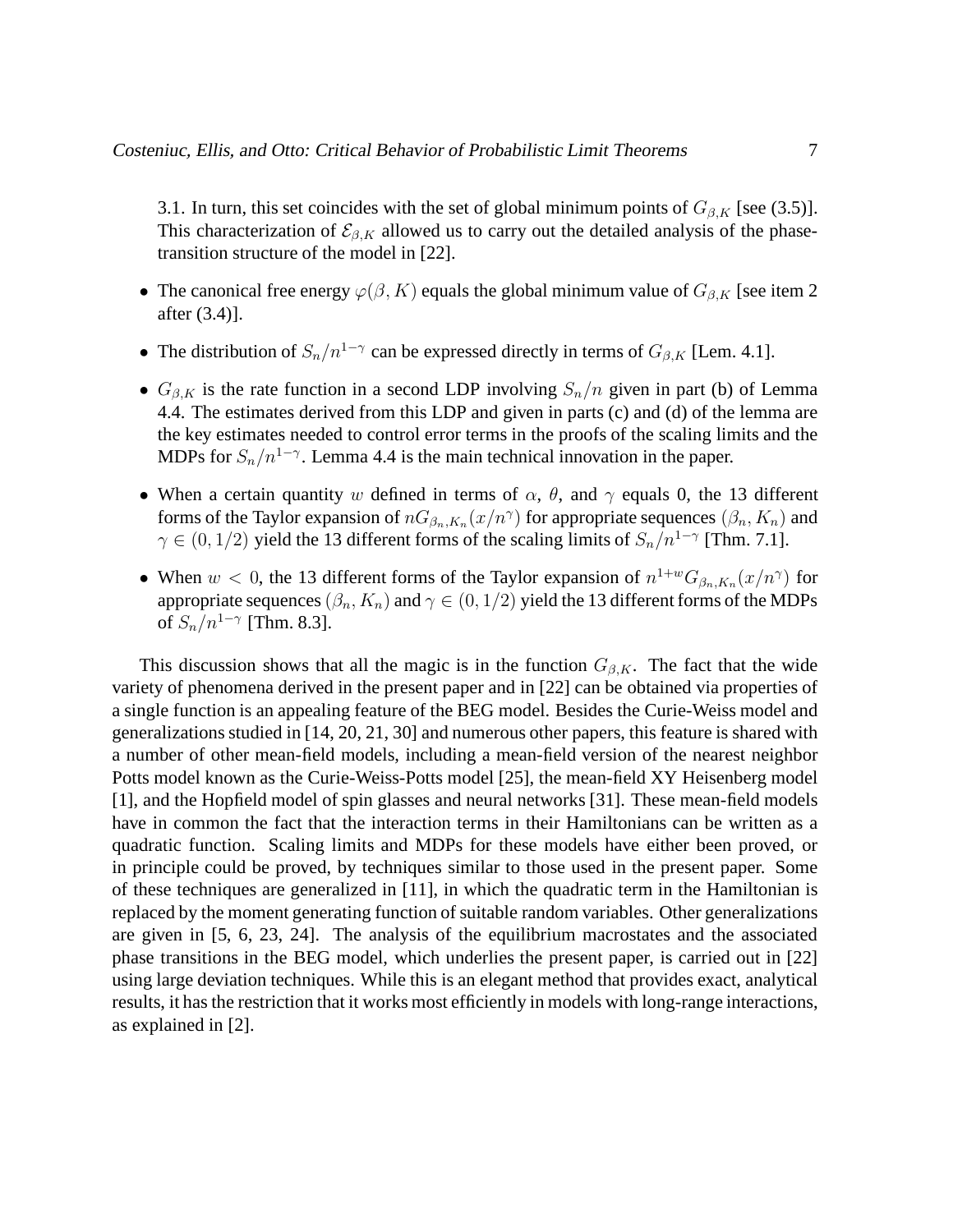The Hopfield model of spin glasses and neural networks has received a great deal of attention, and limit theorems for this model have been actively studied. The Hamiltonian in the Hopfield model can be written as a quadratic function of the overlap parameter, a feature that it shares with the Curie-Weiss model and the BEG model, in which the Hamiltonian can be written as a quadratic function of the spin per site. For the Hopfield model both central limit theorems and non-classical scaling limits for the overlap parameter are studied in [7, 26, 27, 28], and MDPs are studied in [15]. These limit theorems include the cases when the inverse temperature is constant and when the inverse temperature parameter converges to the critical inverse temperature at an appropriate rate [15, 28].

We next preview the contents of the present paper. In section 2 a detailed overview is given of the scaling limits and the MDPs that will be derived. In section 3 we summarize the results in [22] on the structure of the set of equilibrium macrostates of the BEG model and the associated phase transitions. In section 4 we introduce the function  $G_{\beta,K}$ , properties of which are integral to the proofs of the scaling limits and MDPs. These properties include a formula for the distribution of the total spin in terms of  $G_{\beta,K}$  [Lem. 4.1], several forms of the Taylor expansions of  $G_{\beta,K}$  that will be used to derive the limit theorems [Thm. 4.3], and two estimates in Lemma 4.4 for controlling error terms in the proofs of the scaling limits and the MDPs.

In sections 5–8 we apply the results in the previous sections to derive the scaling limits and the MDPs. Sections 5 and 6 are devoted to scaling limits for  $S_n/n^{1-\gamma}$  when appropriate sequences  $(\beta_n, K_n)$  converge to points  $(\beta, K) \in A$  and to points  $(\beta, K_c(\beta)) \in B$ , where A and B are the sets defined in (1.2) and (1.1). When  $(\beta_n, K_n) \to (\beta, K) \in A$  we obtain only 1 scaling limit, which is independent of the sequence  $(\beta_n, K_n)$  [Thm. 5.1]. The situation for  $(\beta, K_c(\beta)) \in$ B is much more interesting; for appropriate choices of  $(\beta_n, K_n) \to (\beta, K) \in B$ , 4 different forms of the scaling limits arise [Thm. 7.1]. The scaling limits proved in these two sections are warm-ups for the even more complicated scaling limits proved in section 7. In that section, for appropriate choices of  $(\beta_n, K_n)$  converging to the tricritical point  $(\beta_c, K_c(\beta_c))$  we obtain 13 different forms of the scaling limits [Thm. 7.1]. Finally, in section 8 we obtain 1 MDP for  $S_n/n^{1-\gamma}$  when  $(\beta_n, K_n) \to (\beta, K) \in A$  [Thm. 8.2], 4 MDPs when  $(\beta_n, K_n) \to (\beta, K_c(\beta)) \in A$ B [Thm. 8.1], and 13 MDPs when  $(\beta_n, K_n) \to (\beta_c, K_c(\beta_c))$  [Thm. 8.3]. The MDPs are proved by showing the equivalent Laplace principles, which is carried out by a method closely related to that used to prove the scaling limits in the earlier sections. Being able to prove both classes of limit theorems via a unified method is one of the attractive features of this paper.

**Acknowledgements.** We would like to thank an anonymous referee of [22] who suggested studying scaling limits for  $S_n/n^{1-\gamma}$  in the BEG model using sequences  $(\beta_n, K_n)$  converging to various points  $(\beta, K)$ . We would also like to thank Jonathan Machta for useful discussions on the material of the present paper. The research of Richard S. Ellis is supported in part by a grant from the National Science Foundation (NSF-DMS-0604071). The research of Peter Otto was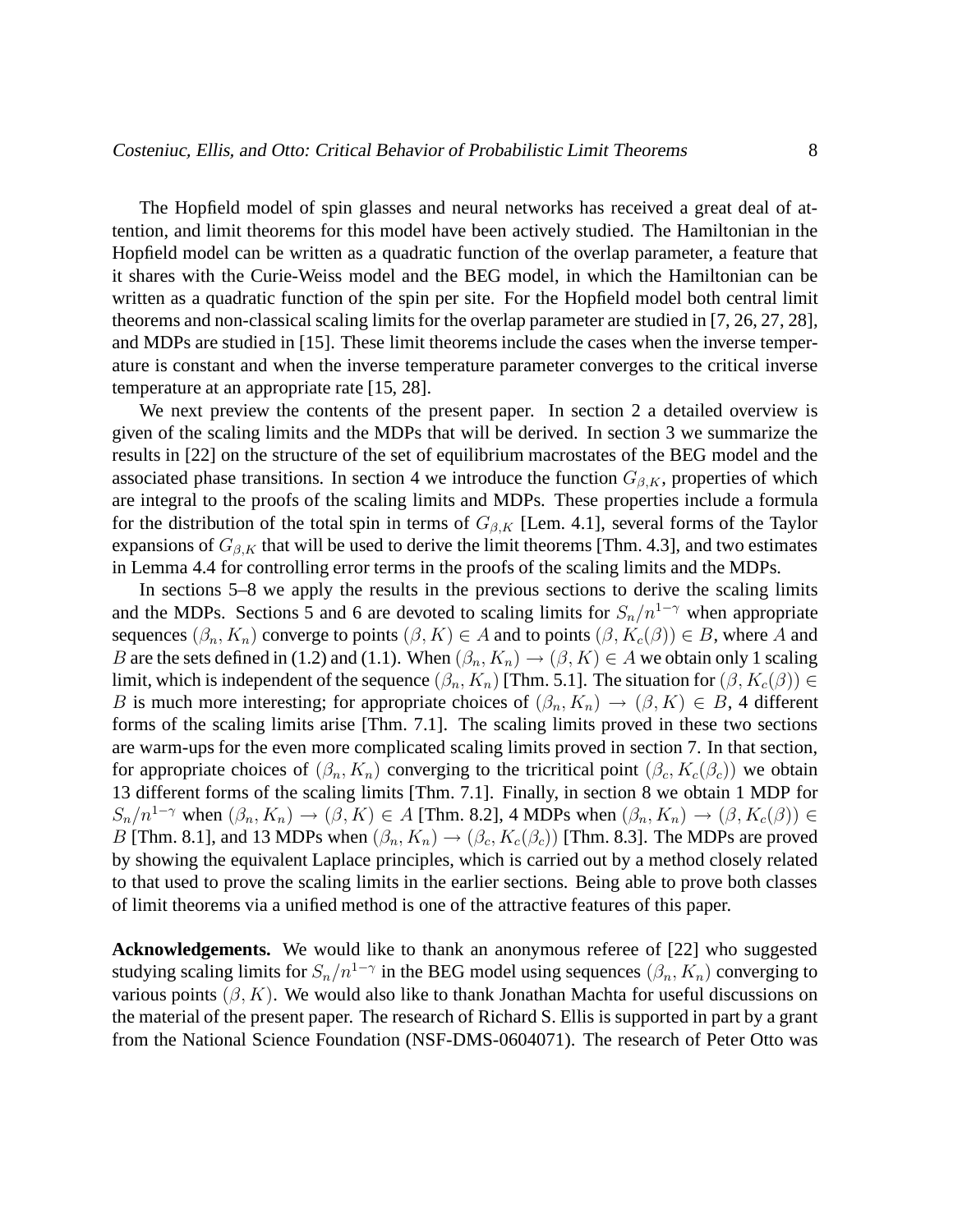supported in part by a grant from the Faculty Research Fund at Union College.

#### **2 Overview of the Limit Theorems**

This paper is devoted to scaling limits and MDPs for the total spin in the BEG model. In order to highlight the novelty of these results, we introduce some notation. The BEG model is a lattice-spin model defined on the complete graph on n vertices  $1, 2, \ldots, n$ . The spin at site  $j \in \{1, 2, ..., n\}$  is denoted by  $\omega_j$ , a quantity taking values in  $\Lambda = \{-1, 0, 1\}$ . The joint distribution of the spins  $\omega_i$  is defined by a probability measure  $P_{n,\beta,K}$  on the configuration space  $\Lambda^n$  [see (3.1)]. The sequence  $P_{n,\beta,K}$  for  $n \in \mathbb{N}$  defines the canonical ensemble for the BEG model.

Through the particular form of the interactions among the spins, the measures  $P_{n,\beta,K}$  incorporate an alignment effect that underlies the phase-transition structure of the model. As  $\beta \to 0$ ,  $P_{n,\beta,K}$  converges weakly to the product measure on  $\Lambda^n$  with marginals equal to the uniform measure on Λ. Similarly, as  $K \to 0$ ,  $P_{n,\beta,K}$  converges weakly to another product measure on  $\Lambda^n$ . By contrast, as  $K \to \infty$ ,  $P_{n,\beta,K}$  concentrates on the configurations  $\omega^+$  and  $\omega^-$  in which the spins are all 1 or −1; by symmetry, as  $K \to \infty$ ,  $P_{n,\beta,K}$  converges weakly to the sum of point masses  $\frac{1}{2}(\delta_{\omega^+} + \delta_{\omega^-})$ . The phase-transition structure of the model reflects the persistence of this alignment effect in the limit  $n \to \infty$ .

We define  $S_n = \sum_{j=1}^n \omega_j$ , which represents the total spin. In this paper we will consider numerous weak limits of the distributions of  $S_n/n^{1-\gamma}$ , where  $\gamma \in [0, 1)$ . The distributions are with respect to  $P_{n,\beta,K}$  for fixed  $\beta > 0$  and  $K > 0$  and, more generally, with respect to  $P_{n,\beta,n,K_n}$ , where  $(\beta_n, K_n)$  are appropriate sequences converging to specific values of  $(\beta, K)$ . The use of  $P_{n,\beta_n,K_n}$  to study weak limits in place of  $P_{n,\beta,K}$  is the basic innovation of this paper, which will reveal the intricate phase-transition structure of the model. If  $\nu$  is a probability measure on  $\mathbb{R}$ , then the notation  $P_{n,\beta_n,K_n}\{S_n/n^{1-\gamma} \in dx\} \Longrightarrow \nu$  means that the distributions of  $S_n/n^{1-\gamma}$  with respect to  $P_{n,\beta_n,K_n}$  converge weakly to  $\nu$  as  $n \to \infty$ . If f is a nonnegative integrable function on R, then the notation  $P_{n,\beta_n,K_n}\{S_n/n^{1-\gamma} \in dx\} \implies f dx$  means that the distributions of  $S_n/n^{1-\gamma}$  converge weakly to the probability measure on R having a density proportional to f with respect to Lebesgue measure.

The first hint of the intricacy of the phase-transition structure of the BEG model can be seen by examining the law of large numbers and its breakdown, which we consider with respect to  $P_{n,\beta,K}$  for fixed  $\beta > 0$  and  $K > 0$ . The intuition is that for sufficiently small  $K > 0$  the interactions among the spins are sufficiently weak so that the analogue of the classical law of large numbers holds. However, for sufficiently large  $K > 0$  the interactions among the spins are sufficiently strong to cause the classical law of large numbers to break down. This intuition is in fact correct. In [22] it is proved that there exist  $K_c(\beta) > 0$ , defined for  $\beta > 0$ , and  $z(\beta, K)$ ,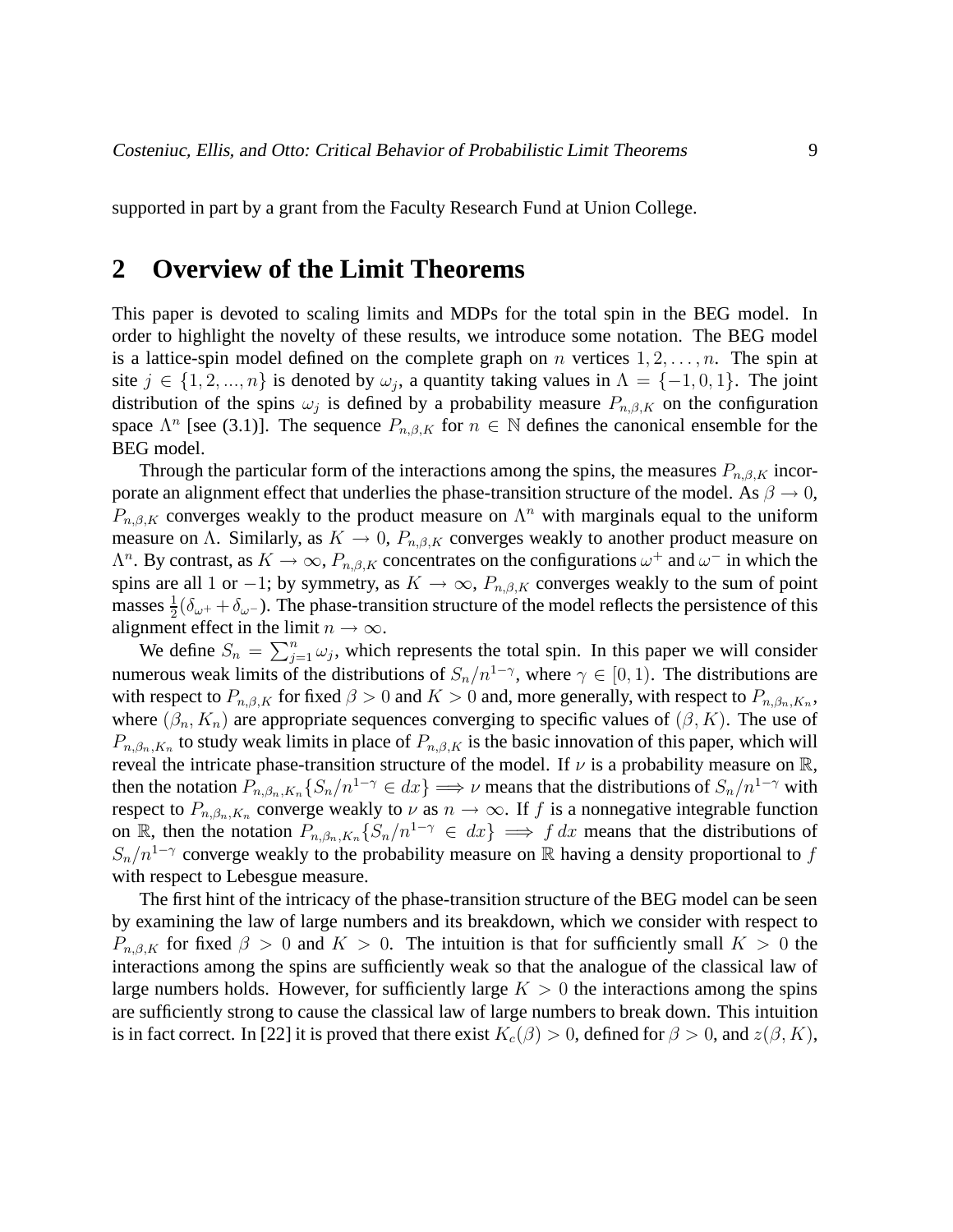defined for  $\beta > 0$  and  $K \geq K_c(\beta)$ , in terms of which the following limits hold. The form of the limits for  $K = K_c(\beta)$  is given in (2.3) and (2.4).

• For any  $\beta > 0$  and  $0 < K < K_c(\beta)$ 

$$
P_{n,\beta,K}\{S_n/n \in dx\} \Longrightarrow \delta_0. \tag{2.1}
$$

• For any  $\beta > 0$  and  $K > K_c(\beta)$  we have  $z(\beta, K) > 0$  and

$$
P_{n,\beta,K}\{S_n/n \in dx\} \Longrightarrow \frac{1}{2} \big(\delta_{z(\beta,K)} + \delta_{-z(\beta,K)}\big) \,. \tag{2.2}
$$

The proofs of these two limits are indicated at the end of section 3, where they are derived from the LDP given in part (a) of Theorem 3.1.

As we explain in section 3, for each  $\beta > 0$  and  $K > 0$  the sets of mass points of the limiting measures represent the sets of equilibrium macrostates of the BEG model, which we denote by  $\mathcal{E}_{\beta,K}$ . Thus, for  $\beta > 0$  and  $0 < K < K_c(\beta), \mathcal{E}_{\beta,K} = \{0\}$  while for  $\beta > 0$  and  $K > K_c(\beta),$  $\mathcal{E}_{\beta,K} = {\pm z(\beta,K)}$ . The quantity  $z(\beta,K)$  is a positive, increasing, continuous function for  $K > K_c(\beta)$ . The limit of  $z(\beta, K)$  as  $K \to K_c(\beta)^+$  depends on whether  $\beta \leq \beta_c$  or  $\beta > \beta_c$ , where  $\beta_c = \log 4$  represents the critical inverse temperature of the model. For  $\beta > \beta_c$  we have  $z(\beta, K_c(\beta)) > 0$ , and

$$
\lim_{K \to K_c(\beta)^+} z(\beta, K) = \begin{cases} 0 & \text{if } 0 < \beta \le \beta_c \\ z(\beta, K_c(\beta)) & \text{if } \beta > \beta_c. \end{cases}
$$

Consistent with this limit behavior is the fact that  $\mathcal{E}_{\beta,K_c(\beta)}$  equals  $\{0\}$  for  $0 < \beta \leq \beta_c$  and equals  ${0, \pm z(\beta, K_c(\beta))\}$  for  $\beta > \beta_c$ . The limit behavior of  $z(\beta, K)$  exhibited in the last display shows that the sets  $\mathcal{E}_{\beta,K}$  undergo a continuous bifurcation at  $K = K_c(\beta)$  for  $0 < \beta \leq \beta_c$ and a discontinuous bifurcation at  $K = K_c(\beta)$  for  $\beta > \beta_c$ . From the viewpoint of statistical mechanics, the dual bifurcation behavior of the model corresponds to a continuous, secondorder phase transition at  $(\beta, K_c(\beta))$  for  $0 < \beta \leq \beta_c$  and a discontinuous, first-order phase transition at  $(\beta, K_c(\beta))$  for  $\beta > \beta_c$ . The point  $(\beta_c, K_c(\beta_c)) = (\log 4, 3/2 \log 4)$  separates the second-order phase transition from the first-order phase transition and is called the tricritical point.

The different behavior of the two phase transitions is reflected in the form of the limits of  $S_n/n$  when  $K = K_c(\beta)$ . For  $0 < \beta \leq \beta_c$ , we have the law of large numbers

$$
P_{n,\beta,K_c(\beta)}\{S_n/n \in dx\} \Longrightarrow \delta_0,\tag{2.3}
$$

while for  $\beta > \beta_c$  the limit is expressed in terms of a measure supported at the three points in  $\mathcal{E}_{\beta,K_c(\beta)}$ :

$$
P_{n,\beta,K_c(\beta)}\{S_n/n \in dx\} \Longrightarrow \lambda_0 \delta_0 + \lambda_1 \left(\delta_{z(\beta,K_c(\beta))} + \delta_{-z(\beta,K_c(\beta))}\right). \tag{2.4}
$$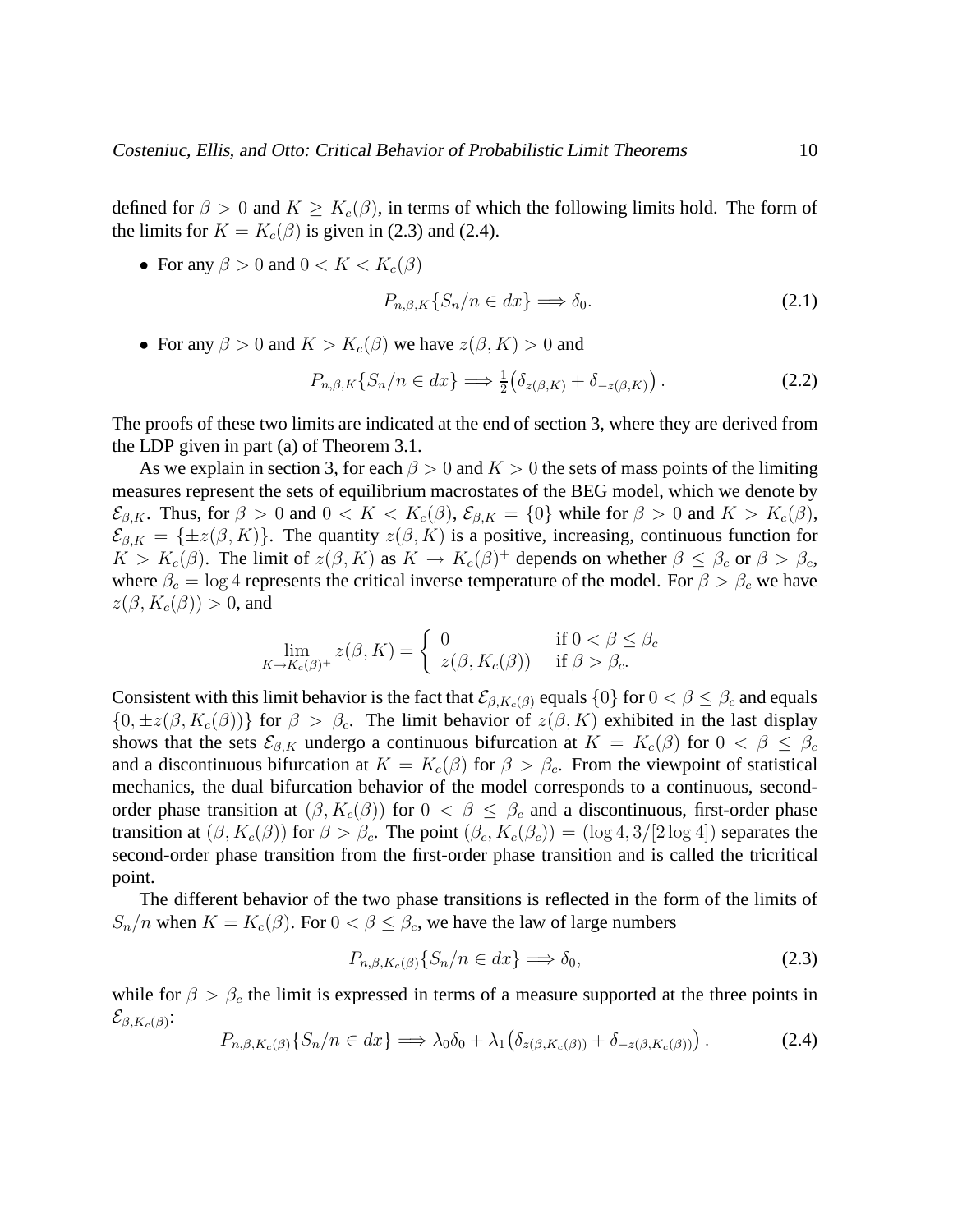In the last limit  $\lambda_0$  and  $\lambda_1$  are positive numbers satisfying  $\lambda_0 + 2\lambda_1 = 1$  and given explicitly in (4.4). As we point out at the end of section 3, (2.3) follows immediately from the LDP given in part (a) of Theorem 3.1. However, the proof of (2.4) is more subtle and is postponed until after Theorem 4.2.

Further evidence of the intricacy of the phase-transition structure of the model can be seen if one jumps from the context of the law of large numbers and its breakdown to the context of scaling limits for  $S_n$  that are related to the central limit theorem and its breakdown. We consider three cases, in all of which  $\mathcal{E}_{\beta,K} = \{0\}$ . Case 1 is defined by  $\beta > 0$  and  $0 < K < K_c(\beta)$ . For these values of  $\beta$  and K the interactions among the spins are sufficiently weak, and the analogue of the classical central limit theorem holds. As we prove in Theorem 5.1 when  $0 < \beta \leq \beta_c$ ,

$$
P_{n,\beta,K}\{S_n/n^{1/2} \in dx\} \Longrightarrow \exp(-c_2x^2) \, dx,\tag{2.5}
$$

where  $c_2 = c_2(\beta, K)$  is defined in (5.1). The same limit holds when  $\beta > \beta_c$  and  $0 < K <$  $K_c(\beta)$ .

Case 2 is defined by  $0 < \beta < \beta_c$  and  $K = K_c(\beta)$ . In this case the central limit scaling  $n^{1/2}$ in (2.5) must be replaced by  $n^{3/4}$ , which reflects the onset of long-range order represented by the second-order phase transition at  $(\beta, K_c(\beta))$ . We have the nonclassical limit

$$
P_{n,\beta,K_c(\beta)}\{S_n/n^{3/4} \in dx\} \Longrightarrow \exp(-c_4x^4) \, dx,\tag{2.6}
$$

where  $c_4 = c_4(\beta, K) > 0$  is defined in (6.5). The limit in the last display is a special case of one of the limits proved in Theorem 6.1 [see the note after the statement of the theorem].

Case 3 focuses on the tricritical point  $(\beta_c, K_c(\beta_c))$ . Not only is there an onset of long-range order represented by the second-order phase transition at this point, but also this point separates the second-order phase transition for  $\beta < \beta_c$  and the first-order phase transition for  $\beta > \beta_c$ . This more intricate phase-transition behavior in a neighborhood of the tricritical point is reflected in the replacement of the scaling  $n^{3/4}$  for  $0 < \beta < \beta_c$  by  $n^{5/6}$ . In this case

$$
P_{n,\beta_c,K_c(\beta_c)}\{S_n/n^{5/6} \in dx\} \Longrightarrow \exp(-c_6x^6) \, dx,\tag{2.7}
$$

where  $c_6 = 9/40$ . The limit in the last display is a special case of one of the limits proved in Theorem 7.1 [see the note after the statement of the theorem].

For all other values of  $\beta > 0$  and  $K > 0$  — those satisfying  $0 < \beta \leq \beta_c$ ,  $K > K_c(\beta)$  and  $\beta > \beta_c$ ,  $K \geq K_c(\beta)$  — the limit theorems have different forms because the set  $\mathcal{E}_{\beta,K}$  of equilibrium macrostates consists of more than one point. In both of these cases, for any equilibrium macrostate  $\tilde{z}$ ,  $(S_n - n\tilde{z})/n^{1/2}$  satisfies a central-limit-type limit when  $S_n/n$  is conditioned to lie in a sufficiently small neighborhood of  $\tilde{z}$ . The explicit form of the limit is given in part (b) of Theorem 6.6 in [22].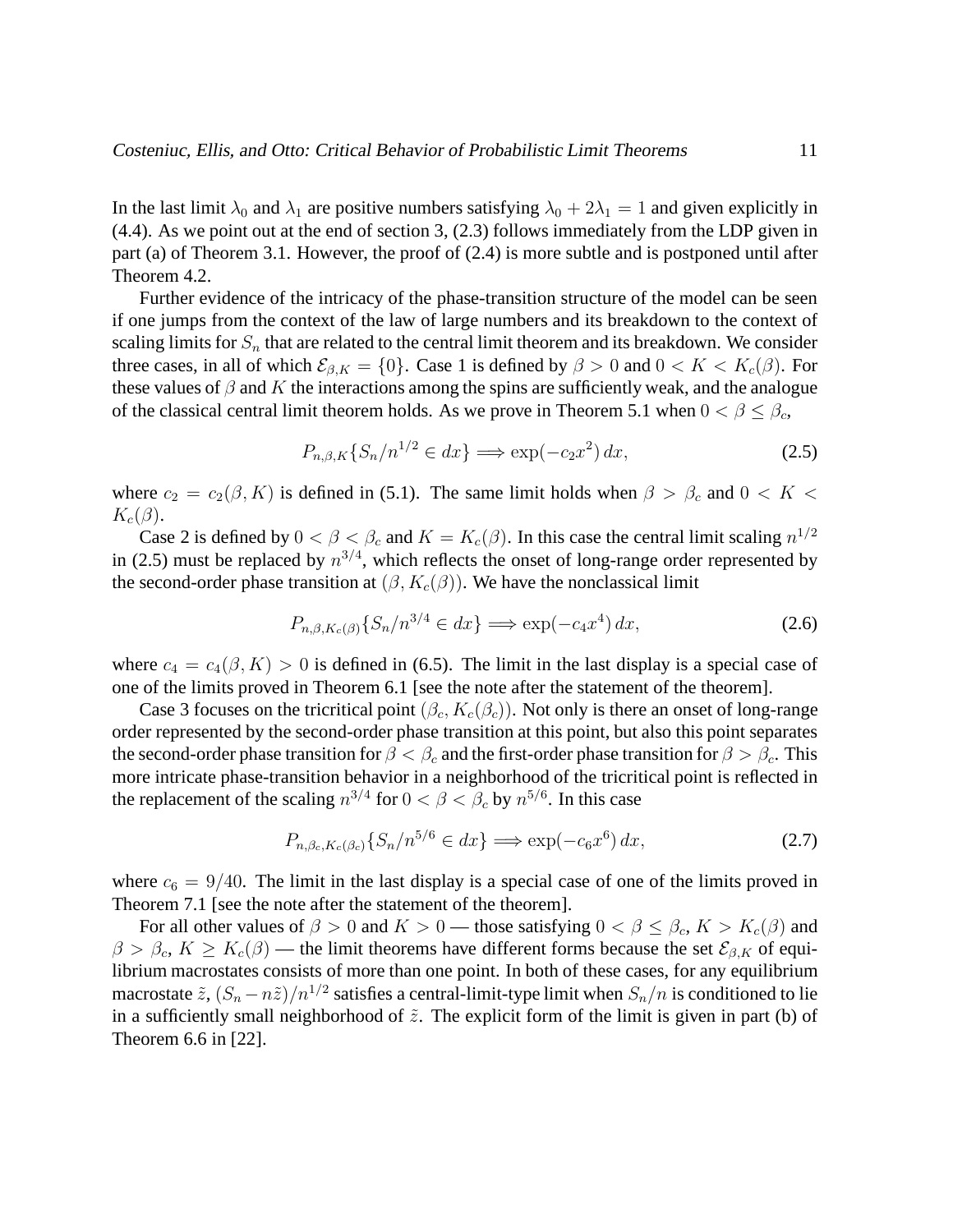We are now ready to outline the main contribution of this paper, which is to exhibit the intricate probabilistic behavior of the BEG model in neighborhoods of the tricritical point  $(\beta_c, K_c(\beta_c))$ , second-order points  $(\beta, K_c(\beta))$  for  $0 < \beta < \beta_c$ , and points  $(\beta, K)$  for  $0 < \beta \leq \beta_c$ and  $0 < K < K_c(\beta)$ . We do this by studying scaling limits and MDPs for  $S_n/n^{1-\gamma}$  with respect to  $P_{n,\beta_n,K_n}$  for appropriate sequences  $(\beta_n, K_n)$  that converge to points belonging to these three classes and for appropriate choices of  $\gamma \in (0, \frac{1}{2})$  $\frac{1}{2}$ . In order to facilitate the discussion, we denote by C the singleton set containing the tricritical point  $(\beta_c, K_c(\beta_c))$ , by B the curve of second-order points defined by

$$
B = \{ (\beta, K) \in \mathbb{R}^2 : 0 < \beta < \beta_c, K = K_c(\beta) \},\
$$

and by A the single-phase region lying under  $B \cup C$  and defined by

$$
A = \{ (\beta, K) \in \mathbb{R}^2 : 0 < \beta \le \beta_c, 0 < K < K_c(\beta) \}.
$$

The sets  $A$ ,  $B$ , and  $C$  are shown in Figure 1 in the introduction. In the rest of this section we focus mainly on the scaling limits and MDPs for  $S_n/n^{1-\gamma}$  when  $(\beta_n, K_n)$  is an appropriate sequence that converges to  $(\beta_c, K_c(\beta_c))$ . Scaling limits and MDPs when  $(\beta_n, K_n)$  converges to  $(\beta, K_c(\beta)) \in B$  and to  $(\beta, K) \in A$  are treated, respectively, in Theorems 6.1 and 8.1 and in Theorems 5.1 and 8.2.

Corresponding to each  $(\beta, K) \in A \cup B \cup C$  there exists a unique equilibrium macrostate at 0. We do not consider scaling limits and MDPs in the neighborhoods of other points corresponding to which there exist nonunique equilibrium macrostates. In all or most cases of nonunique equilibrium macrostates, we expect that the scaling limits and MDPs are conditioned limits as in [22, Thm. 6.6(b)] and [14, Thm. 1.1]; however, we have not worked out the details.

Through the limits (2.5), (2.6), and (2.7), each of the sets  $A, B$ , and  $C$  is associated, respectively, with the term  $x^2$ ,  $x^4$ , and  $x^6$ . Specifically, for fixed  $(\beta, K)$ 

$$
P_{n,\beta,K}\{S_n/n^{1-\gamma} \in dx\} \Longrightarrow \begin{cases} \exp(-c_2x^2) dx & \text{with } \gamma = 1/2 \text{ if } (\beta, K) \in A\\ \exp(-c_4x^4) dx & \text{with } \gamma = 1/4 \text{ if } (\beta, K) \in B\\ \exp(-c_6x^6) dx & \text{with } \gamma = 1/6 \text{ if } (\beta, K) \in C, \end{cases}
$$
(2.8)

where  $c_2$  and  $c_4$  are positive and depend on  $\beta$  and K, and  $c_6 = 9/40$ . Theorem 7.1 shows that for appropriate sequences  $(\beta_n, K_n)$  converging to  $(\beta_c, K_c(\beta_c))$ , for appropriate choices of  $\gamma \in (0, 1/2)$ , and for appropriate coefficients  $\tilde{c}_2$ ,  $\tilde{c}_4$ , and  $\tilde{c}_6$ 

$$
P_{n,\beta_n,K_n}\{S_n/n^{1-\gamma} \in dx\} \Longrightarrow \exp(-\tilde{c}_2x^2 - \tilde{c}_4x^4 - \tilde{c}_6x^6) \, dx. \tag{2.9}
$$

As we show in Table 2.1,  $G(x) = \tilde{c}_2 x^2 + \tilde{c}_4 x^4 + \tilde{c}_6 x^6$  takes all of the 13 possible forms of an even polynomial of degree 6, 4, or 2 satisfying  $G(0) = 0$  and  $G(x) \rightarrow \infty$  as  $|x| \rightarrow \infty$ . Each of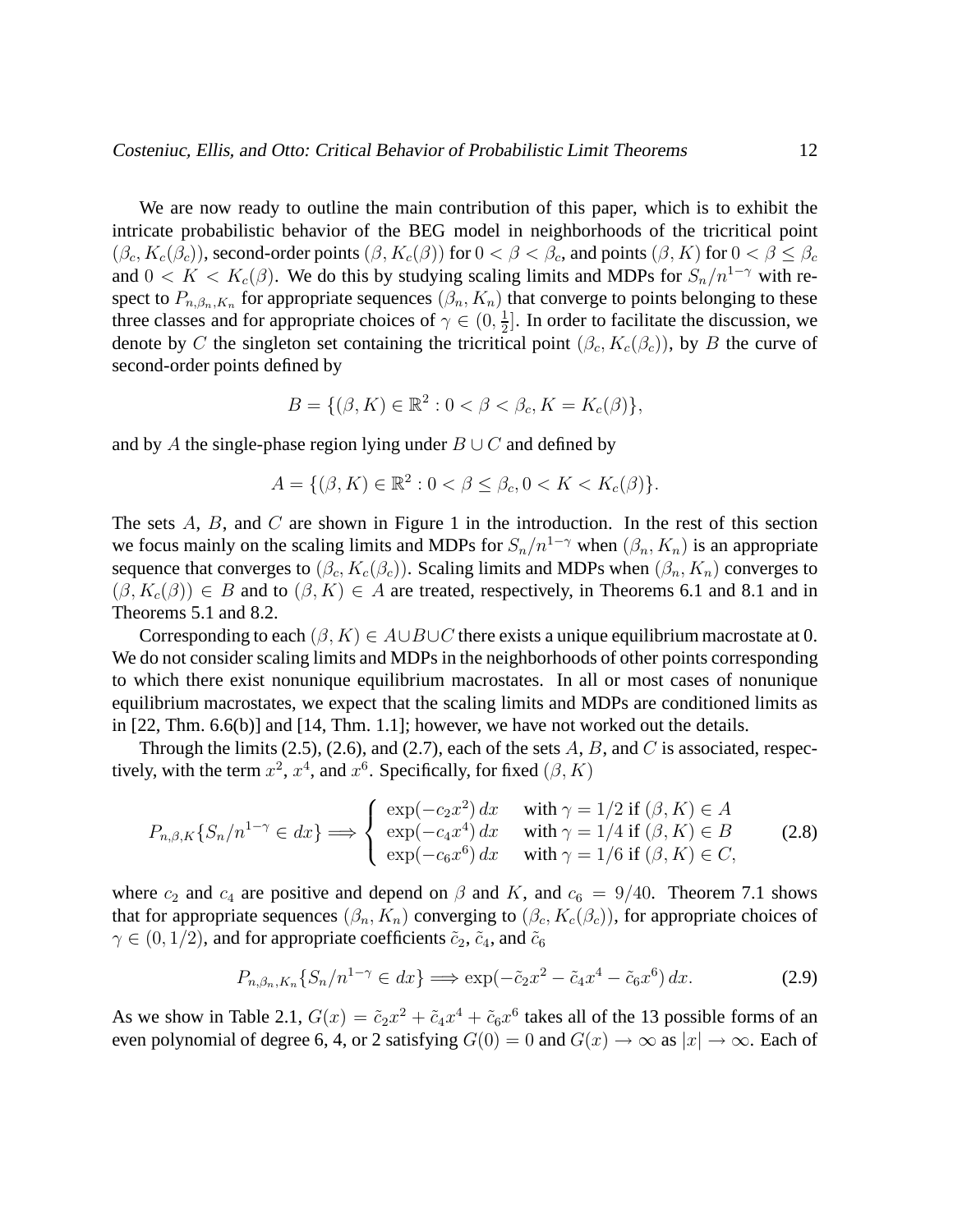the 13 cases shows the influence of one or more of the sets  $C$ ,  $B$ , and  $A$  through the presence of the term  $x^6$ ,  $x^4$ , or  $x^2$  associated with that set by the limit (2.8). The coefficient  $c_6 = 9/40$  is the same as in (2.7),  $\bar{c}_4 = 3/16$ , and b and k are any nonzero real numbers subject only to the requirement that  $\exp(-G)$  is integrable. Because in every case  $\gamma \in (0, 1/2)$ , the scaling of  $S_n$ by  $n^{1-\gamma}$  is non-classical.

| case                        | influence                 | $P_{n,\beta_n,K_n}\{S_n/n^{1-\gamma} \in dx\} \Longrightarrow \exp[-G(x)]dx$                 |
|-----------------------------|---------------------------|----------------------------------------------------------------------------------------------|
|                             | $\epsilon$                | $G(x) = c_6 x^6$ , $c_6 > 0$                                                                 |
| $\mathcal{D}_{\mathcal{L}}$ | $\boldsymbol{\mathsf{B}}$ | $G(x) = b\bar{c}_4x^4$ , $b > 0$ , $\bar{c}_4 > 0$                                           |
| $\mathcal{R}$               | $\overline{A}$            | $G(x) = k\beta_c x^2, k > 0$                                                                 |
| $4 - 5$                     | $B+C$                     | $\overline{G(x)} = b\bar{c}_4x^4 + c_6x^6, b \neq 0$                                         |
| $6 - 7$                     | $A+C$                     | $G(x) = k\beta_c x^2 + c_6 x^6, k \neq 0$                                                    |
| $8-9$                       | $A + B$                   | $G(x) = k\beta_c x^2 + b\bar{c}_4 x^4, \ k \neq 0, b > 0$                                    |
|                             |                           | 10-13 $A + B + C$ $G(x) = k\beta_c x^2 + b\bar{c}_4 x^4 + c_6 x^6$ , $k \neq 0$ , $b \neq 0$ |

Table 2.1: 13 cases of the scaling limits in (2.9) for  $(\beta_n, K_n)$  in (2.10) and  $\gamma \in (0, 1/2)$ 

The forms of the scaling limits in (2.9) depend crucially on the appropriate choices of the sequences  $(\beta_n, K_n)$  converging to  $(\beta_c, K_c(\beta_c))$ . The simplest sequences for which all 13 cases of the limit (2.9) arise are defined in terms of parameters  $\alpha > 0$ ,  $\theta > 0$ ,  $b \neq 0$ , and  $k \neq 0$ 

$$
\beta_n = \log(e^{\beta_c} - b/n^{\alpha}) \text{ and } K_n = K(\beta_n) - k/n^{\theta}, \qquad (2.10)
$$

where  $K(\beta) = (e^{\beta} + 2)/(4\beta)$  for  $\beta > 0$ .  $K(\beta)$  coincides with  $K_c(\beta)$  for  $0 < \beta \le \beta_c$  and satisfies  $K(\beta) > K_c(\beta)$  for  $\beta > \beta_c$  [22, Thms. 3.6, 3.8]. Since  $\beta_n \to \beta_c$  and since  $K(\cdot)$  is continuous, we have  $K(\beta_n) \to K_c$ ; thus the convergence  $(\beta_n, K_n) \to (\beta_c, K_c(\beta_c))$  is valid. In section 7 we will explain how this particular sequence  $(\beta_n, K_n)$  was chosen.

Depending on the signs of b and k, the sequence  $(\beta_n, K_n)$  in (2.10) converges to  $(\beta_c, K_c(\beta_c))$ from regions exhibiting markedly different physical behavior. For example, if  $b > 0$  and  $k > 0$ 0, then  $\beta_n < \beta_c$  and  $K_n < K(\beta_n)$ , and so  $(\beta_n, K_n)$  converges to  $(\beta, K)$  from the region A, corresponding to each point of which there exists a unique equilibrium macrostate [Thm. 3.2(a)]. On the other hand, if  $k < 0$ , then  $K_n > K(\beta_n)$ , and so  $(\beta_n, K_n)$  converges to  $(\beta, K)$ from a region of points corresponding to each of which there exist two equilibrium macrostates. If, in addition,  $b > 0$ , then this region lies above the curve B of second-order points [Thm. 3.2(b)], while if  $b < 0$ , then this region lies above the curve of first-order points described in Theorem 3.3. Despite the markedly different physical behavior associated with these various regions, all the scaling limits in this paper are proved by a unified method, regardless of the direction of approach of  $(\beta_n, K_n)$  to  $(\beta, K)$ . The situation with respect to the MDPs is the same. These remarks concerning the proofs of the scaling limits and the MDPs will be amplified in section 4 after we introduce the tools that will be used in the proofs.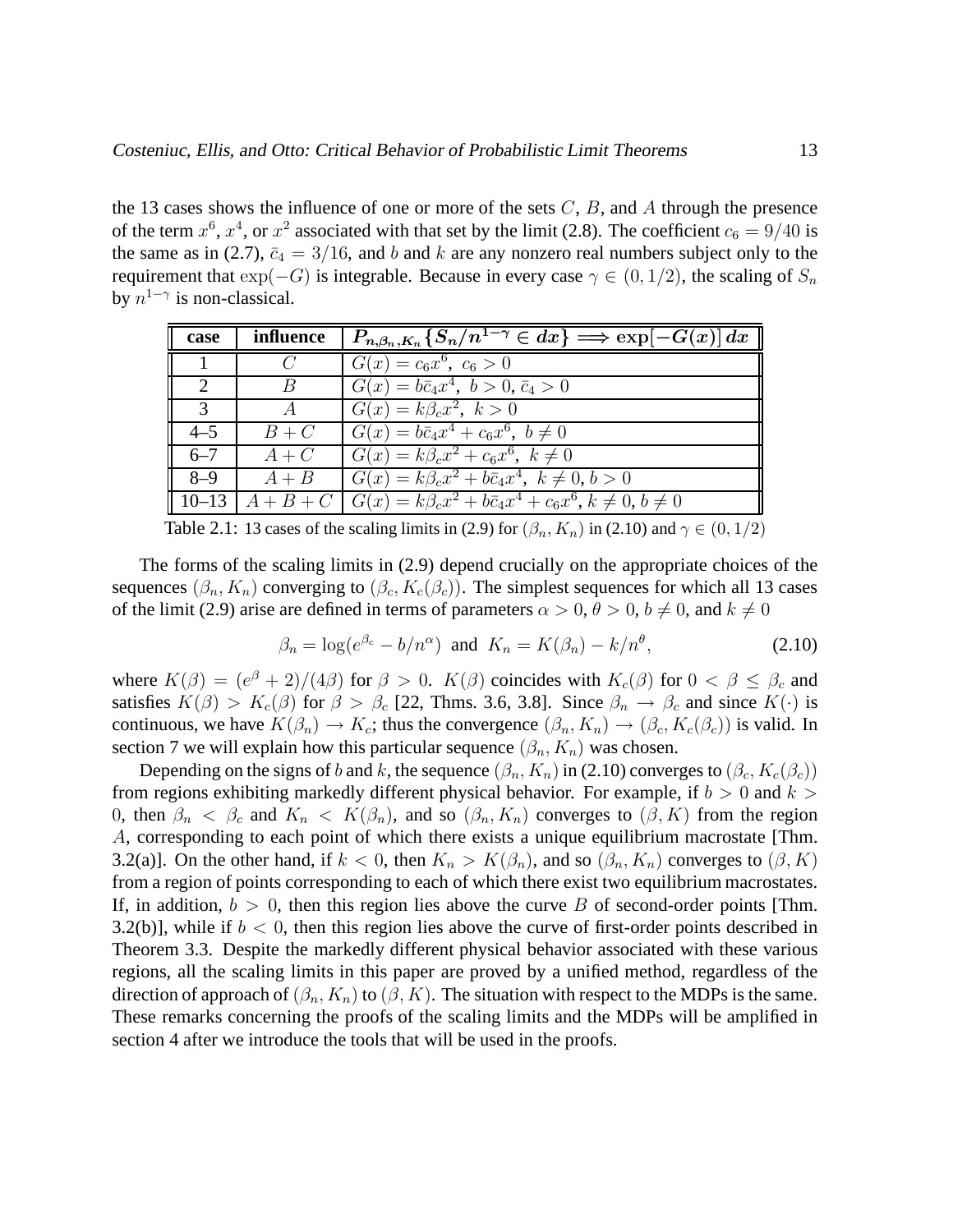The occurrence of a particular one of the scaling limits enumerated in Table 2.1 depends on  $\gamma$  and on the values of  $\alpha$  and  $\theta$  and thus on the speed at which  $(\beta_n, K_n) \to (\beta_c, K_c(\beta_c))$  and on the direction of approach. Only case 1 expresses the influence of  $C$  alone, giving the same limit for  $(\beta_n, K_n)$  in (2.10) as the limit in (2.7), which holds for the constant sequence  $(\beta_n, K_n)$  =  $(\beta_c, K_c(\beta_c))$ . Case 1 occurs if the convergence  $(\beta_n, K_n) \rightarrow (\beta_c, K_c(\beta_c))$  is sufficiently fast; namely,  $\alpha > 1/3$  and  $\theta > 2/3$ . Case 2, which expresses the influence of B alone, occurs if the convergence of  $(\beta_n, K_n) \to (\beta_c, K_c(\beta_c))$  is sufficiently slow but  $\theta$  is relatively large compared to  $\alpha$ . Case 3, which expresses the influence of A alone, occurs if the convergence is sufficiently slow but, in contrast with case 2,  $\alpha$  is relatively large compared to  $\theta$ . Finally, cases 4–13, which express the influence of more than one set  $A$ ,  $B$ , and  $C$ , occur if the convergence of  $(\beta_n, K_n) \rightarrow (\beta_c, K_c(\beta_c))$  occurs at an appropriate critical rate. For example, cases 10–13 express the influence of all three sets  $A$ ,  $B$ , and  $C$  and so correspond to the most complicated form of the limiting density. This case occurs when  $\alpha = 1/3$ ,  $\theta = 2/3$ , and  $\gamma = 1/6$ .

The scaling limits for  $S_n/n^{1-\gamma}$  listed in Table 2.1 are analyzed in Theorem 7.1, where we determine the values of  $\alpha$ ,  $\theta$ , and  $\gamma$  leading to the 13 different cases. The dependence of  $(\beta_n, K_n)$ in (2.10) upon  $\alpha$  and  $\theta$  is complicated; because  $\beta_n$  is a function of  $\alpha$ ,  $K_n$  is both a function of θ and, through  $β_n$ , a function of  $α$ . However, as we will see, for the appropriate choice of  $\gamma \in (0, 1/2)$ , in the expression for the scaling limit of  $S_n/n^{1-\gamma}$  the  $\alpha$  and the  $\theta$  decouple in such a way that the limits given in Theorem 7.1 can be read off in a systematic way.

In Figure 2 in the introduction we indicate the subsets of the positive quadrant of the  $\alpha$ - $\theta$ plane leading to all the cases in Table 2.1. The subsets labeled  $C$ ,  $B$ , and  $A$  correspond to cases 1, 2, and 3, respectively, and the subsets labeled  $B + C$ ,  $A + C$ ,  $A + B$ , and  $A + B + C$ correspond to cases 4–5, 6–7, 8–9, and 10–13, respectively. The relationship between the  $\alpha$ - $\theta$ plane exhibited in Figure 2 and the  $\beta$ -K plane, inside which lies the tricritical point, is that each point in the  $\alpha$ - $\theta$  plane corresponds, through the formulas for  $\beta_n$  and  $K_n$  given in (2.10), to a curve in the  $\beta$ -K plane.

In Figure 3 we exhibit three different curves in the  $\beta$ -K plane, labeled (a), (b), and (abc). These curves correspond to three different choices of  $\alpha$  and  $\theta$ , three different choices of  $(\beta_n, K_n)$ in (2.10), and three different limits in Table 2.1. The curve labeled (a) corresponds to  $\alpha = 1$ and  $\theta = 1/3$ , which in turn corresponds to case 3 of the scaling limit; this case shows the influence only of region A. The curve labeled (b) corresponds to  $\alpha = 1/4$  and  $\theta = 1$ , which in turn corresponds to case 2 of the scaling limit; this case shows the influence only of region B. Finally, the curve labeled (abc) corresponds to  $\alpha = 1/3$ ,  $b > 0$ ,  $\theta = 2/3$ , and  $k > 0$ ; the associated scaling limit in case 10 shows the influence of all three sets  $A, B$ , and  $C$ .

It is worth noting a contrast between the scaling limits in (2.8) and those in Table 2.1. In (2.8) the three scaling limits for  $S_n/n^{1-\gamma}$  hold with respect to  $P_{n,\beta,K}$  for fixed  $(\beta,K) \in A$ ,  $(\beta, K) \in B$ , and  $(\beta, K) \in C$ . In each of these three cases the value of  $\gamma$  is fixed to be, respectively,  $1/2$ ,  $1/4$ , and  $1/6$ . By contrast, we will see in Theorem 7.1 that in 4 of the 13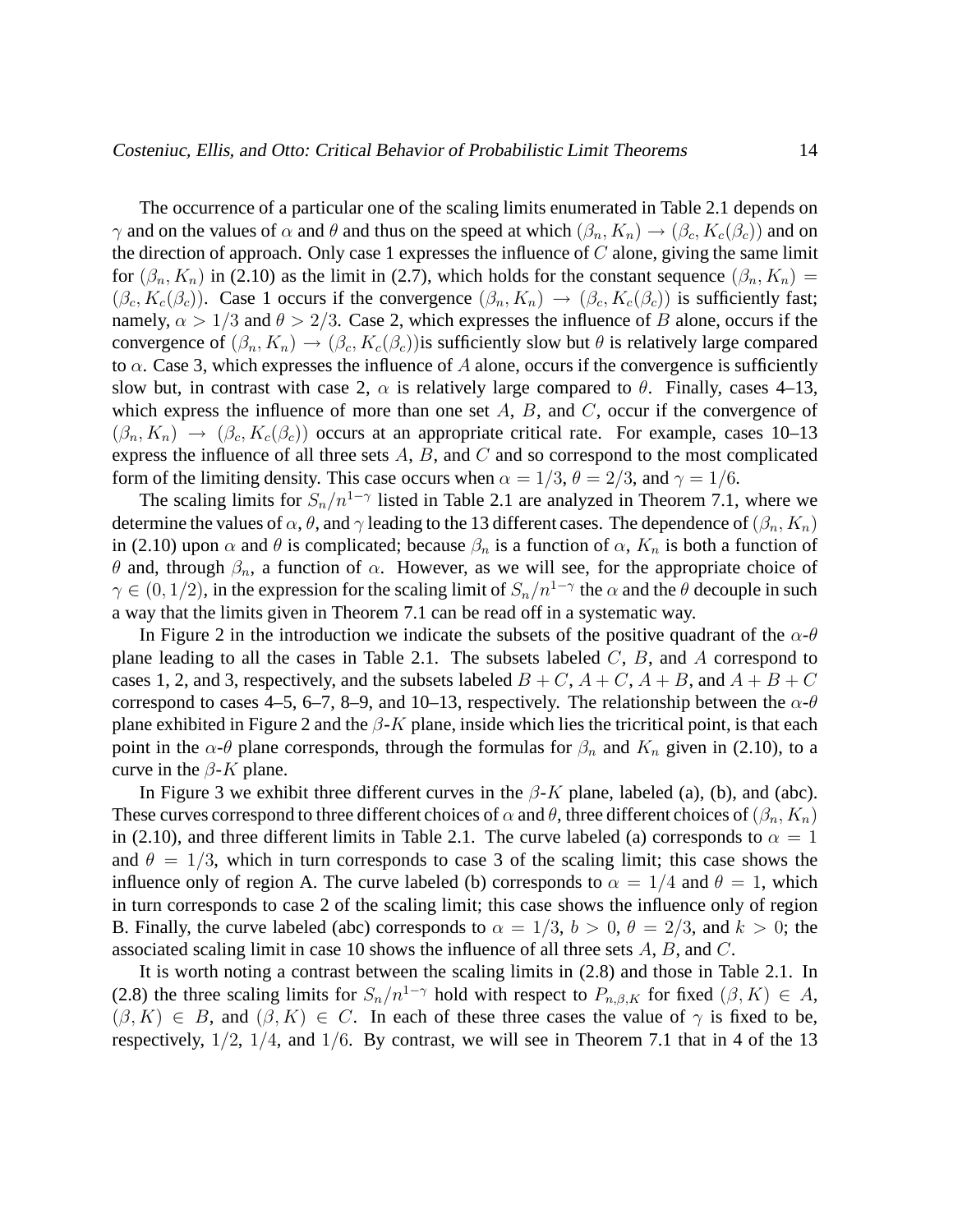

Figure 3: Three choices of  $(\beta_n, K_n)$  that show the influence of A, of B, and of A, B, and C in (2.9)

cases of the scaling limits for  $S_n/n^{1-\gamma}$  stated in Table 2.1, the limit theorems hold for a range of values of  $\gamma$ . These are cases 2, 3, 8, and 9. In the other cases, each of which includes the influence of the tricritical point  $(\beta_c, K_c(\beta_c))$ ,  $\gamma$  equals the fixed value 1/6.

We now make a transition from the scaling limits to the MDPs. As we have seen, the scaling limits state that for appropriate choices of  $(\beta_n, K_n)$  and of  $\gamma = \gamma_0$ 

$$
P_{n,\beta_n,K_n}\{S_n/n^{1-\gamma_0} \in dx\} \Longrightarrow \exp[-G(x)]\,dx,\tag{2.11}
$$

where G takes one of the 13 forms in Table 2.1. For any  $\gamma \in (0, \gamma_0)$ , one can show that if D is any Borel set whose closure does not contain 0, then

$$
\lim_{n \to \infty} P_{n,\beta_n, K_n} \{ S_n / n^{1-\gamma} \in D \} = 0.
$$

A natural question is to determine the rate at which these and related probabilities converge to 0 when  $(\beta_n, K_n)$  is defined in (2.10). In Theorem 8.3 we define a quantity w in terms of  $\alpha$ , θ, and γ having the property that when  $w < 0$ ,  $S_n/n^{1-\gamma}$  satisfies an MDP with exponential speed  $n^{-w}$  and rate function  $G(x) - \bar{G}$ , where G is the same function appearing in (2.11) and  $\overline{G}$  = inf<sub>y∈R</sub>  $G(y)$ . This MDP implies that for suitable sets D

$$
P_{n,\beta_n,K_n}\{S_n/n^{1-\gamma} \in D\} \to 0 \text{ like } \exp[-n^{-w} \inf_{x \in D} (G(x) - \bar{G})].
$$

In order to emphasize the similarity with the scaling limits, we summarize this class of MDPs by the formal notation

$$
P_{n,\beta_n,K_n}\{S_n n^{1-\gamma} \in dx\} \asymp \exp[-n^{-w}G(x)],\tag{2.12}
$$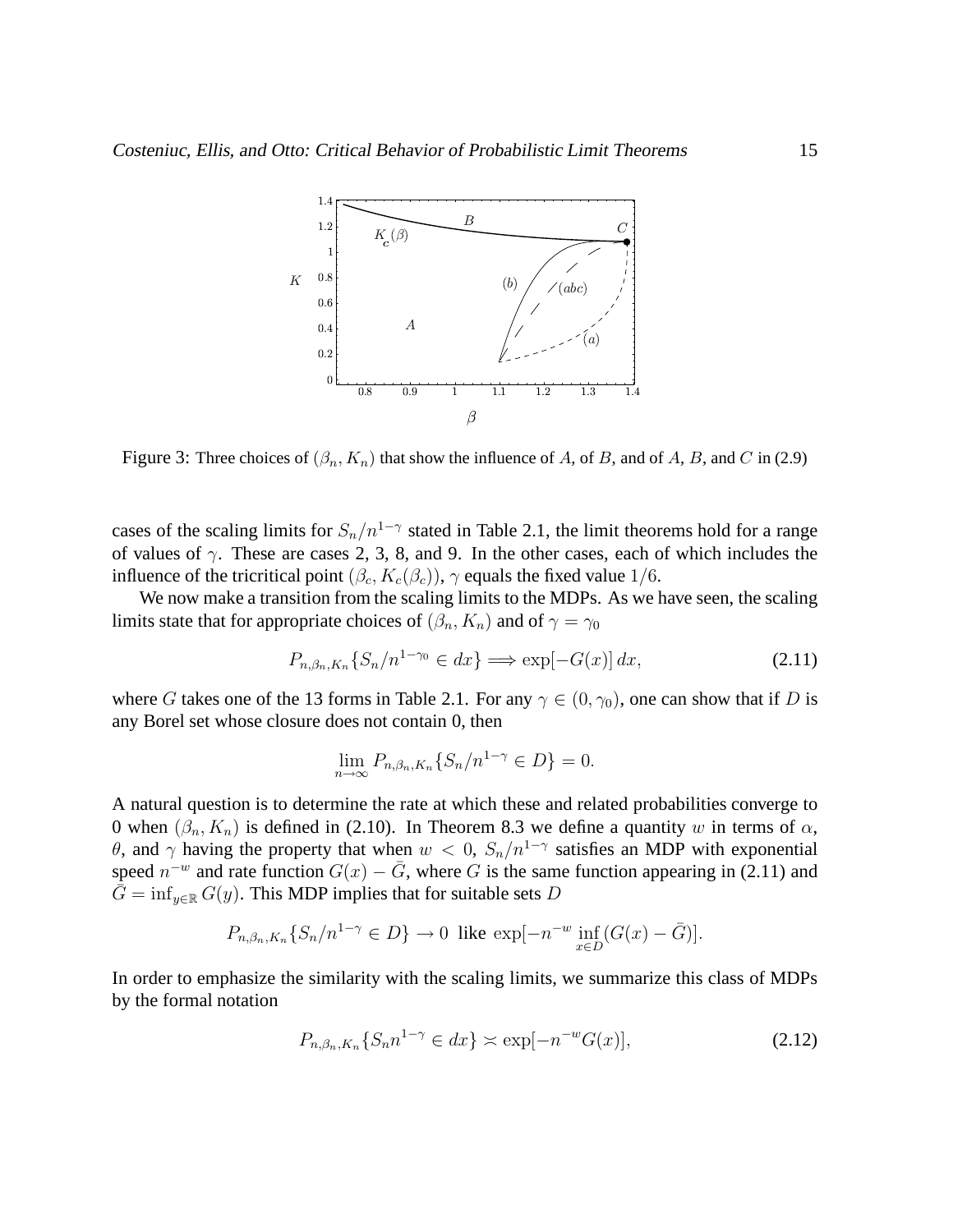in which the constant  $\overline{G}$  is not shown.

The situation with the MDPs is completely analogous to the situation for the scaling limits. Specifically, as we exhibit in Table 2.2, there are 13 cases of the MDP (2.12), each of which shows the influence of one or more of the sets  $C$ ,  $B$ , and  $A$  depending on the speed at which the sequence  $(\beta_n, K_n)$  defined in (2.10) converges to  $(\beta_c, K_c(\beta_c))$  and on its direction of approach. The coefficient  $c_6 = 9/40$  is the same as in (2.7),  $\bar{c}_4 = 3/16$ , and b and k are the nonzero real numbers appearing in (2.10) and subject only to the requirement that  $G(x) \to \infty$  as  $|x| \to \infty$ . The MDPs for  $S_n/n^{1-\gamma}$  listed in Table 2.2 are analyzed in Theorem 8.3, where we determine the values of  $\alpha$ ,  $\theta$ , and  $\gamma$  that lead to each of the cases.

| case                        | influence      | $P_{n,\beta_n,K_n}\{S_n/n^{1-\gamma} \in dx\} \asymp \exp[-n^{-w}G(x)] dx$                 |
|-----------------------------|----------------|--------------------------------------------------------------------------------------------|
|                             |                | $G(x) = c_6 x^6$ , $c_6 > 0$                                                               |
| $\mathcal{D}_{\mathcal{L}}$ | $\overline{B}$ | $G(x) = b\bar{c}_4x^4$ , $b > 0$ , $\bar{c}_4 > 0$                                         |
| $\mathcal{R}$               | $\overline{A}$ | $G(x) = k\beta_c x^2, k > 0$                                                               |
| $4 - 5$                     | $B+C$          | $G(x) = b\bar{c}_4x^4 + c_6x^6, b \neq 0$                                                  |
| $6 - 7$                     | $A+C$          | $G(x) = k\beta_c x^2 + c_6 x^6, k \neq 0$                                                  |
| $8 - 9$                     | $A+B$          | $G(x) = k\beta_c x^2 + b\bar{c}_4 x^4$ , $k \neq 0, b > 0$                                 |
|                             |                | 10-13   $A + B + C$   $G(x) = k\beta_c x_2 + b\bar{c}_4 x^4 + c_6 x^6, k \neq 0, b \neq 0$ |

Table 2.2: 13 cases of the MDPs in (2.12) for  $(\beta_n, K_n)$  in (2.10) and  $\gamma \in (0, 1/2)$ 

The MDPs for  $S_n/n^{1-\gamma}$  have an unexpected consequence concerning a new class of distribution limits for  $S_n/n^{1-\gamma}$  that give deeper insight into the fine structure of the phase transitions in a neighborhood of the tricritical point. In an effort to understand the physical significance of these new limits, analogs of them are now being investigated for a class of non-mean-field models, including the Blume-Emery-Griffiths model [19]. In order to appreciate these new results, we first consider a consequence of the large deviation principle stated in part (a) of Theorem 3.1. Since  $\mathcal{E}_{\beta,K} = \{0\}$  for  $(\beta, K) \in A \cup B \cup C$ , it follows that for any positive sequence  $(\beta_n, K_n) \to (\beta, K) \in A \cup B \cup C$ 

$$
P_{n,\beta_n,K_n}\{S_n/n\in dx\}\Longrightarrow \delta_0.
$$

The MDPs for  $S_n/n^{1-\gamma}$  listed in Table 2.2 lead to refinements of this limit for  $(\beta_c, K_c(\beta_c)) \in$  $C$  in those cases in which the set of global minimum points of  $G$  contains nonzero points. These are precisely the cases in which the coefficients of G are not all positive: cases  $5 (b < 0)$ , 7  $(k < 0)$ , 9  $(k < 0)$ , 11  $(k < 0, b > 0)$ , 12  $(k > 0, b < 0)$ , and 13  $(k < 0, b < 0)$ . In all these cases except for case 12, the set of global minimum points of  $G$  consists of two symmetric, nonzero points  $\pm x(b, k)$ . Hence, using the appropriate value of  $\gamma$  and the appropriate sequence  $(\beta_n, K_n)$  given in Theorem 8.3, we deduce from the corresponding MDP the limit

$$
P_{n,\beta_n,K_n}\{S_n/n^{1-\gamma} \in dx\} \Longrightarrow \frac{1}{2}(\delta_{x(b,k)} + \delta_{-x(b,k)}).
$$
\n(2.13)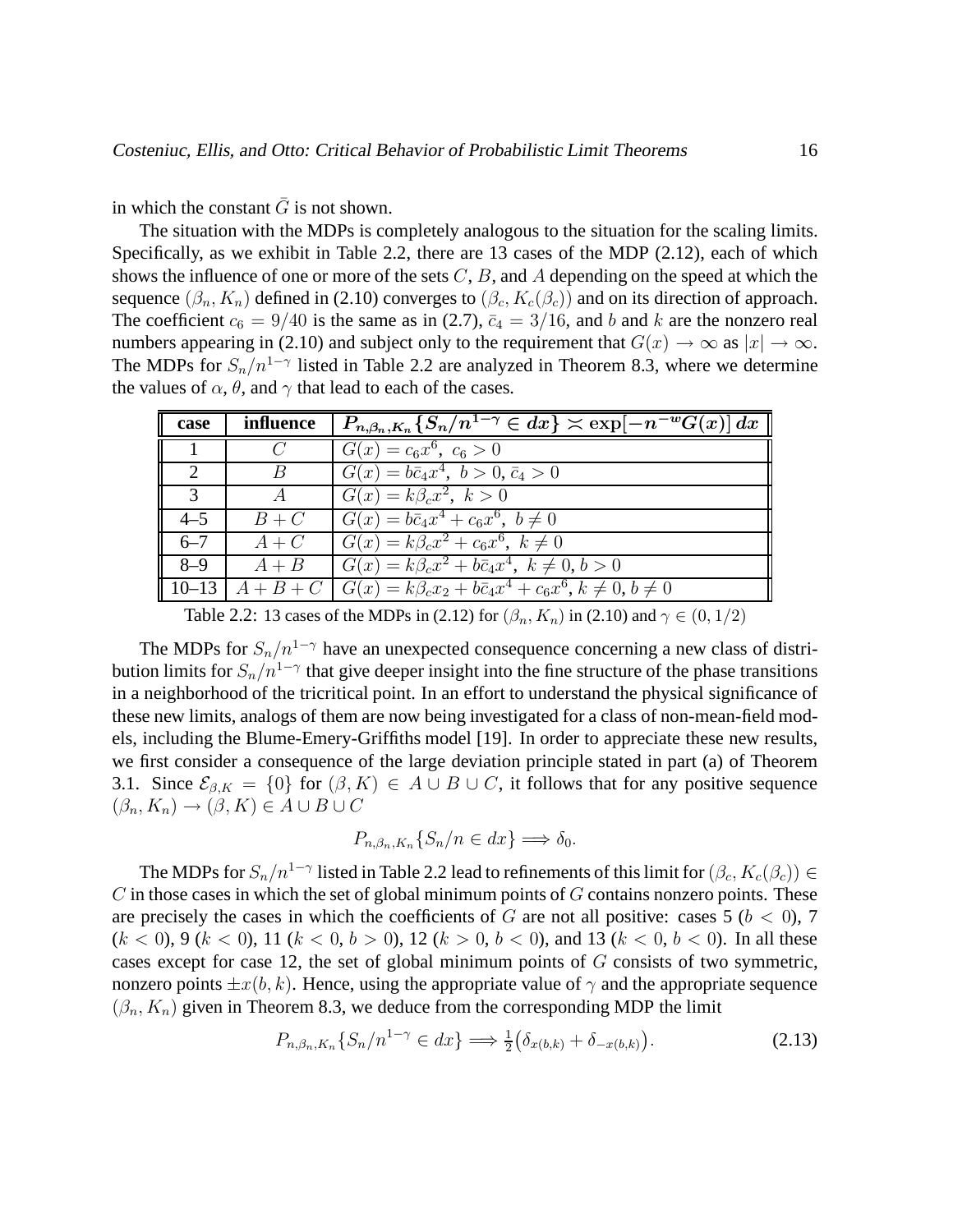In each of these cases  $(\beta_n, K_n)$  approaches  $(\beta_c, K_c(\beta_c))$  from a region of points  $(\beta, K)$  corresponding to each of which there exist two equilibrium macrostates  $\pm z(\beta, k)$  [Thms. 3.2(b), 3.3(c)]. As we have already seen, for each  $(\beta, K)$  in this region the limit (2.2) holds. The new limit (2.13) shows that as  $(\beta_n, K_n) \to (\beta_c, K_c(\beta_c))$  from this two-phase region, the model retains a trace of the two equilibrium macrostates  $\pm z(\beta, K)$ , replacing them by the quantities  $\pm x(b, k)$ . The physical significance of this limit as well as the limit (2.14) to be stated in the next paragraph is currently under investigation [19]. A similar phenomenon occurs in case 4 of Theorem 8.1, which proves MDPs for  $S_n/n^{1-\gamma}$  for appropriate sequences  $(\beta_n, K_n)$  converging to  $(\beta, K)$  lying in the curve B of second-order points.

The situation in case 12 in Table 2.2 ( $k > 0, b < 0$ ) is even more fascinating than in the other cases. For fixed  $b < 0$ , fixed  $n \in \mathbb{N}$ , and decreasing  $k > 0$ , the set of global minimum points of G undergoes a discontinuous bifurcation, changing from a unique global minimum point at 0 for k large, to three global minimum points at  $0, \pm x(b, k)$  for a critical value of  $k = \text{const} \cdot b^2$ , to two global minimum points at  $\pm x(b, k)$  for k small. As k decreases,  $(\beta_n, K_n)$  crosses the first-order critical curve from below; the changing forms of the sets of global minimum points of G replicate the changing forms of  $\mathcal{E}_{\beta,K}$  for fixed  $\beta > \beta_c$  and increasing  $K > 0$  [Thm. 3.3]. In particular, when the set of global minimum points of G equals  $\{0, \pm x(b, k)\}\)$ , the MDP corresponding to case 12 together with other information yields the limit

$$
P_{n,\beta_n,K_n}\{S_n/n^{1-\gamma} \in dx\} \Longrightarrow \bar{\lambda}_0 \delta_0 + \bar{\lambda}_1(\delta_{x(b,k)} + \delta_{-x(b,k)}),\tag{2.14}
$$

where  $\bar{\lambda}_0$  and  $\bar{\lambda}_1$  are positive numbers satisfying  $\bar{\lambda}_0 + 2\bar{\lambda}_1 = 1$ . This limit is reminiscent of the limit (2.4), in which the equilibrium macrostates  $\pm z(\beta, K)$  are replaced by their traces  $\pm x(b, k)$ .

Although in general the values of  $\alpha$ ,  $\theta$ , and  $\gamma$  leading to each of the 13 cases of the MDPs in Table 2.2 differ from the values of these parameters leading to the corresponding case of the scaling limit in Table 2.1, the tables have a number of obvious similarities. This resemblance between the two tables reaches deeper. In fact, both sets of results are proved by a unified method. In order to explain this, let f be any bounded, continuous function mapping  $\mathbb R$  into  $\mathbb R$ and let  $(\beta_n, K_n)$  be any positive sequence. The starting point of the proofs of both the scaling limits and the MDPs [see Lem. 4.1] is that whenever  $\gamma \in (0, 1/2)$ , we have

$$
E\{f(S_n/n^{1-\gamma}+\varepsilon_n)\}=\frac{1}{Z_n}\cdot\int_{\mathbb{R}}f(x)\,\exp[-nG_{\beta_n,K_n}(x/n^{\gamma})]\,dx.\tag{2.15}
$$

The function  $G_{\beta,K}$  in this display is defined in (3.4); its global minimum value equals the canonical free energy for the model. In addition,  $\varepsilon_n$  represents a sequence of random variables that converges to 0 as  $n \to \infty$ , and  $Z_n$  is a normalizating constant.

The quantity w in the MDP (2.12) is defined by  $w = \min\{2\gamma + \theta - 1, 4\gamma + \alpha - 1, 6\gamma - 1\}.$ This quantity also plays a key role in the scaling limits for  $S_n/n^{1-\gamma}$ , which like the MDPs arise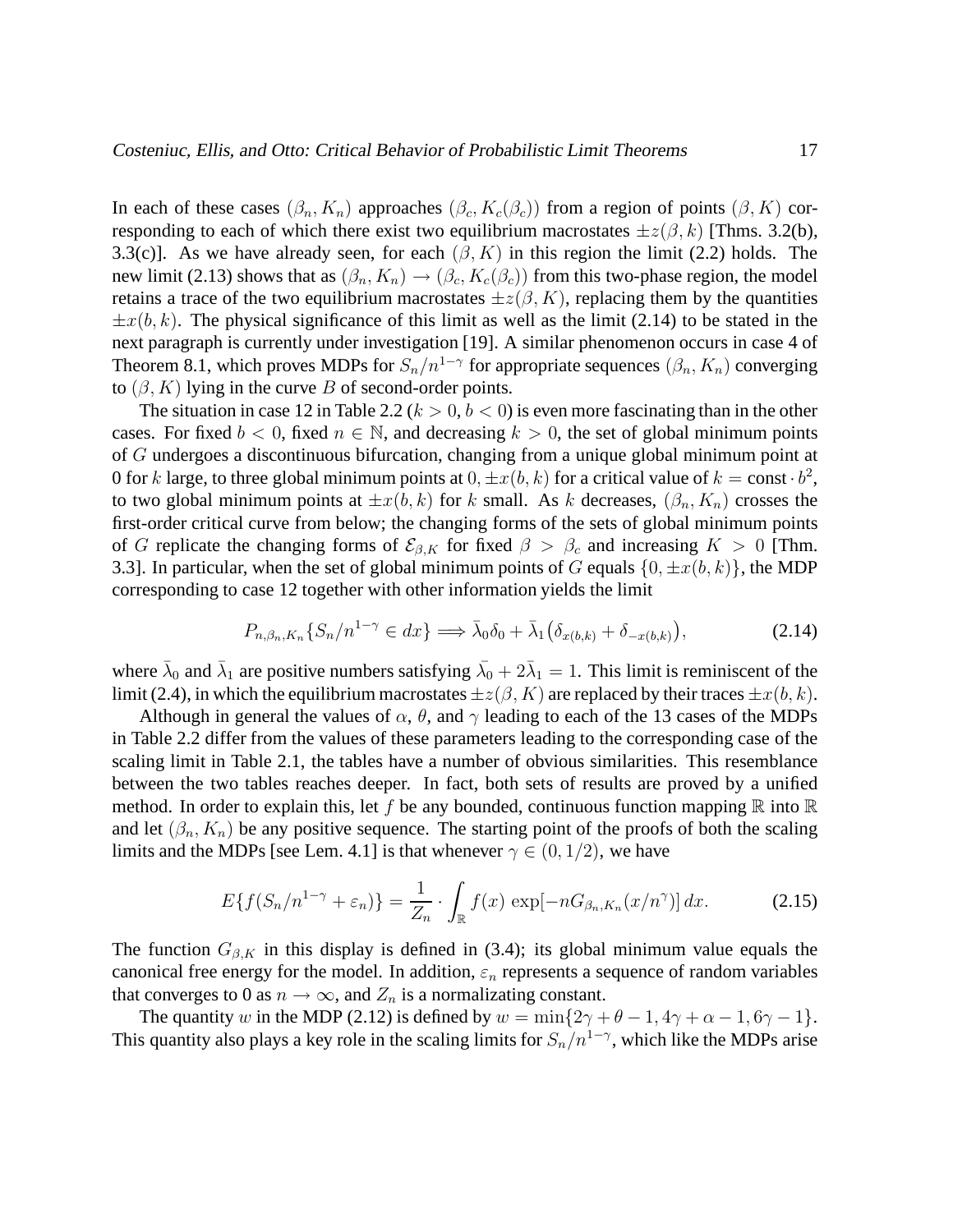from the choice of  $(\beta_n, K_n)$  in (2.10). When  $w = 0$ , the scaling limits listed in Table 2.1 follow at least formally from (2.15) and the fact that for each  $x \in \mathbb{R}$ 

$$
\lim_{n \to \infty} nG_{\beta_n, K_n}(x/n^{\gamma}) = G(x).
$$

The proof of this limit relies on an analysis of the Taylor expansion of  $G_{\beta_n,K_n}$  at 0, which has 13 different forms depending on the choices of  $\gamma$  and of the parameters  $\alpha$  and  $\theta$  appearing in the definition (2.10) of  $(\beta_n, K_n)$ . Details are given in Theorem 7.1.

We now assume that  $w < 0$ . Given  $\psi$  be any bounded, continuous function, we substitute  $f = \exp(n^{-w}\psi)$  into (2.15), obtaining

$$
E\{\exp[n^{-w}\psi(S_n/n^{1-\gamma}+\varepsilon_n)]\}
$$
  
=  $\frac{1}{Z_n} \cdot \int_{\mathbb{R}} \exp[n^{-w}\{\psi(x)-n^{1+w}G_{\beta_n,K_n}(x/n^{\gamma})\}] dx.$ 

When  $w < 0$ , the last display, the fact that for each  $x \in \mathbb{R}$ 

$$
\lim_{n \to \infty} n^{1+w} G_{\beta_n, K_n}(x/n^{\gamma}) = G(x),
$$

and the fact that  $\varepsilon_n \to 0$  in probability at a rate faster than  $\exp(-n^{-w})$  give the formal asymptotics

$$
E\{\exp[n^{-w}\psi(S_n/n^{1-\gamma} + \varepsilon_n)]\}
$$
  
\n
$$
\approx \int_{\mathbb{R}} \exp[n^{-w}\{\psi(x) - (G(x) - \bar{G})\}] dx
$$
  
\n
$$
\approx \exp[n^{-w}\sup_{x \in \mathbb{R}}\{\psi(x) - (G(x) - \bar{G})\}],
$$

where  $\overline{G} = \inf_{y \in \mathbb{R}} G(y)$ . In section 8 we show to convert this formal calculation into a limit known as the Laplace principle, which is equivalent to the MDPs for  $S_n/n^{1-\gamma}$  listed in Table 2.2. As in the proof of the scaling limits, the proof of the Laplace limit relies on an analysis of the Taylor expansion of  $G_{\beta_n,K_n}$  at 0. Despite the similarity in the proofs of the scaling limits and the Laplace principles, the proof of the latter is much more delicate, requiring additional estimates not needed in the proof of the former.

We start our analysis of the BEG model in the next section.

#### **3 Phase-Transition Structure of the BEG Model**

After defining the BEG model, we summarize its phase-transition structure in Theorems 3.2 and 3.3. In (3.4) we introduce the function  $G_{\beta,K}$ , in terms of which the scaling limits and the MDPs for  $S_n/n^{1-\gamma}$  will be deduced later in the paper.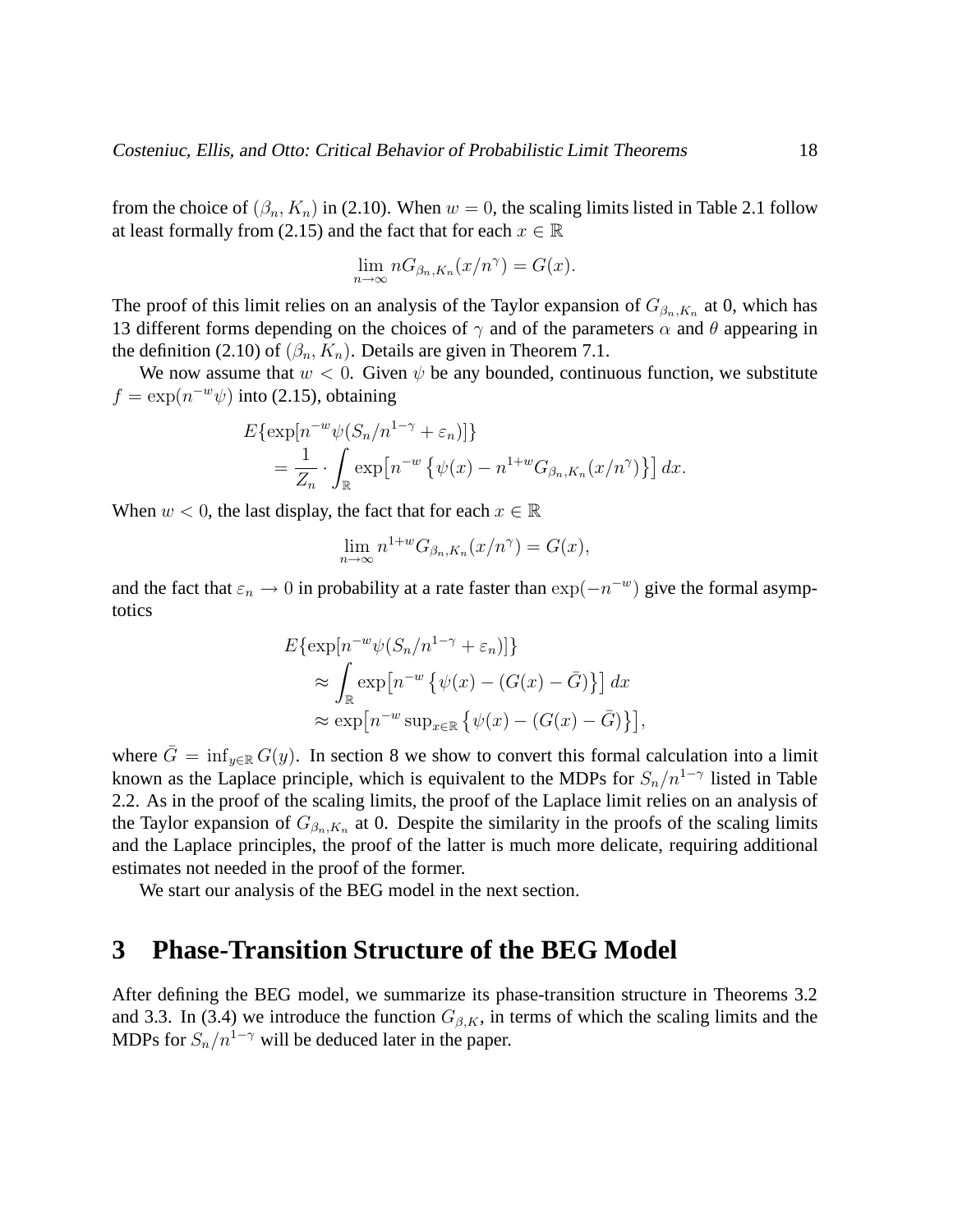The BEG model is a lattice-spin model defined on the complete graph on n vertices  $1, 2, \ldots, n$ . The spin at site  $j \in \{1, 2, \ldots, n\}$  is denoted by  $\omega_j$ , a quantity taking values in  $\Lambda = \{-1, 0, 1\}$ . The configuration space for the model is the set  $\Lambda^n$  containing all sequences  $\omega = (\omega_1, \omega_2, \dots, \omega_n)$ with each  $\omega_i \in \Lambda$ . In terms of a positive parameter K representing the interaction strength, the Hamiltonian is defined by

$$
H_{n,K}(\omega) = \sum_{j=1}^n \omega_j^2 - \frac{K}{n} \left( \sum_{j=1}^n \omega_j \right)^2
$$

for each  $\omega \in \Lambda^n$ . For  $n \in \mathbb{N}$ , inverse temperature  $\beta > 0$ , and  $K > 0$ , the canonical ensemble for the BEG model is the sequence of probability measures that assign to each subset B of  $\Lambda^n$ the probability

$$
P_{n,\beta,K}(B) = \frac{1}{Z_n(\beta,K)} \cdot \int_B \exp[-\beta H_{n,K}] \, dP_n. \tag{3.1}
$$

In this formula  $P_n$  is the product measure on  $\Lambda^n$  with identical one-dimensional marginals

$$
\rho = \frac{1}{3}(\delta_{-1} + \delta_0 + \delta_1),
$$

and  $Z_n(\beta, K)$  is the normalizing constant  $\int_{\Lambda^n} \exp[-\beta H_{n,K}]dP_n$ .

In [22] the analysis of the canonical ensemble  $P_{n,\beta,K}$  was facilitated by expressing it in the form of a Curie-Weiss-type model. This is done by absorbing the noninteracting component of the Hamiltonian into the product measure  $P_n$ , obtaining

$$
P_{n,\beta,K}(d\omega) = \frac{1}{\tilde{Z}_n(\beta,K)} \cdot \exp\left[n\beta K\left(\frac{S_n(\omega)}{n}\right)^2\right] P_{n,\beta}(d\omega). \tag{3.2}
$$

In this formula  $S_n(\omega)$  equals the total spin  $\sum_{j=1}^n \omega_j$ ,  $P_{n,\beta}$  is the product measure on  $\Lambda^n$  with identical one-dimensional marginals

$$
\rho_{\beta}(d\omega_j) = \frac{1}{Z(\beta)} \cdot \exp(-\beta \omega_j^2) \rho(d\omega_j), \qquad (3.3)
$$

 $Z(\beta)$  is the normalizing constant  $\int_{\Lambda} \exp(-\beta \omega_j^2) \rho(d\omega_j) = 1 + 2e^{-\beta}$ , and  $\tilde{Z}_n(\beta, K)$  is the normalizing constant  $[Z(\beta)]^n/Z_n(\beta, K)$ .

Although  $P_{n,\beta,K}$  has the form of a Curie-Weiss model when rewritten as in (3.2), it is much more complicated because of the  $\beta$ -dependent product measure  $P_{n,\beta}$  and the presence of the parameter K. These complications introduce new features not present in the Curie-Weiss model [17, §IV.4, §V.9]; these features include the existence of a second-order phase transition for all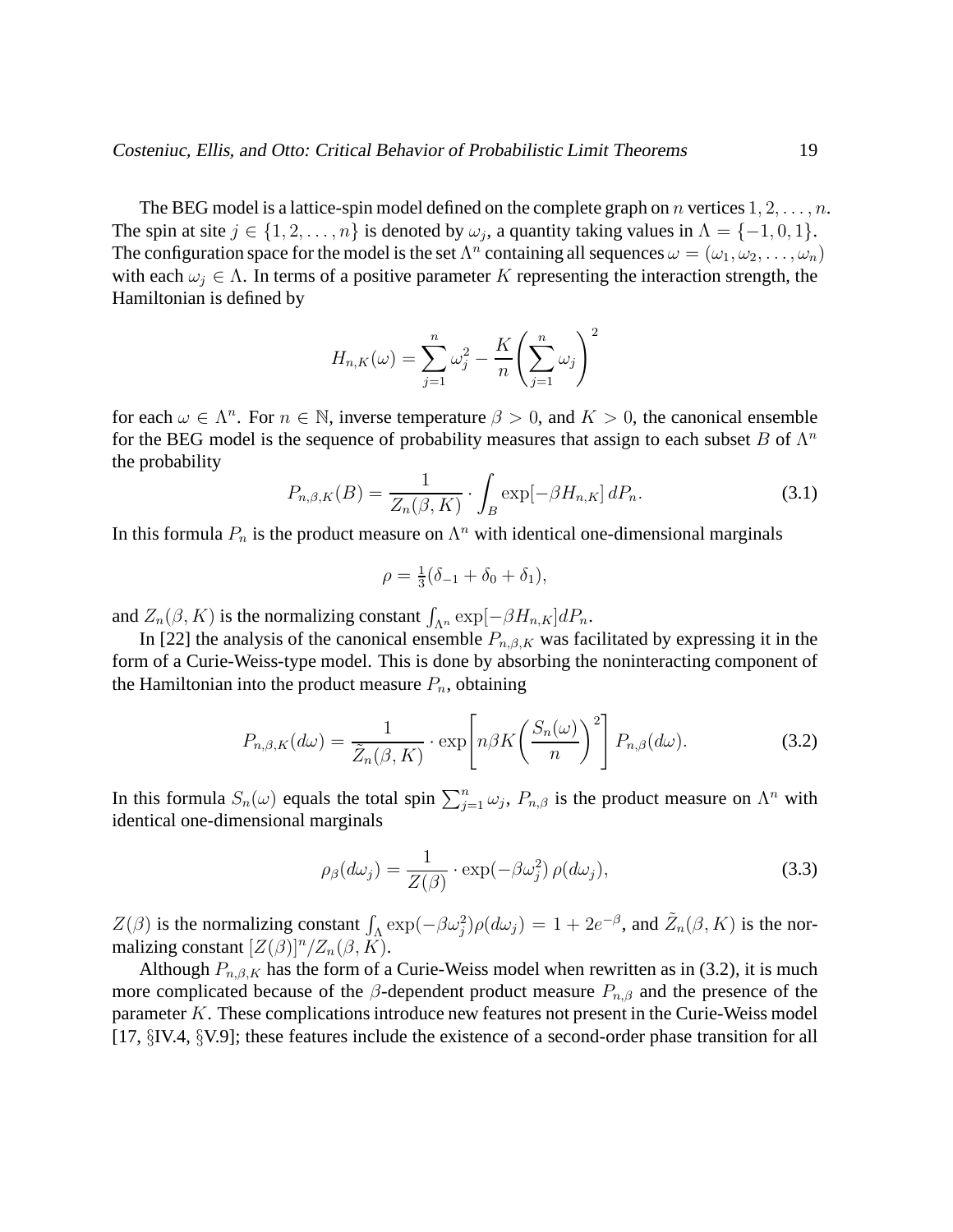sufficiently small  $\beta > 0$  and all sufficiently large  $K > 0$  and a first-order phase transition for all sufficiently large  $\beta > 0$  and all sufficiently large  $K > 0$ . The existence of a second-order phase transition and a first-order phase transition also implies the existence of a tricritical point, which separates the two phase transitions and is one of the main focuses of the present paper.

The starting point of the analysis of the phase-transition structure of the BEG model is the large deviation principle (LDP) satisfied by the spin per site  $S_n/n$  with respect to  $P_{n,\beta,K}$ . In order to state the form of the rate function, we introduce the cumulant generating function  $c_{\beta}$  of the measure  $\rho_{\beta}$  defined in (3.3); for  $t \in \mathbb{R}$  this function is defined by

$$
c_{\beta}(t) = \log \int_{\Lambda} \exp(t\omega_1) \, \rho_{\beta}(d\omega_1)
$$
  
= 
$$
\log \left[ \frac{1 + e^{-\beta} (e^t + e^{-t})}{1 + 2e^{-\beta}} \right].
$$

We also introduce the Legendre-Fenchel transform of  $c_{\beta}$ , which is defined for  $z \in [-1, 1]$  by

$$
J_{\beta}(z)=\sup_{t\in\mathbb{R}}\{tz-c_{\beta}(t)\};
$$

 $J_\beta(z)$  is finite for  $z \in [-1, 1]$ .  $J_\beta$  is the rate function in Cramér's theorem, which is the LDP for  $S_n/n$  with respect to the product measures  $P_{n,\beta}$  [17, Thm. II.4.1] and is one of the components of the proof of the LDP for  $S_n/n$  with respect to  $P_{n,\beta,K}$ . This LDP and a related limit are stated in parts (a) and (b) of the next theorem. Part (a) is proved in Theorem 3.3 in [22], and part (b) in Theorem 2.4 in [18].

**Theorem 3.1.** *For all*  $\beta > 0$  *and*  $K > 0$  *the following conclusions hold.* 

(a) *With respect to the canonical ensemble*  $P_{n, \beta, K}$ ,  $S_n/n$  *satisfies the LDP on* [-1, 1] *with exponential speed* n *and rate function*

$$
I_{\beta,K}(z) = J_{\beta}(z) - \beta K z^2 - \inf_{y \in \mathbb{R}} \{ J_{\beta}(y) - \beta K y^2 \}.
$$

(b) *We define the canonical free energy*

$$
\varphi(\beta, K) = -\lim_{n \to \infty} \frac{1}{n} \log Z_n(\beta, K),
$$

*where*  $Z_n(\beta, K)$  *is the normalizing constant in* (3.1)*. Then*  $\varphi(\beta, K) = \inf_{y \in \mathbb{R}} \{J_\beta(y) - \beta K y^2\}$ *.* 

The LDP in part (a) of the theorem implies that those  $z \in [-1,1]$  satisfying  $I_{\beta,K}(z) > 0$ have an exponentially small probability of being observed in the canonical ensemble. Hence we define the set of equilibrium macrostates by

$$
\mathcal{E}_{\beta,K} = \{ z \in [-1,1] : I_{\beta,K}(z) = 0 \}.
$$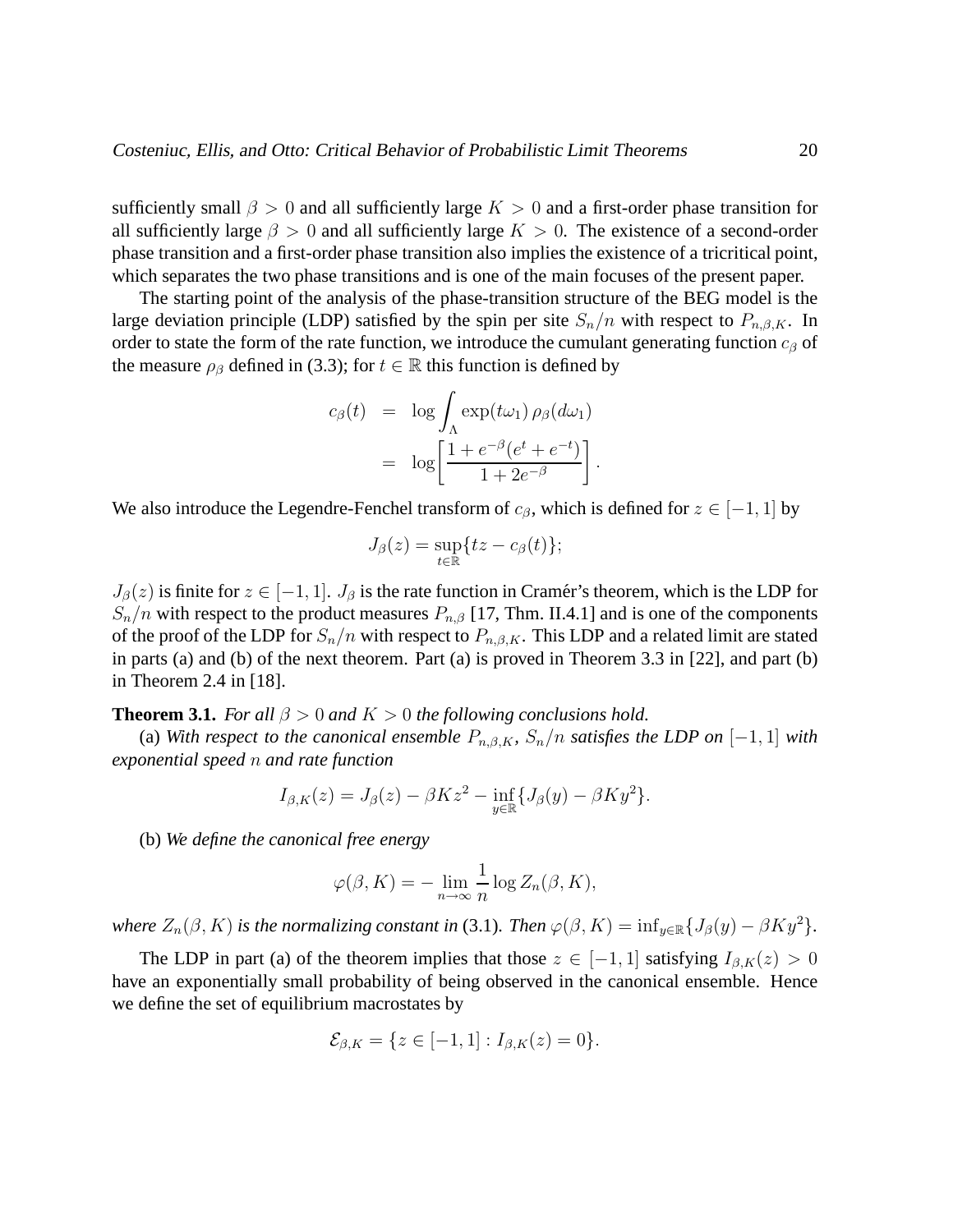In [22] we used the notation  $\tilde{\mathcal{E}}_{\beta,K}$  to describe this set, using the notation  $\mathcal{E}_{\beta,K}$  to describe a different but related set of equilibrium macrostates. In the present paper we write  $\mathcal{E}_{\beta,K}$  instead of  $\tilde{\mathcal{E}}_{\beta,K}$  in order to simplify the notation.

For  $z \in \mathbb{R}$  we define

$$
G_{\beta,K}(z) = \beta K z^2 - c_{\beta}(2\beta K z). \tag{3.4}
$$

The calculation of the zeroes of  $I_{\beta,K}$  — equivalently, the global minimum points of  $J_{\beta,K}(z)$  –  $\beta Kz^2$  — is greatly facilitated by the following observations made in Proposition 3.4 in [22]:

- 1. The global minimum points of  $J_{\beta,K}(z) \beta K z^2$  coincide with the global minimum points of  $G_{\beta,K}$ , which are much easier to calculate.
- 2. The minimum values  $\min_{z \in \mathbb{R}} \{J_{\beta,K}(z) \beta K z^2\}$  and  $\min_{z \in \mathbb{R}} G_{\beta,K}(z)$  coincide and both equal the canonical free energy  $\varphi(\beta, K)$  defined in part (b) of Theorem 3.1.

Item 1 gives the alternate characterization that

$$
\mathcal{E}_{\beta,K} = \{ z \in [-1,1] : z \text{ minimizes } G_{\beta,K}(z) \}. \tag{3.5}
$$

In the context of Curie-Weiss-type models, the form of  $G_{\beta,K}$  is explained on page 2247 of [22].

As shown in the next two theorems, the structure of  $\mathcal{E}_{\beta,K}$  depends on the relationship between  $\beta$  and the critical value  $\beta_c = \log 4$ . We first describe  $\mathcal{E}_{\beta,K}$  for  $0 < \beta \leq \beta_c$  and then for  $\beta > \beta_c$ . In the first case  $\mathcal{E}_{\beta,K}$  undergoes a continuous bifurcation as K increases through the critical value  $K_c(\beta)$  defined in (3.6); physically, this bifurcation corresponds to a second-order phase transition. The following theorem is proved in Theorem 3.6 in [22].

**Theorem 3.2.** *For*  $0 < \beta \leq \beta_c$ *, we define* 

$$
K_c(\beta) = \frac{1}{2\beta c''_{\beta}(0)} = \frac{e^{\beta} + 2}{4\beta}.
$$
\n(3.6)

*For these values of*  $\beta$ *,*  $\mathcal{E}_{\beta,K}$  *has the following structure.* 

(a) *For*  $0 < K \le K_c(\beta)$ ,  $\mathcal{E}_{\beta,K} = \{0\}$ .

(b) *For*  $K > K_c(\beta)$ *, there exists*  $z(\beta, K) > 0$  *such that*  $\mathcal{E}_{\beta,K} = \{\pm z(\beta,K)\}.$ 

(c)  $z(\beta, K)$  *is a positive, increasing, continuous function for*  $K > K_c(\beta)$ *, and as*  $K \to$  $(K_c(\beta))^+$ ,  $z(\beta, K) \to 0$ . Therefore,  $\mathcal{E}_{\beta,K}$  exhibits a continuous bifurcation at  $K_c(\beta)$ .

For  $\beta \in (0, \beta_c)$ , the curve  $(\beta, K_c(\beta))$  is the curve of second-order points. As we will see in a moment, for  $\beta \in (\beta_c, \infty)$  the BEG model also has a curve of first-order points, which we denote by the same notation  $(\beta, K_c(\beta))$ . In order to simplify the notation, we do not follow the convention in [22], where we distinguished between the second-order phase transition and the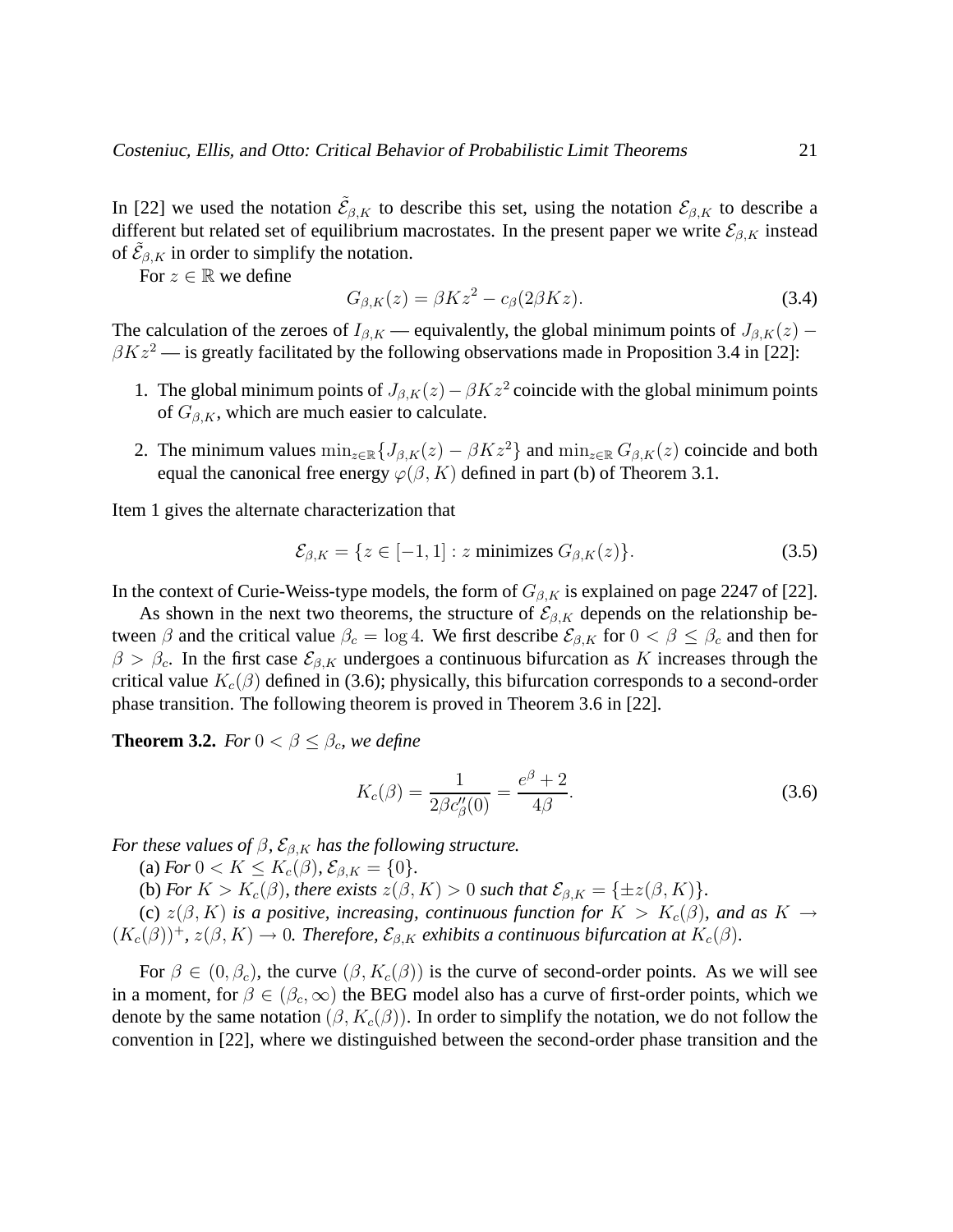first-order phase transition by writing  $K_c(\beta)$  for  $0 < \beta \leq \beta_c$  as  $K_c^{(2)}(\beta)$  and writing  $K_c(\beta)$  for  $\beta > \beta_c$  as  $K_c^{(1)}(\beta)$ .

We now describe  $\mathcal{E}_{\beta,K}$  for  $\beta > \beta_c$ . In this case  $\mathcal{E}_{\beta,K}$  undergoes a discontinuous bifurcation as K increases through an implicitly defined critical value. Physically, this bifurcation corresponds to a first-order phase transition. The following theorem is proved in Theorem 3.8 in [22].

**Theorem 3.3.** *For all*  $\beta > \beta_c$ ,  $\mathcal{E}_{\beta,K}$  *has the following structure in terms of the quantity*  $K_c(\beta)$ *,* denoted by  $K_c^{(1)}(\beta)$  in [22] and defined implicitly for  $\beta > \beta_c$  on page 2231 of [22].

(a) *For*  $0 < K < K_c(\beta)$ ,  $\mathcal{E}_{\beta,K} = \{0\}$ .

(b) *There exists*  $z(\beta, K_c(\beta)) > 0$  *such that*  $\mathcal{E}_{\beta, K_c(\beta)} = \{0, \pm z(\beta, K_c(\beta))\}.$ 

(c) *For*  $K > K_c(\beta)$  *there exists*  $z(\beta, K) > 0$  *such that*  $\mathcal{E}_{\beta,K} = \{\pm z(\beta,K)\}.$ 

(d)  $z(\beta, K)$  *is a positive, increasing, continuous function for*  $K \geq K_c(\beta)$ *, and as*  $K \to$  $K_c(\beta)^+$ ,  $z(\beta,K) \to z(\beta,K_c(\beta)) > 0$ . Therefore,  $\mathcal{E}_{\beta,K}$  exhibits a discontinuous bifurcation at  $K_c(\beta)$ .

We end this section by outlining the proofs of the laws of large numbers in  $(2.1)$  and  $(2.3)$ and its breakdown in (2.2). The upper large deviation bound in the LDP stated in part (a) of Theorem 3.1 implies that for any  $\beta > 0$  and  $K > 0$  the limiting mass of  $S_n/n$  with respect to  $P_{n,\beta,K}$  concentrates on the elements of  $\mathcal{E}_{\beta,K}$ . According to Theorems 3.2(a) and 3.3(a),  $\mathcal{E}_{\beta,K} = \{0\}$  when  $0 < \beta \leq \beta_c$  and  $0 < K \leq K_c(\beta)$  and when  $\beta > \beta_c$  and  $K < K_c(\beta)$ . For these values of  $\beta$  and K, the laws of large numbers in (2.1) and (2.3) follow immediately. For  $\beta > 0$  and  $K > K_c(\beta)$ , we have  $\mathcal{E}_{\beta,K} = {\pm z(\beta,K)}$ , and so by symmetry the limit (2.2) follows. The proof of the limit (2.4) is postponed until after Theorem 4.2 because it requires more detailed information about the elements of  $\mathcal{E}_{\beta,K}$  when  $\beta > \beta_c$  and  $K = K_c(\beta)$ .

In the next section we present additional properties of the function  $G_{\beta,K}$  introduced in (3.4). These properties will be used in later sections to prove the scaling limits and the MDPs for  $S_n/n^{1-\gamma}$ .

#### **4 Properties of** Gβ,K

As we saw in (3.5), the global minimum points of

$$
G_{\beta,K}(z) = \beta K z^2 - c_{\beta}(2\beta K z)
$$
  
=  $\beta K z^2 - \log \left[ \frac{1 + e^{-\beta} (e^{2\beta K z} + e^{-2\beta K z})}{1 + 2e^{-\beta}} \right]$ 

coincide with the elements of  $\mathcal{E}_{\beta,K}$ , the set of equilibrium macrostates for the BEG model. In this section we study further properties of  $G_{\beta,K}$  that will be used in later sections to prove the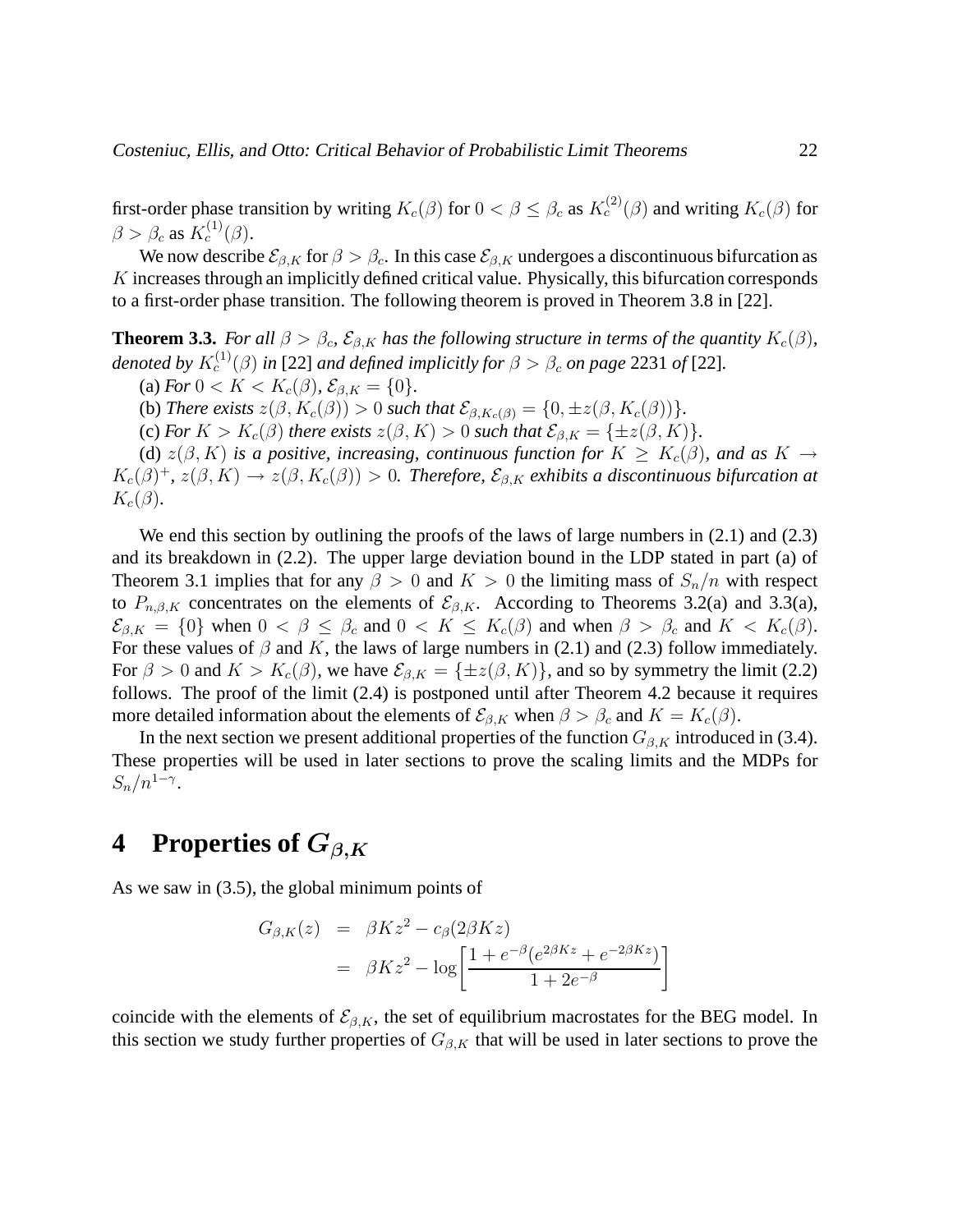scaling limits and the MDPs for  $S_n/n^{1-\gamma}$  with respect to  $P_{n,\beta,K}$  and with respect to  $P_{n,\beta_n,K_n}$  for appropriate sequence  $(\beta_n, K_n)$  and for appropriate choices of  $\gamma$ .

We first show that for any  $\gamma \in [0, 1)$  the  $P_{n, \beta_n, K_n}$ -distribution of  $S_n/n^{1-\gamma}$  can be expressed in terms of  $G_{\beta_n,K_n}$  and an independent normal random variable. The next lemma can be proved like Lemma 3.3 in [20], which applies to the Curie-Weiss model, or like Lemma 3.2 in [25], which applies to the Curie-Weiss-Potts model. In an equivalent form, the next lemma is well known in the literature as the Hubbard-Stratonovich transformation, where it is invoked to analyze models with quadratic Hamiltonians (see, e.g., [1, p. 2363]). After the statement of the lemma, we outline how we will use it in order to deduce the scaling limits of  $S_n/n^{1-\gamma}$ .

**Lemma 4.1.** *Given a positive sequence*  $(\beta_n, K_n)$ , let  $W_n$  be a sequence of  $N(0, (2\beta_n K_n)^{-1})$ *random variables defined on a probability space*  $(\Omega, \mathcal{F}, Q)$ *. Then for any*  $\gamma \in [0, 1)$  *and any bounded, measurable function* f

$$
\int_{\Lambda^n \times \Omega} f\left(\frac{S_n}{n^{1-\gamma}} + \frac{W_n}{n^{1/2-\gamma}}\right) d(P_{n,\beta_n,K_n} \times Q) \n= \frac{1}{\int_{\mathbb{R}} \exp[-nG_{\beta_n,K_n}(x/n^{\gamma})] dx} \cdot \int_{\mathbb{R}} f(x) \exp[-nG_{\beta_n,K_n}(x/n^{\gamma})] dx.
$$
\n(4.1)

As we will see in Theorems 5.1, 6.1, and 7.1, the scaling limits have different forms depending on which of the following three sets  $(\beta, K)$  lies in: the singleton set C containing the tricritical point  $(\beta_c, K_c(\beta_c))$ , the curve B of second-order points

$$
B = \{ (\beta, K) \in \mathbb{R}^2 : 0 < \beta < \beta_c, K = K_c(\beta) \},\
$$

and the single-phase region

$$
A = \{ (\beta, K) \in \mathbb{R}^2 : 0 < \beta \le \beta_c, 0 < K < K_c(\beta) \}.
$$

These sets are shown in Figure 1 in the introduction.

We now indicate how we will use Lemma 4.1 to prove the scaling limits of  $S_n/n^{1-\gamma}$  for  $\gamma \in (0, 1/2]$ . Let  $(\beta_n, K_n)$  be a suitable positive sequence converging to  $(\beta, K) \in A \cup B \cup C$ . Assume that  $(\beta_n, K_n)$  and  $\gamma$  are chosen so that the limit of the right hand side of (4.1) exists as  $n \to \infty$ . We first consider  $\gamma < 1/2$ . Since  $\beta_n$  and  $K_n$  are bounded and uniformly positive over  $n$ , rewriting the limit of the left hand side in terms of characteristic functions shows that  $W_n/n^{1/2-\gamma}$  does not contribute. Hence it follows that

$$
\lim_{n \to \infty} \int_{\Lambda^n} f(S_n/n^{1-\gamma}) dP_{n,\beta_n, K_n}
$$
\n
$$
= \lim_{n \to \infty} \frac{1}{\int_{\mathbb{R}} \exp[-nG_{\beta_n, K_n}(x/n^{\gamma})] dx} \cdot \int_{\mathbb{R}} f(x) \exp[-nG_{\beta_n, K_n}(x/n^{\gamma})] dx.
$$
\n(4.2)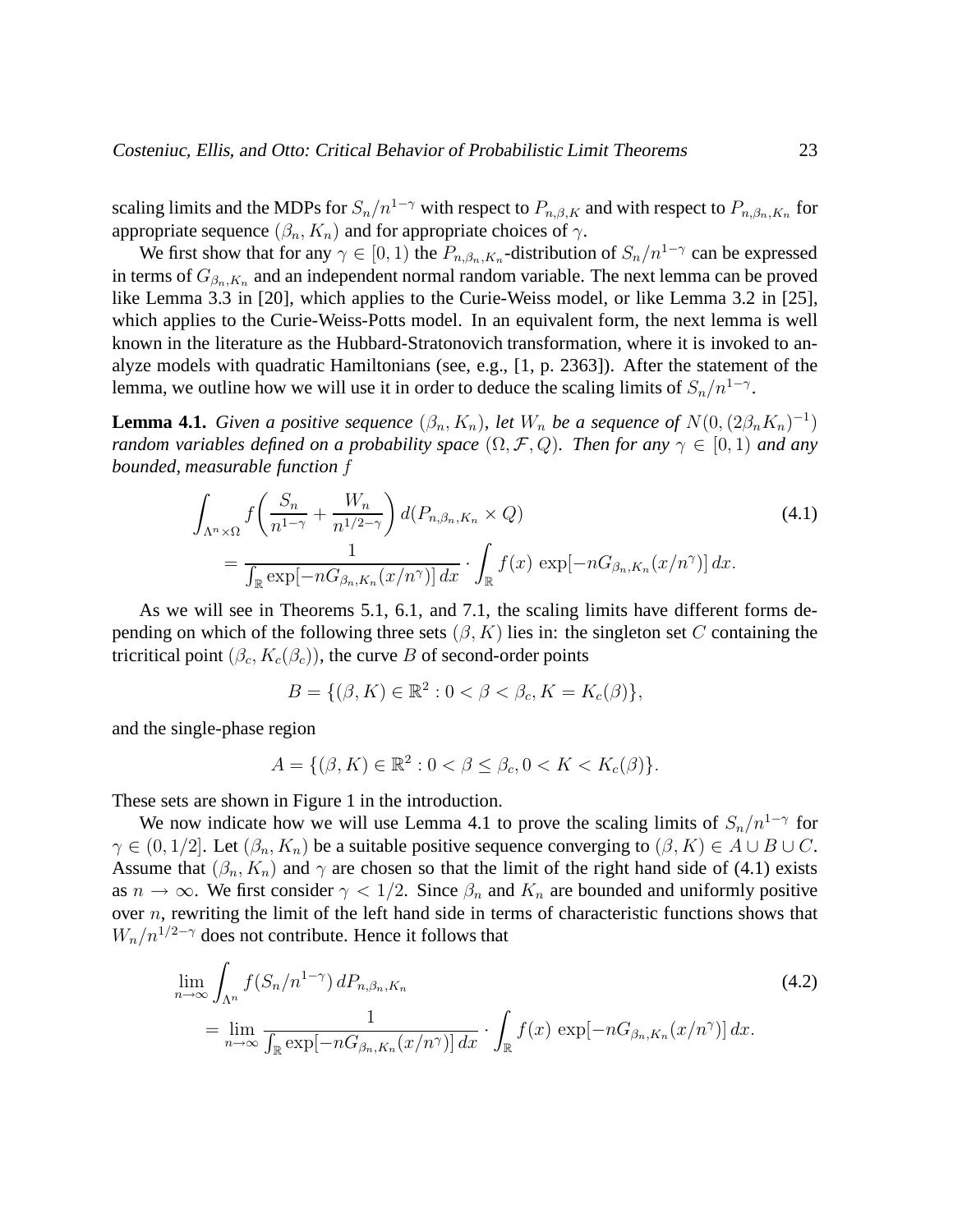From this formula we will be able to determine the scaling limits of  $S_n/n^{1-\gamma}$  when  $(\beta_n, K_n) \to$  $(\beta, K) \in B \cup C$  [Thms. 6.1, 7.1]. Using an analogous formula, we will be able to determine the MDPs of  $S_n/n^{1-\gamma}$  when  $(\beta_n, K_n) \to (\beta, K) \in B \cup C$  [Thms. 8.1, 8.3].

Now consider  $\gamma = 1/2$ , which corresponds to the central-limit-type scaling for  $S_n$  in (2.5). In this case (4.1) yields

$$
\lim_{n \to \infty} \int_{\Lambda^n \times \Omega} f(S_n/n^{1/2} + W_n) d(P_{n, \beta_n, K_n} \times Q)
$$
\n
$$
= \lim_{n \to \infty} \frac{1}{\int_{\mathbb{R}} \exp[-nG_{\beta_n, K_n}(x/n^{1/2})] dx} \cdot \int_{\mathbb{R}} f(x) \exp[-nG_{\beta_n, K_n}(x/n^{1/2})] dx.
$$
\n(4.3)

In contrast to when  $\gamma \in (0, 1/2)$ ,  $W_n$  now contributes to the limit. Again the use of characteristic functions enables one to determine the scaling limit of  $S_n/n^{1/2}$  when  $(\beta_n, K_n) \to (\beta, K) \in A$ [Thm. 5.1].

Formulas (4.2) and (4.3) suggest how to proceed in proving the scaling limits of  $S_n/n^{1-\gamma}$ . First consider  $(\beta_n, K_n)$  for which  $G_{\beta_n, K_n}$  has a unique global minimum point at 0 [Thms. 3.2(a), 3.3(a)]. As (4.2) and (4.3) suggest, the forms of the scaling limits of  $S_n/n^{1-\gamma}$  with respect to  $P_{n,\beta_n,K_n}$  depend on the forms of the Taylor expansions of  $G_{\beta_n,K_n}$  in the neighborhood of the global minimum point 0. One of the attractive features of our analysis is that the same Taylor expansions can be used to handle sequences  $(\beta_n, K_n)$  for which  $G_{\beta_n,K_n}$  has nonunique global minimum points. Such sequences arise naturally in the scaling limits and the MDPs to be proved later in the paper; in fact, it is precisely such sequences for which the MDPs yield the new class of distribution limits of the form (2.13) and (2.14). What makes it possible to use the same Taylor expansions regardless of the nature of the global minimum points of  $G_{\beta_n,K_n}$  is Lemma 4.4, the main technical innovation in this paper.

Preliminary information on the forms of the relevant Taylor expansions is presented in Theorems 4.2 and 4.3. In the proofs of the scaling limits, in order to justify replacing  $nG_{\beta_n,K_n}(x/n^{\gamma})$ in (4.2) by *n* times the Taylor expansion evaluated at  $x/n^{\gamma}$  and taking limits under the integral, one invokes the dominated convergence theorem, for which the appropriate bounding function depends on the particular sequence  $(\beta_n, K_n)$ . This will be handled on a case-by-case basis in subsequent sections. Finally, one must show that the contributions to the limit in (4.2) and (4.3) by all x for which  $x/n^{\gamma}$  lies in the complement of a neighborhood of 0 is exponentially small. The relevant error estimate is given in part (c) of Lemma 4.4. Similar considerations apply to the proofs of the MDPs in section 8, for which the relevant error estimate is given in part (d) of Lemma 4.4.

The steps outlined in the preceding paragraph for deducing the scaling limits of  $S_n/n^{1-\gamma}$ from (4.2) and (4.3) are well known in the related contexts of the Curie-Weiss model and the Curie-Weiss-Potts model. Scaling limits for these models are studied in [20, 21] and in [25]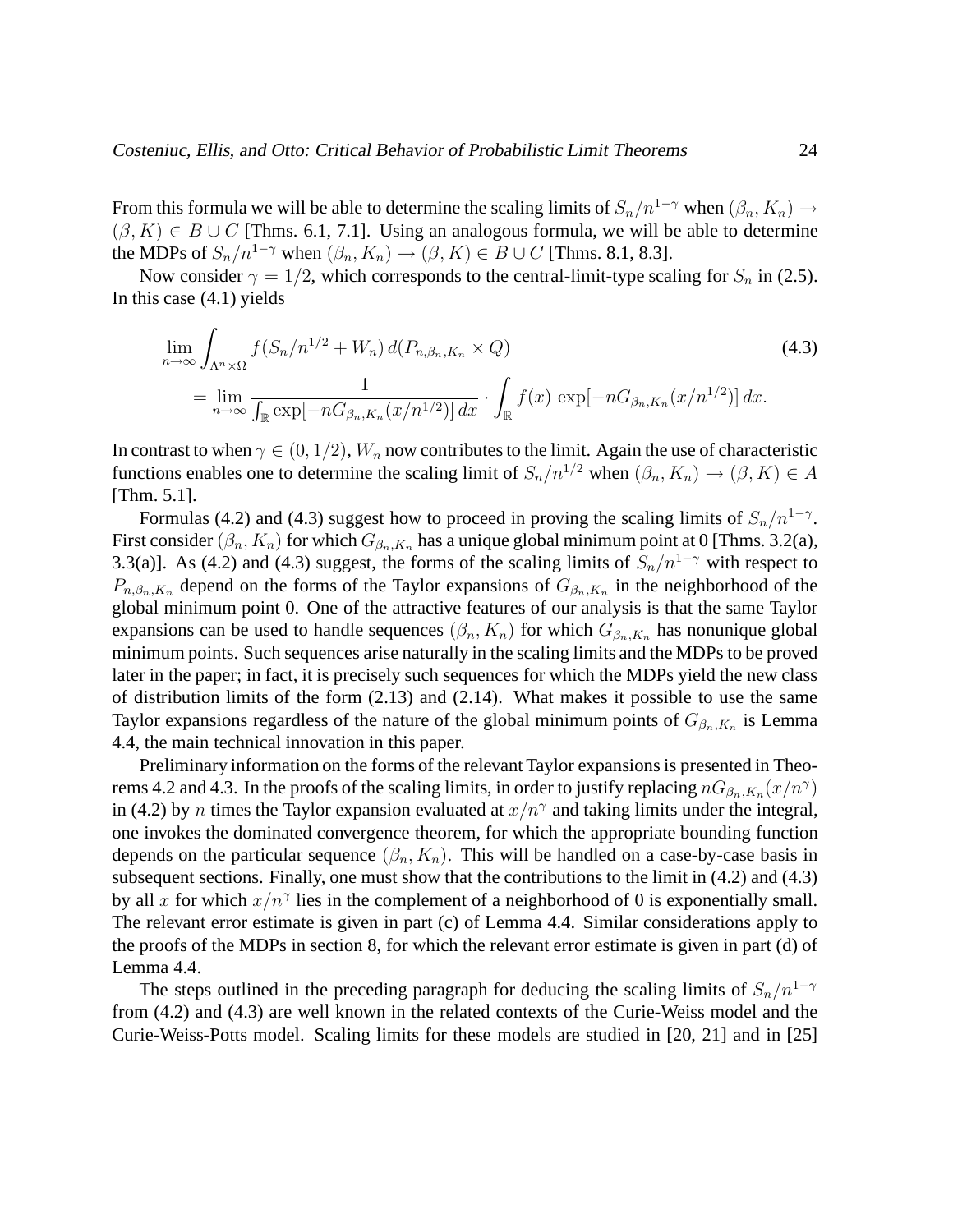for fixed values of the inverse temperature defining the corresponding canonical ensemble. In contrast to those earlier papers, our study of scaling limits for the BEG model necessitates a considerably more careful analysis because we work with the canonical ensemble  $P_{n,\beta_n,K_n}$ , allowing sequences  $(\beta_n, K_n)$  rather than only fixed values of  $(\beta, K)$ .

The analysis of the Taylor expansions of  $G_{\beta,K}$  in the neighborhood of a global minimum point involves the notion of the type of a global minimum point, which we next introduce. We temporarily consider any  $\beta > 0$  and any  $K > 0$  and then specialize to  $(\beta, K) \in A \cup B \cup C$ . Let  $\tilde{z}$  be an element of  $\mathcal{E}_{\beta,K}$ . Since  $G_{\beta,K}$  is real analytic and  $\tilde{z}$  is a global minimum point, there exists a positive integer  $r = r(\tilde{z})$  such that  $G_{\beta,K}^{(2r)}(\tilde{z}) > 0$  and

$$
G_{\beta,K}(z) = G_{\beta}(\tilde{z}) + \frac{G_{\beta,K}^{(2r)}(\tilde{z})}{(2r)!}(z-\tilde{z})^{2r} + O((z-\tilde{z})^{2r+1}) \text{ as } z \longrightarrow \tilde{z}.
$$

We call  $r(\tilde{z})$  the type of the global minimum point  $\tilde{z}$ . If  $r = 1$ , then  $G_{\beta,K}^{(2)}(\tilde{z}) = 2\beta K - 1$  $(2\beta K)^2(c_\beta)''(2\beta K\tilde{z})$ , and if  $r \geq 2$ , then  $G_\beta^{(2r)}$  $\binom{(2r)}{\beta} = -(2\beta K)^{2r} c_{\beta}^{(2r)}$  $\mathbf{f}_{\beta}^{(2r)}(\tilde{z}).$ 

In Theorem 6.3 in [22] the types of the elements of  $\mathcal{E}_{\beta,K}$  are determined for all  $\beta > 0$ and  $K > 0$ . In our study of scaling limits of  $S_n/n^{1-\gamma}$  in the present paper, we focus on  $(\beta, K) \in A \cup B \cup C$ , for which  $\mathcal{E}_{\beta,K} = \{0\}$  [Thm. 3.2(a)]. Although the conclusion in [22] that for  $(\beta, K) \in B$  the type of 0 equals 2 is correct, the formula for  $G_{\beta,K}^{(4)}(0)$  given in (6.6) in that paper has a small error. The correct formula for  $G_{\beta,K}^{(4)}(0)$  is given in (4.10) with  $(\beta_n, K_n) = (\beta, K).$ 

**Theorem 4.2.** *For all*  $(\beta, K) \in A \cup B \cup C$ *,*  $\mathcal{E}_{\beta,K} = \{0\}$ *.* 

(a) *For all*  $(\beta, K) \in A$ ,  $\tilde{z} = 0$  *has type*  $r = 1$ .

(b) *For all*  $(\beta, K_c(\beta)) \in B$ ,  $\tilde{z} = 0$  *has type*  $r = 2$ .

(c) *For*  $(\beta, K) = (\beta_c, K_c(\beta_c)) \in C$ ,  $\tilde{z} = 0$  *has type*  $r = 3$ .

For all other values of  $\beta > 0$  and  $K > 0$  not considered in Theorem 4.2, the elements of  $\mathcal{E}_{\beta,K}$  all have type  $r = 1$ . This includes the values  $0 < \beta \leq \beta_c$  and  $K > K_c(\beta)$  [Thm. 3.2(b)] and the values  $\beta > \beta_c$ ,  $K > 0$  [Thm. 3.3]. In these two cases the fact that the elements of  $\mathcal{E}_{\beta,K}$ all have type  $r = 1$  is proved in [22] in part (c) of Theorem 6.3 and in Theorem 6.4.

We now point out how to prove the breakdown of the law of large numbers stated in  $(2.4)$ , which holds for  $\beta > \beta_c$  and  $K = K_c(\beta)$ . In this case,  $\mathcal{E}_{\beta,K_c(\beta)} = \{0, \pm z(\beta,K)\}\$ . Since each of the elements of  $\mathcal{E}_{\beta,K_c(\beta)}$  has type  $r=1$ , the limit in (2.4) is proved exactly as in part (c) of Theorem 2.3 in [25], which treats the breakdown of the law of large numbers for the Curie-Weiss-Potts model at  $\beta = \beta_c$ . In (2.4),

$$
\lambda_0 = \frac{\kappa_0}{\kappa_0 + 2\kappa_1} \text{ and } \lambda_1 = \frac{\kappa_1}{\kappa_0 + 2\kappa_1},\tag{4.4}
$$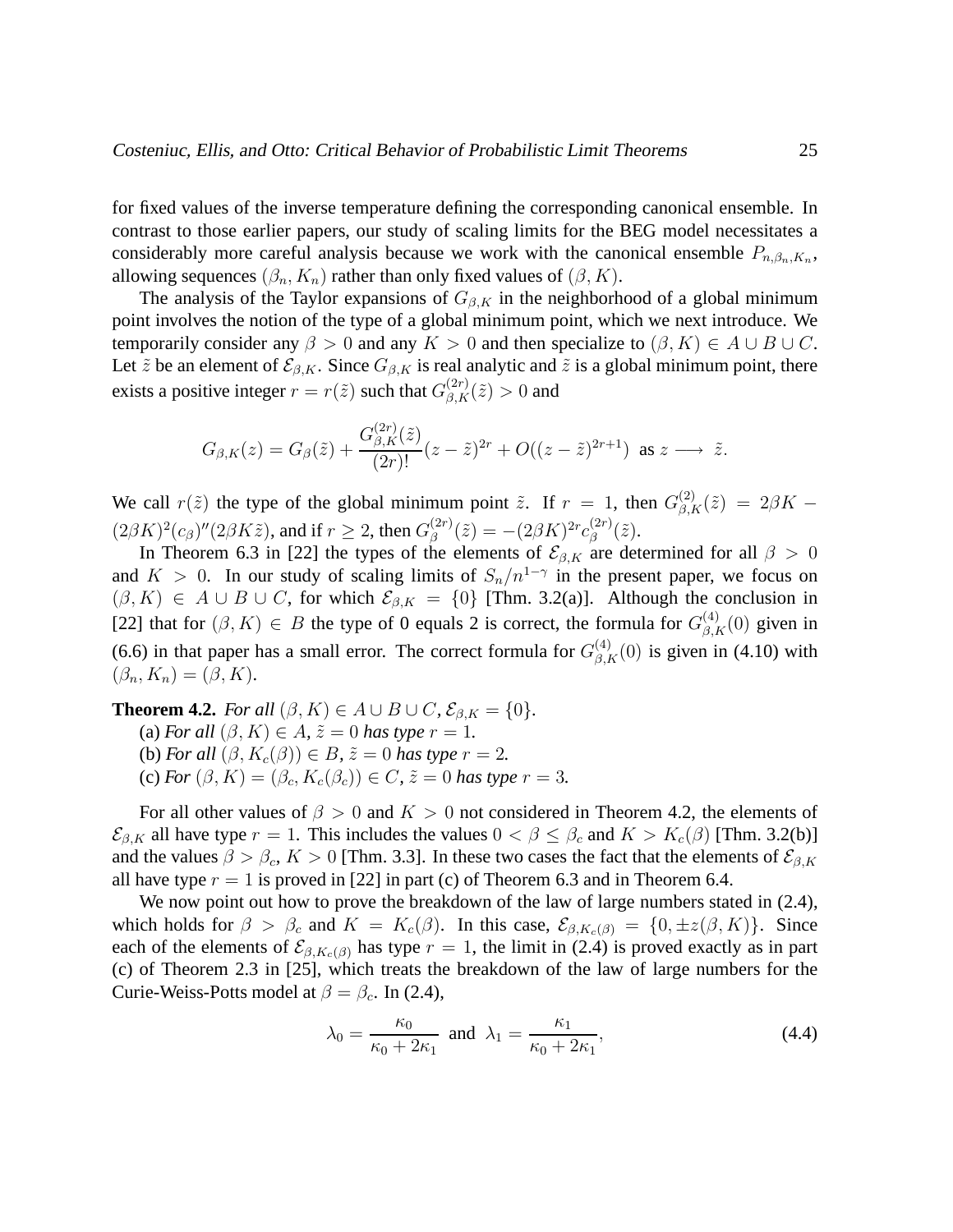Costeniuc, Ellis, and Otto: Critical Behavior of Probabilistic Limit Theorems 26

where  $\kappa_0 = [G_{\beta, R}^{(2)}]$  $\epsilon_{\beta,K_{c}(\beta)}^{(2)}(0)]^{-1/2}$  and  $\kappa_{1}=[G_{\beta,R}^{(2)}]$  $\frac{^{(2)}}{^{(\beta,K_c(\beta)}(z(\beta,K_c(\beta)))]^{-1/2}}.$ 

We return to Lemma 4.1 and in particular to  $(4.2)$ – $(4.3)$ , which express the scaling limit of  $S_n/n^{1-\gamma}$  in terms of the function  $nG_{\beta_n,K_n}(x/n^{\gamma})$ . Using the information about the three different types of the global minimum point of  $G_{\beta,K}$  at 0 for  $(\beta, K) \in A$ ,  $(\beta, K) \in B$ , and  $(\beta, K) \in A$ C, we now indicate the three different forms of the Taylor expansion of  $nG_{\beta_n,K_n}(x/n^{\gamma})$  needed to deduce the scaling limits of  $S_n/n^{1-\gamma}$ . These involve the quantities  $G_{\beta_n}^{(2)}$  $_{\beta _{n},K_{n}}^{(2)}(0),\ G_{\beta _{n}}^{(4)}$  $\binom{4}{\beta_n,K_n}(0),$ and  $G_{\beta_n}^{(6)}$  $\beta_{n,K_n}^{(0)}(0)$ , for the first two of which explicit formulas in terms of  $\beta_n$  and  $K_n$  are given. As we will see in later sections, these formulas will guide us into how we should choose the sequences  $(\beta_n, K_n)$  so that all the different scaling limits of  $S_n/n^{1-\gamma}$  appear. Since  $G_{\beta_n,K_n}$  is symmetric around 0, all odd-order derivatives of this function evaluated at 0 vanish; in addition,  $G_{\beta_n,K_n}(0) = 0.$ 

In order to state part (d) of the theorem, we define for  $\beta > 0$ 

$$
K(\beta) = \frac{1}{2c_{\beta}^{\prime\prime}(0)} = \frac{e^{\beta} + 2}{4\beta}.
$$
\n(4.5)

For  $0 < \beta \leq \beta_c$  this function coincides with the function  $K_c(\beta)$  defined in (3.6), while for  $\beta > \beta_c$ ,  $K(\beta) > K_c(\beta)$  [22, Thm. 3.8]. Thus for  $(\beta, K) \in B$  we have  $K = K_c(\beta) = K(\beta)$ while for  $(\beta, K) \in C$  we have  $\beta = \beta_c$  and  $K = K_c(\beta_c) = K(\beta_c)$ .

**Theorem 4.3.** *Let*  $(\beta_n, K_n)$  *be any positive bounded sequence and*  $\gamma$  *any positive number. The following conclusions hold.*

(a) Assume that  $(\beta_n, K_n) \to (\beta, K) \in A$ . Then the type of  $0 \in \mathcal{E}_{\beta,K}$  equals 1. In addi*tion, for any*  $R > 0$  *and for all*  $x \in \mathbb{R}$  *satisfying*  $|x/n^{\gamma}| < R$  *there exists*  $\xi = \xi(x/n^{\gamma}) \in$  $[-x/n^{\gamma}, x/n^{\gamma}]$  *such that* 

$$
nG_{\beta_n,K_n}(x/n^{\gamma}) = \frac{1}{n^{2\gamma - 1}} \frac{G_{\beta_n,K_n}^{(2)}(0)}{2!} x^2 + \frac{1}{n^{3\gamma - 1}} A_n(\xi(x/n^{\gamma})) x^3.
$$
 (4.6)

*The error terms*  $A_n(\xi(x/n^{\gamma}))$  *are uniformly bounded over*  $n \in \mathbb{N}$  *and*  $x \in (-Rn^{\gamma}, Rn^{\gamma})$ *. Furthermore, as*  $n \to \infty$ ,  $G_{\beta_n}^{(2)}$  $\beta_{n,K_n}(0) \to G_{\beta,K}^{(2)}(0) > 0.$ 

(b) *Assume that*  $(\beta_n, K_n) \to (\beta, K_c(\beta)) \in B$ . Then the type of  $0 \in \mathcal{E}_{\beta, K_c(\beta)}$  is 2. In *addition, for any*  $R > 0$  *and for all*  $x \in \mathbb{R}$  *satisfying*  $|x/n^{\gamma}| < R$  *there exists*  $\xi = \xi(x/n^{\gamma}) \in$  $[-x/n^{\gamma}, x/n^{\gamma}]$  *such that* 

$$
nG_{\beta_n,K_n}(x/n^{\gamma}) = \frac{1}{n^{2\gamma - 1}} \frac{G_{\beta_n,K_n}^{(2)}(0)}{2!} x^2 + \frac{1}{n^{4\gamma - 1}} \frac{G_{\beta_n,K_n}^{(4)}(0)}{4!} x^4 + \frac{1}{n^{5\gamma - 1}} B_n(\xi(x/n^{\gamma})) x^5. \tag{4.7}
$$

*The error terms*  $B_n(\xi(x/n^{\gamma}))$  *are uniformly bounded over*  $n \in \mathbb{N}$  *and*  $x \in (-Rn^{\gamma}, Rn^{\gamma})$ *. Furthermore, as*  $n \rightarrow \infty$ ,  $G_{\beta_n}^{(2)}$  $\beta_{n,K_n}(0) \to G_{\beta,I}^{(2)}$  $\hat{\beta}_{\beta,K_{c}(\beta)}^{(2)}(0)=0$  while  $G_{\beta_{n}}^{(4)}$  $\beta_{n,K_n}^{(4)}(0) \to G_{\beta,I}^{(4)}$  ${}_{\beta,K_c(\beta)}^{(4)}(0) > 0.$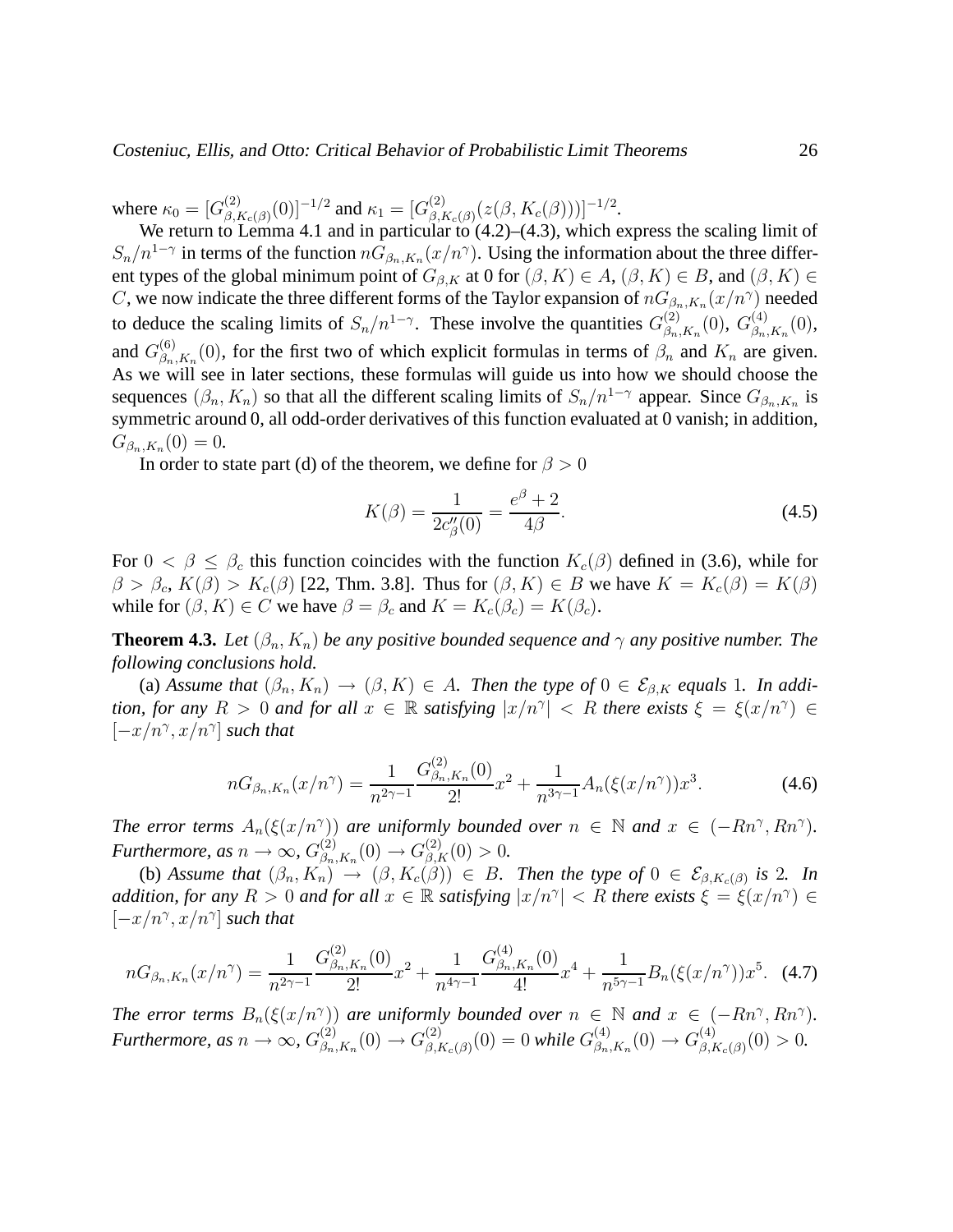(c) *Assume that*  $(\beta_n, K_n) \to (\beta_c, K_c(\beta_c))$ . Then the type of  $0 \in \mathcal{E}_{\beta_c, K_c(\beta_c)}$  is 3. In addi*tion, for any*  $R > 0$  *and for all*  $x \in \mathbb{R}$  *satisfying*  $|x/n^{\gamma}| < R$  *there exists*  $\xi = \xi(x/n^{\gamma}) \in$  $[-x/n^{\gamma}, x/n^{\gamma}]$  *such that* 

$$
nG_{\beta_n,K_n}(x/n^{\gamma}) = (4.8)
$$
  

$$
\frac{1}{n^{2\gamma-1}}\frac{G_{\beta_n,K_n}^{(2)}(0)}{2!}x^2 + \frac{1}{n^{4\gamma-1}}\frac{G_{\beta_n,K_n}^{(4)}(0)}{4!}x^4 + \frac{1}{n^{6\gamma-1}}\frac{G_{\beta_n,K_n}^{(6)}(0)}{6!}x^6 + \frac{1}{n^{7\gamma-1}}C_n(\xi(x/n^{\gamma}))x^7.
$$

*The error terms*  $C_n(\xi(x/n^{\gamma}))$  *are uniformly bounded over*  $n \in \mathbb{N}$  *and*  $x \in (-Rn^{\gamma}, Rn^{\gamma})$ *. Furthermore, as*  $n \to \infty$ ,  $G_{\beta_n}^{(2)}$  $\beta_{n,K_n}(0) \to G_{\beta_c}^{(2)}$  $\beta_{c,K_{c}(\beta_{c})}(0)=0$  and  $G_{\beta_{n}}^{(4)}$  $\beta_{n,K_n}(0) \to G_{\beta_c}^{(4)}$  $\binom{4}{\beta_c,K_c(\beta_c)}(0)=0$ while  $G_{\beta_n}^{(6)}$  $\beta_{n,K_n}(0) \to G_{\beta_c}^{(6)}$  $\binom{6}{\beta_c,K_c(\beta_c)}(0) = 2 \cdot 3^4.$ 

(d) *For*  $\beta > 0$  *we define*  $K(\beta)$  *in* (4.5)*. Then in* (4.6)–(4.8)

$$
G_{\beta_n,K_n}^{(2)}(0) = \frac{2\beta_n K_n(e^{\beta_n} + 2 - 4\beta_n K_n)}{e^{\beta_n} + 2} = \frac{2\beta_n K_n[K(\beta_n) - K_n]}{K(\beta_n)}
$$
(4.9)

*and*

$$
G_{\beta_n,K_n}^{(4)}(0) = \frac{2(2\beta_n K_n)^4 (4 - e^{\beta_n})}{(e^{\beta_n} + 2)^2}.
$$
\n(4.10)

**Proof.** In parts (a), (b), and (c) the type of the global minimum point at 0 is specified in Theorem 4.2. The formulas for  $G_{\beta_n}^{(2)}$  $\binom{(2)}{\beta_n,K_n}(0)$  and  $G_{\beta_n}^{(4)}$  $\beta_{n,K_n}^{(4)}(0)$  in part (d) follow from an explicit calculation of the derivatives and from the formula for  $K(\beta)$  given in (4.5). In addition, one evaluates the limits of the Taylor coefficients given in the last sentence of each part (a), (b), and (c) using the continuity of the derivatives  $G_{\beta,K}^{(2j)}(0)$  with respect to  $\beta$  and  $K$  and the fact that the type of the global minimum point of  $G_{\beta,K}$  at 0 is, respectively,  $r = 1$ ,  $r = 2$ , and  $r = 3$ .

We now prove the form of the Taylor expansion given in part (c); the forms of the Taylor expansions given in parts (a) and (b) are proved similarly. By Taylor's Theorem, for any  $R > 0$ and for all  $u \in \mathbb{R}$  satisfying  $|u| < R$  there exists  $\xi = \xi(u) \in [-u, u]$  such that

$$
G_{\beta_n,K_n}(u) = \frac{G_{\beta_n,K_n}^{(2)}(0)}{2!}u^2 + \frac{G_{\beta_n,K_n}^{(4)}(0)}{4!}u^4 + \frac{G_{\beta_n,K_n}^{(6)}(0)}{6!}u^6 + C_n(\xi(u))u^7, \tag{4.11}
$$

where  $C_n(\xi(u)) = G_{\beta_n}^{(7)}$  $\beta_{n,K_n}^{(1)}(\xi(u))/7!$ . Because the sequence  $(\beta_n, K_n)$  is positive and bounded, there exists  $b \in (0,\infty)$  such that  $0 < \beta_n \le b$  and  $0 < K_n \le b$  for all n. As a continuous function of  $(\beta, K, x)$  on the compact set  $[0, b] \times [0, b] \times [-R, R], G_{\beta, K}^{(7)}(x)$  is uniformly bounded. It follows that  $G_{\beta_n}^{(7)}$  $\beta_{n,K_n}^{(7)}(\xi(u))$ , and thus  $C_n(\xi(u))$ , are uniformly bounded over  $n \in \mathbb{N}$  and  $u \in (-R, R)$ . Multiplying both sides of (4.11) by n and substituting  $u = x/n^{\gamma}$  yields part (c).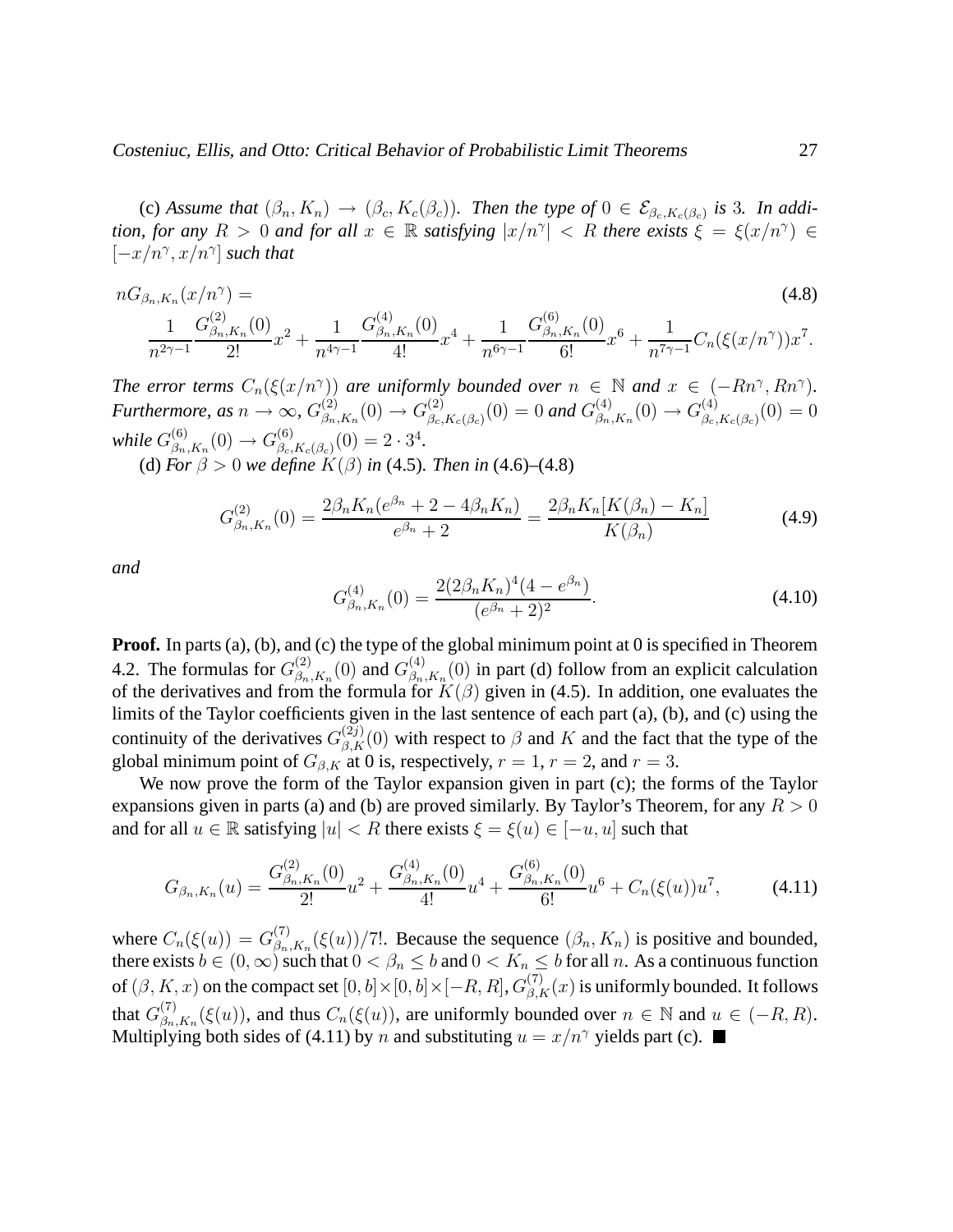This completes our preliminary discussion of the Taylor expansions of  $nG_{\beta_n,K_n}(x/n^{\gamma})$  as they are needed to deduce the scaling limits of  $S_n/n^{1-\gamma}$  via Lemma 4.1. In order to finalize our analysis of these scaling limits, we will have to prove that the contributions to the integrals in (4.2) and (4.3) by  $x \in \mathbb{R}$  satisfying  $|x/n^{\gamma}| \ge R$  converge to 0 as  $n \to \infty$ . In part (c) of the next lemma we prove that the convergence to 0 is exponentially fast. The technical hypothesis in part (c) is satisfied in each of the theorems that proves the scaling limits [Thms. 5.1, 6.1, 7.1]. In part (d) of the next lemma we prove the exponentially fast convergence to 0 of a related integral that arises in the proof of the MDPs. As we verify in the proof of Theorem 8.1, the technical hypothesis in part (d) is satisfied in that setting. The estimates in parts (c) and (d) are consequences of the LDP proved in part (b), which in turn follows from part (a) and the representation formula in Lemma 4.1.

Lemma 4.4 is the main technical innovation in this paper. When adapted to the BEG model, the precursors of Lemma 4.4 given in Lemma 3.5 in [20] and Lemma 3.3 in [25] are able to handle only positive sequences  $(\beta_n, K_n)$  converging to  $(\beta, K) \in A \cup B \cup C$  for which  $G_{\beta_n, K_n}$ has a unique global minimum point at 0. In order to handle sequences  $(\beta_n, K_n)$  for which  $G_{\beta_n,K_n}$  has nonunique global minimum points, the modifications that would be necessary in the precursors of Lemma 4.4 would introduce serious technical complications in the proofs of the scaling limits and the MDPs. By allowing us to handle any positive sequence  $(\beta_n, K_n)$ converging to  $(\beta, K) \in A \cup B \cup C$ , parts (c) and (d) of Lemma 4.4 are universal bounds that enable us to avoid these technical complications altogether.

**Lemma 4.4.** *Let*  $(\beta_n, K_n)$  *be any positive sequence converging to*  $(\beta, K) \in A \cup B \cup C$  *and* as in Lemma 4.1, let  $W_n$  be a sequence of  $N(0, (2\beta_n K_n)^{-1})$  random variables defined on a *probability space*  $(\Omega, \mathcal{F}, Q)$ *. The following conclusions hold.* 

(a) *There exist*  $a_1 > 0$  *and*  $a_2 > 0$  *such that for all*  $n \in \mathbb{N}$  *and all*  $x \in \mathbb{R}$ *,*  $G_{\beta_n,K_n}(x) \geq$  $a_1(|x|-1)^2-a_2.$ 

(b) With respect to  $P_{n,\beta_n,K_n} \times Q$ ,  $S_n/n + W_n/n^{1/2}$  satisfies the LDP on  $\mathbb R$  with exponential *speed n and rate function*  $G_{\beta,K}$ *.* 

(c) *Given*  $\gamma > 0$  *and*  $R > 0$ *, we define* 

$$
y_n = \int_{\{|x| < Rn^{\gamma}\}} \exp[-nG_{\beta_n, K_n}(x/n^{\gamma})] \, dx. \tag{4.12}
$$

*If the sequence*  $y_n$  *is bounded, then there exists*  $a_3 > 0$  *and*  $a_4 > 0$  *such that for all sufficiently large* n

$$
\int_{\{|x| \ge Rn^{\gamma}\}} \exp[-n G_{\beta_n,K_n}(x/n^{\gamma})] dx \le a_3 \exp(-na_4) \to 0.
$$

(d) *Assume that there exist*  $\gamma > 0$ *, R* > 0*,*  $u \in (0, 1)$ *,*  $a_5 > 0$ *, and*  $a_6 \in \mathbb{R}$  *such that for all*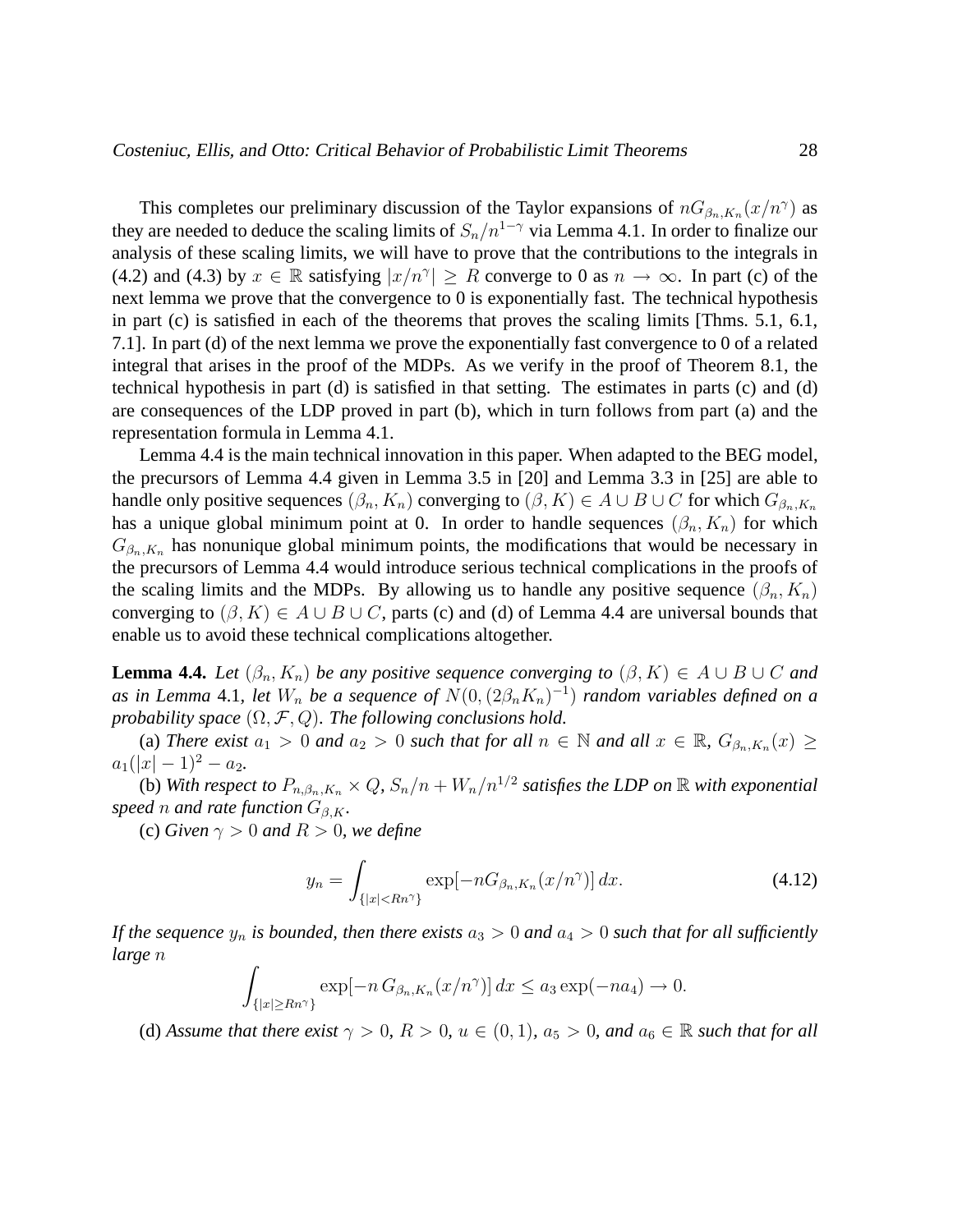*sufficiently large* n

$$
y_n = \int_{\{|x| < Rn^{\gamma}\}} \exp[-nG_{\beta_n, K_n}(x/n^{\gamma})] \, dx \le a_5 \exp(n^u a_6).
$$

*Then there exists*  $a_7 > 0$  *such that for all sufficiently large n* 

$$
\int_{\{|x| \ge Rn^{\gamma}\}} \exp[-n G_{\beta_n,K_n}(x/n^{\gamma})] dx \le 2a_5 \exp(-na_7) \to 0.
$$

**Proof.** (a) Because the sequence  $(\beta_n, K_n)$  is bounded and remains a positive distance from the origin and the coordinate axes, there exist  $0 < b_1 < b_2 < \infty$  such that  $b_1 \leq \beta_n \leq b_2$  and  $b_1 \leq K_n \leq b_2$  for all  $n \in \mathbb{N}$ . The conclusion of part (a) is a consequence of the elementary inequalities

$$
G_{\beta_n, K_n}(x) = \beta_n K_n x^2 - c_{\beta_n} (2\beta_n K_n x)
$$
  
\n
$$
\geq \beta_n K_n x^2 - 2\beta_n K_n |x| - \log 4 \geq b_1^2 (|x| - 1)^2 - b_2^2 - \log 4.
$$

(b) We prove that for any bounded, continuous function  $\psi$ 

$$
\lim_{n \to \infty} \frac{1}{n} \log \int_{\Lambda^n \times \Omega} \exp\left[n\psi\left(\frac{S_n}{n} + \frac{W_n}{n^{1/2}}\right)\right] d(P_{n,\beta_n,K_n} \times Q) = \sup_{x \in \mathbb{R}} \{\psi(x) - G_{\beta,K}(x)\}.
$$
 (4.13)

This Laplace principle implies the LDP stated in part (b) [13, Thm. 1.2.3].  $G_{\beta,K}$  is continuous, and by part (a) of this lemma applied to the constant sequence  $(\beta_n, K_n) = (\beta, K)$ , this function has compact level sets. Since  $(\beta, K) \in A \cup B \cup C$ ,  $G_{\beta, K}$  has a unique global minimum point at 0, and therefore  $\inf_{x \in \mathbb{R}} G_{\beta,K}(x) = 0$ . It follows that  $G_{\beta,K}$  is a rate function. We now use Lemma 4.1 with  $\gamma = 0$  to rewrite the integral in the last display as

$$
\int_{\Lambda^n \times \Omega} \exp\left[n\psi\left(\frac{S_n}{n} + \frac{W_n}{n^{1/2}}\right)\right] d(P_{n,\beta_n,K_n} \times Q) \tag{4.14}
$$
\n
$$
= \frac{1}{\int_{\mathbb{R}} \exp[-nG_{\beta_n,K_n}(x)] dx} \cdot \int_{\mathbb{R}} \exp[n\{\psi(x) - G_{\beta_n,K_n}(x)\}] dx.
$$

By part (a) of this lemma, there exist  $M > 0$  and  $a_8 > 0$  having the following three properties:

- 1.  $G_{\beta_n,K_n}(x) \ge a_8 x^2$  for all  $n \in \mathbb{N}$  and all  $x \in \mathbb{R}$  satisfying  $|x| \ge M$ .
- 2. The supremum of  $\psi G_{\beta,K}$  on R is attained on the interval  $[-M, M]$ .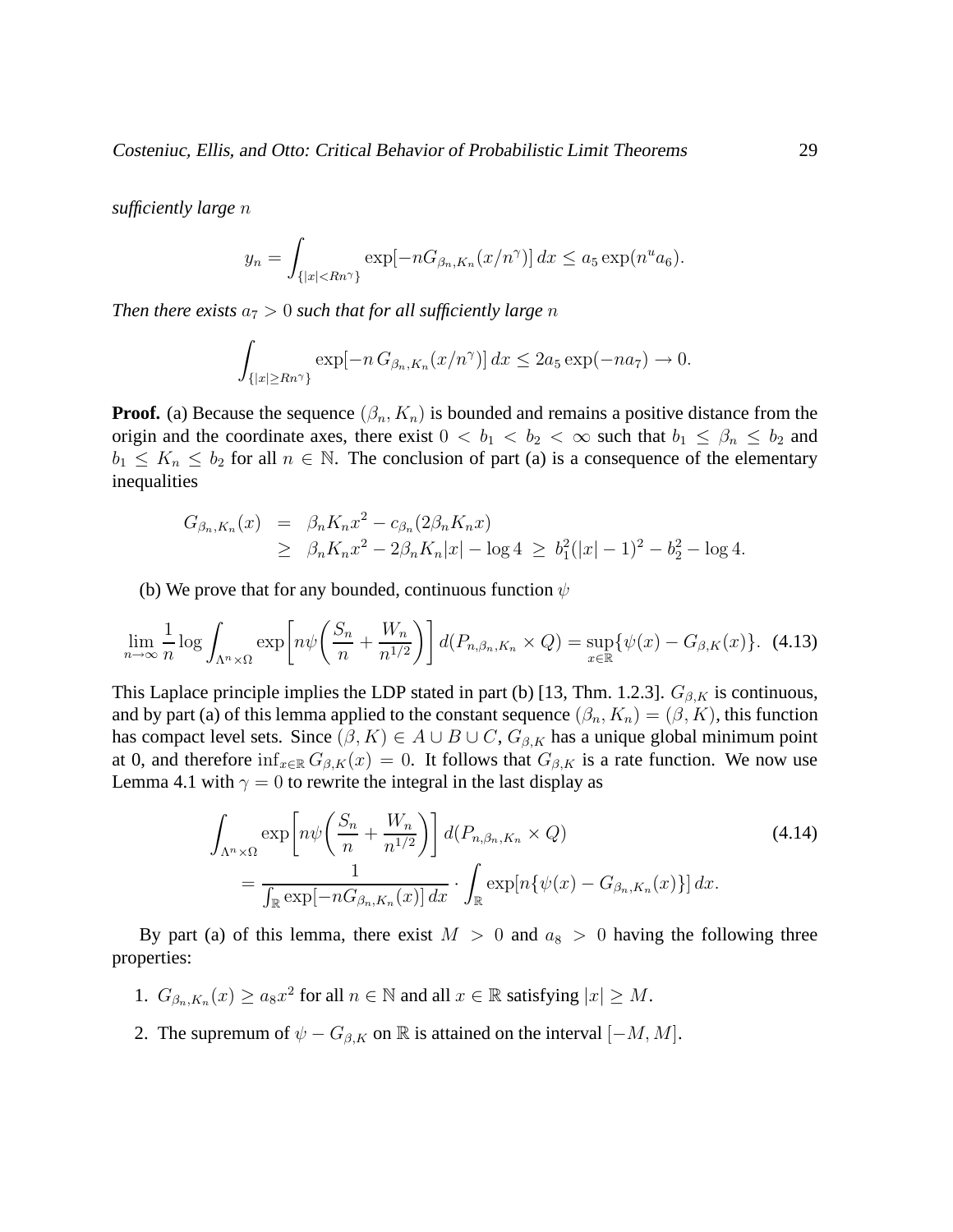Costeniuc, Ellis, and Otto: Critical Behavior of Probabilistic Limit Theorems 30

3. Let 
$$
\Delta = \sup_{x \in \mathbb{R}} {\{\psi(x) - G_{\beta,K}(x)\}}
$$
. Then  $\|\psi\|_{\infty} - a_8 M^2 \le -|\Delta| - 1$ .

Since  $G_{\beta_n,K_n}$  converges uniformly to  $G_{\beta,K}$  on  $[-M, M]$ , we have for any  $\delta > 0$  and all sufficiently large  $\boldsymbol{n}$ 

$$
\exp(-n\delta) \int_{\{|x| \le M\}} \exp[n\{\psi(x) - G_{\beta,K}(x)\}] dx
$$
  
\n
$$
\le \int_{\{|x| \le M\}} \exp[n\{\psi(x) - G_{\beta_n,K_n}(x)\}] dx
$$
  
\n
$$
\le \exp(n\delta) \int_{\{|x| \le M\}} \exp[n\{\psi(x) - G_{\beta,K}(x)\}] dx.
$$

In addition, by items 1 and 3

$$
\int_{\{|x|>M\}} \exp[n\{\psi(x) - G_{\beta_n, K_n}(x)\}] dx
$$
  
\n
$$
\leq \exp[n||\psi||_{\infty}] \int_{\{|x|>M\}} \exp[-na_8x^2] dx
$$
  
\n
$$
\leq \frac{1}{nMa_8} \exp[n||\psi||_{\infty} - na_8M^2]
$$
  
\n
$$
\leq \frac{1}{nMa_8} \exp[-n(|\Delta|+1)].
$$

We now put these estimates together. For all sufficiently large  $n$  we have

$$
\exp(-n\delta) \int_{\{|x| \le M\}} \exp[n\{\psi(x) - G_{\beta,K}(x)\}] dx
$$
  
\n
$$
\le \int_{\mathbb{R}} \exp[n\{\psi(x) - G_{\beta_n,K_n}(x)\}] dx
$$
  
\n
$$
\le \exp(n\delta) \int_{\{|x| \le M\}} \exp[n\{\psi(x) - G_{\beta,K}(x)\}] dx + \frac{1}{nMa_8} \exp[-n(|\Delta| + 1)].
$$

Since by item 2

$$
\lim_{n \to \infty} \frac{1}{n} \log \int_{\{|x| \le M\}} \exp[n\{\psi(x) - G_{\beta,K}(x)\}] dx \n= \sup_{\{|x| \le M\}} \{\psi(x) - G_{\beta,K}(x)\} = \sup_{x \in \mathbb{R}} \{\psi(x) - G_{\beta,K}(x)\},
$$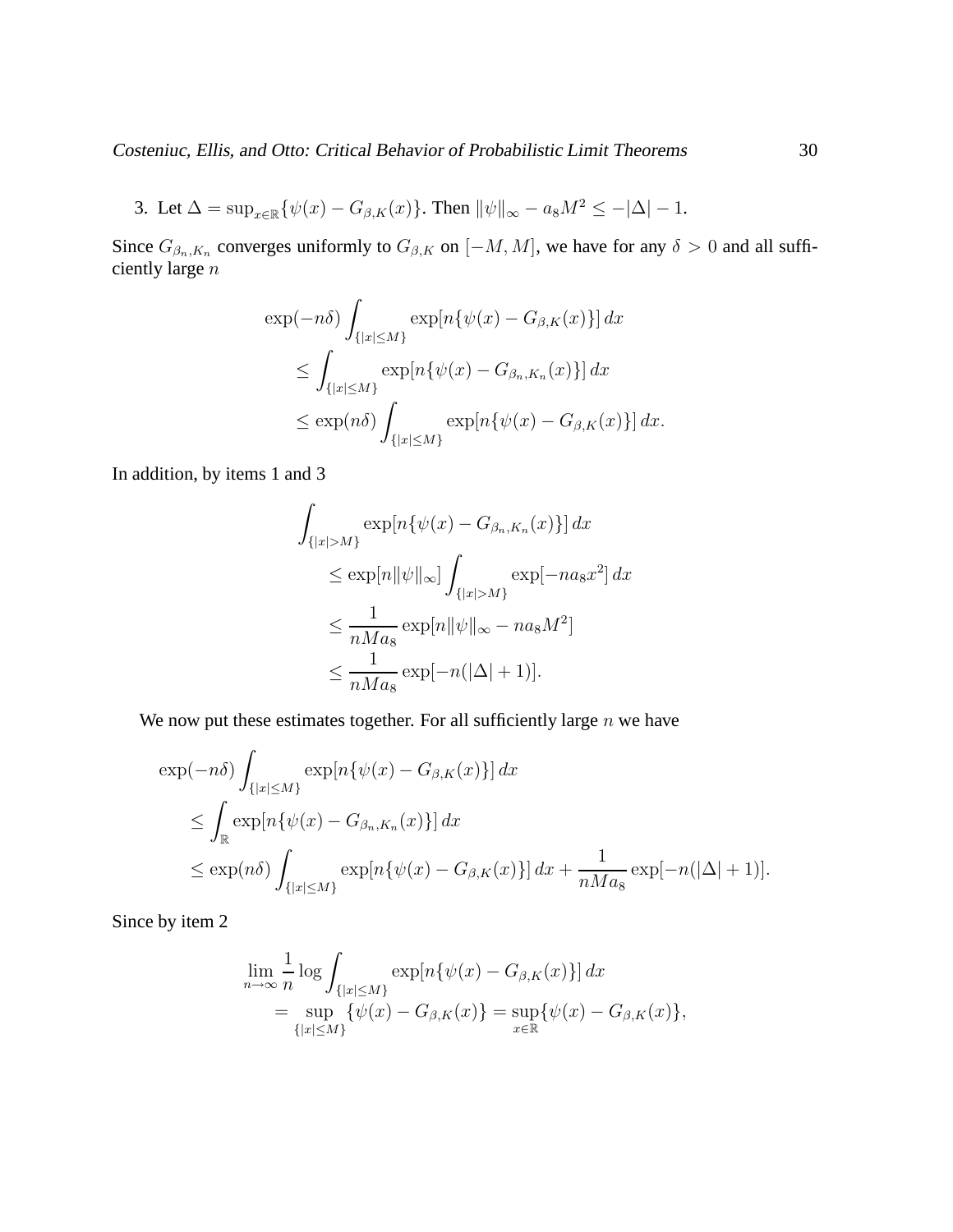we see that

$$
\sup_{x \in \mathbb{R}} \{\psi(x) - G_{\beta,K}(x)\} - \delta
$$
\n
$$
\leq \liminf_{n \to \infty} \frac{1}{n} \log \int_{\mathbb{R}} \exp[n\{\psi(x) - G_{\beta_n, K_n}(x)\}] dx
$$
\n
$$
\leq \limsup_{n \to \infty} \frac{1}{n} \log \int_{\mathbb{R}} \exp[n\{\psi(x) - G_{\beta_n, K_n}(x)\}] dx
$$
\n
$$
\leq \sup_{x \in \mathbb{R}} \{\psi(x) - G_{\beta, K}(x)\} + \delta,
$$

and since  $\delta > 0$  is arbitrary, it follows that

$$
\lim_{n\to\infty}\frac{1}{n}\log\int_{\mathbb{R}}\exp[n\{\psi(x)-G_{\beta_n,K_n}(x)\}]dx=\sup_{x\in\mathbb{R}}\{\psi(x)-G_{\beta,K}(x)\}.
$$

We combine this limit with the same limit for  $\psi = 0$  and use (4.14) together with the fact that  $\inf_{x \in \mathbb{R}} G_{\beta,K}(x) = G_{\beta,K}(0) = 0$ , concluding that

$$
\lim_{n \to \infty} \frac{1}{n} \log \int_{\Lambda^n \times \Omega} \exp \left[ n\psi \left( \frac{S_n}{n} + \frac{W_n}{n^{1/2}} \right) \right] d(P_{n,\beta_n,K_n} \times Q)
$$
  
= 
$$
\sup_{x \in \mathbb{R}} \{ \psi(x) - G_{\beta,K}(x) \} - \inf_{x \in R} G_{\beta,K}(x) = \sup_{x \in \mathbb{R}} \{ \psi(x) - G_{\beta,K}(x) \}.
$$

This is the Laplace principle (4.13). The proof of part (b) is complete.

(c) Since  $G_{\beta,K}$  has a unique global minimum point at 0, the LDP proved in part (b) implies the existence of  $a_9 > 0$  such that for all  $n \in \mathbb{N}$ 

$$
P_{n,\beta_n,K_n} \times Q\left\{\frac{S_n}{n} + \frac{W_n}{n^{1/2}} \notin (-R,R)\right\} \le \exp(-na_9).
$$
 (4.15)

Using Lemma 4.1, we rewrite the probability in the last display as

$$
P_{n,\beta_n,K_n} \times Q\left\{\frac{S_n}{n} + \frac{W_n}{n^{1/2}} \notin (-R, R)\right\}
$$
  
=  $P_{n,\beta_n,K_n} \times Q\left\{\frac{S_n}{n^{1-\gamma}} + \frac{W_n}{n^{1/2-\gamma}} \notin (-Rn^{\gamma}, Rn^{\gamma})\right\}$   
=  $\frac{1}{\int_{\mathbb{R}} \exp[-nG_{\beta_n,K_n}(x/n^{\gamma})] dx} \cdot \int_{\{|x| \ge Rn^{\gamma}\}} \exp[-nG_{\beta_n,K_n}(x/n^{\gamma})] dx$   
=  $\frac{z_n}{y_n + z_n}$ , (4.16)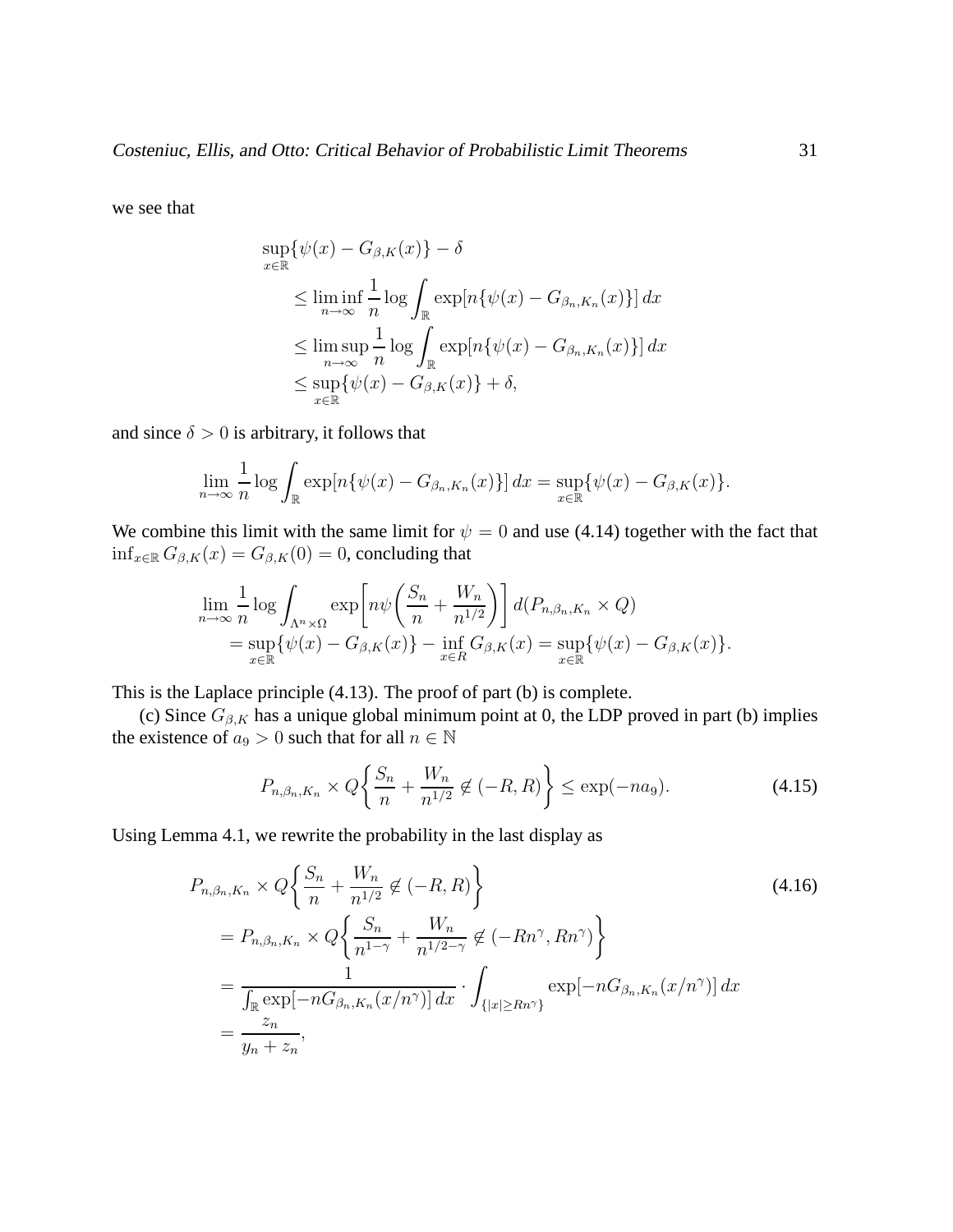where  $y_n$  is defined in (4.12) and

$$
z_n = \int_{\{|x| \ge Rn^{\gamma}\}} \exp[-n G_{\beta_n, K_n}(x/n^{\gamma})] dx.
$$

Since by hypothesis the sequence  $y_n$  is bounded, there exists  $y > 0$  such that  $y_n \leq y$  for all n. It follows from  $(4.15)$  and  $(4.16)$  that for all sufficiently large n

$$
\frac{1}{2}z_n \le z_n(1 - \exp(-na_9)) \le y_n \exp(-na_9) \le y \exp(-na_9)
$$

and thus for all sufficiently large  $n, z_n \leq 2y \exp(-na_9)$ . This completes the proof of part (c).

(d) Exactly as in the proof of part (c), we have for all sufficiently large  $n$ 

$$
\frac{1}{2}z_n \le z_n(1 - \exp(-na_9)) \le y_n \exp(-na_9).
$$

Since by hypothesis  $y_n \le a_5 \exp(n^u a_6)$  and  $u \in (0, 1)$ , it follows that for all sufficiently large n

$$
z_n \le 2a_5 \exp(-na_9 + n^u a_6) \le 2a_5 \exp(-na_9/2).
$$

This completes the proof of part (d).  $\blacksquare$ 

In the next section we begin our analysis of the scaling limits of  $S_n/n^{1-\gamma}$  in the simplest case by considering  $(\beta_n, K_n) \to (\beta, K) \in A$ . In the two sections following the next one, we will uncover a wider variety of scaling limits by considering sequences  $(\beta_n, K_n)$  converging to  $(\beta, K_c(\beta)) \in B$  and to  $(\beta_c, K_c(\beta_c)) \in C$ .

### **5 1** Scaling Limit for  $(\beta_n, K_n) \to (\beta, K) \in A$

In this short section, we deduce the unique scaling limit of  $S_n/n^{1-\gamma}$  when  $(\beta_n, K_n)$  is any positive sequence converging to  $(\beta, K) \in A$ . The unique global minimum point of  $G_{\beta,K}$  at 0 has type  $r = 1$  [Thm. 4.2(a)]. As the next theorem shows, the scaling limit with respect to  $P_{n,\beta_n,K_n}$  has the form of a central limit-type theorem that is independent of the particular sequence chosen. In addition, the only value of  $\gamma$  for which  $S_n/n^{1-\gamma}$  has a nontrivial limit is  $\gamma = 1/2$ . We are including this scaling limit in order to highlight the much more complicated behavior of the scaling limits of  $S_n/n^{1-\gamma}$  in the subsequent two sections, in which  $(\beta_n, K_n) \to$  $(\beta, K_c(\beta)) \in B$  and  $(\beta_n, K_n) \to (\beta_c, K_c(\beta_c)) \in C$  and in which different forms of the limit can be obtained by choosing different sequences.

The following theorem, stated for  $0 < \beta \leq \beta_c$  and  $0 < K < K_c(\beta)$ , is also valid for  $\beta > \beta_c$ and  $0 < K < K_c(\beta)$ , and the proof is essentially the same. The key observation is that for  $\beta > \beta_c$ , we have  $K(\beta) = (e^{\beta} + 2)/(4\beta) > K_c(\beta)$  [22, Thm. 3.8]. Hence if  $K < K_c(\beta)$ , then also  $K < K(\beta)$  and thus  $G_{\beta,K}^{(2)}(0)$  in (5.2) is positive.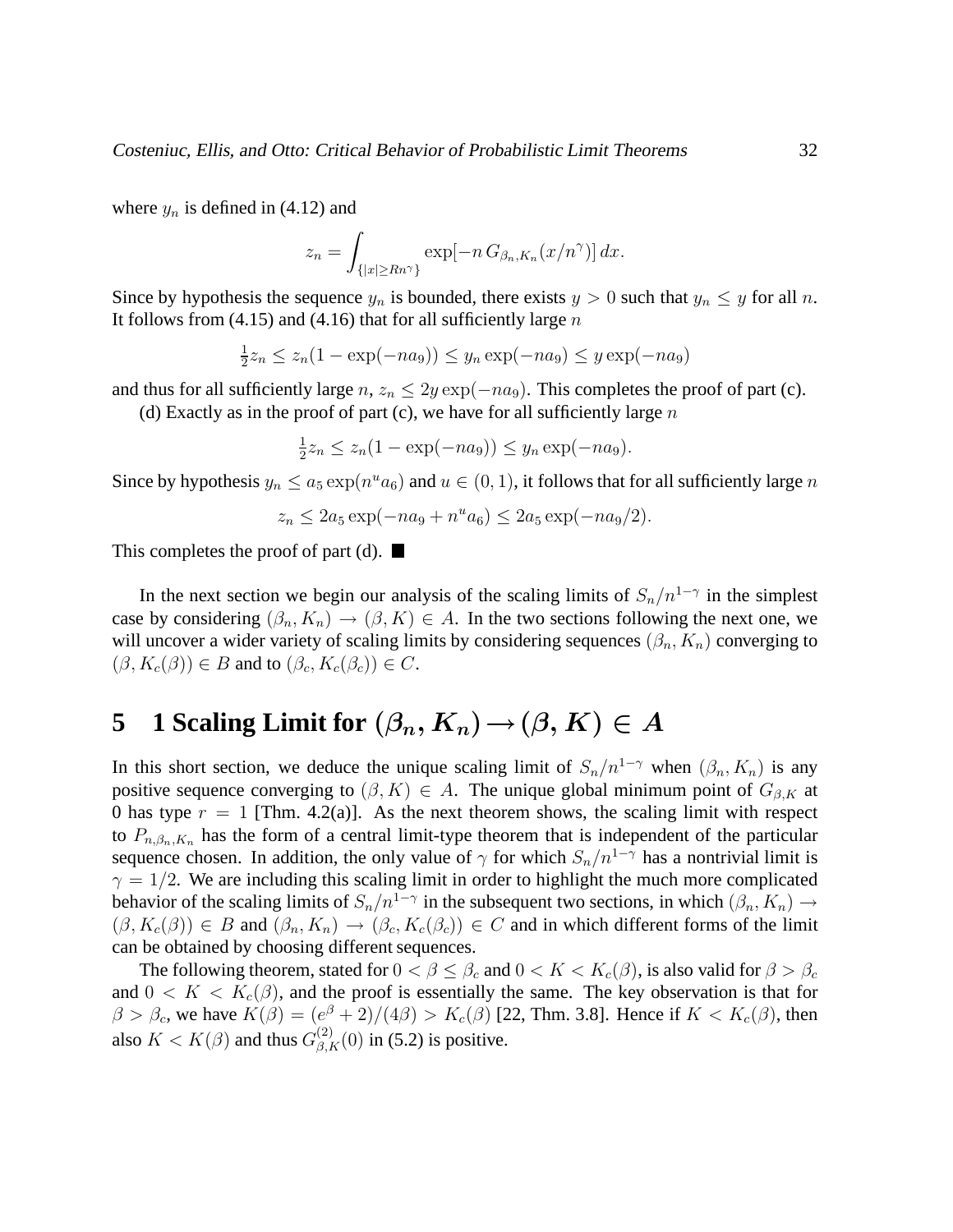**Theorem 5.1.** *Let*  $(\beta_n, K_n)$  *be an arbitrary positive sequence that converges to*  $(\beta, K) \in A$ *; thus*  $\beta$  *and* K *satisfy*  $0 < \beta \leq \beta_c$  *and*  $0 < K < K_c(\beta)$ *. Then* 

$$
P_{n,\beta_n,K_n}\{S_n/n^{1/2} \in dx\} \Longrightarrow \exp(-c_2x^2) \, dx,
$$

*where*  $c_2 > 0$  *is defined by* 

$$
c_2 = \frac{1}{2} \cdot \frac{1}{[G_{\beta,K}^{(2)}(0)]^{-1} - [2\beta K]^{-1}} = \beta[K(\beta) - K].
$$
\n(5.1)

*Thus the limit is independent of the particular sequence*  $(\beta_n, K_n)$  *that is chosen.* 

**Proof.** We use the Taylor expansion in part (a) of Theorem 4.3 with  $\gamma = 1/2$ . By continuity,  $G_{\beta_n}^{(2)}$  $\binom{2}{\beta_n,K_n}(0)$  given in (4.9) converges to

$$
G_{\beta,K}^{(2)}(0) = \frac{2\beta K[K(\beta) - K]}{K(\beta)},
$$
\n(5.2)

which is positive since  $0 < K < K_c(\beta) = K(\beta)$ . For any  $R > 0$  the error terms  $A_n(x/n^{1/2})$  in the Taylor expansion are uniformly bounded over  $n \in \mathbb{N}$  and  $x \in (-Rn^{1/2}, Rn^{1/2})$ . It follows that for all  $x \in \mathbb{R}$ 

$$
\lim_{n \to \infty} nG_{\beta_n, K_n}(x/n^{1/2}) = \frac{1}{2} G_{\beta, K}^{(2)}(0)x^2
$$

and that  $R > 0$  can be chosen to be sufficiently small so that for all sufficiently large n and all  $x \in \mathbb{R}$  satisfying  $|x/n^{1/2}| < R$ 

$$
nG_{\beta_n,K_n}(x/n^{1/2}) \ge \frac{1}{4}G_{\beta,K}^{(2)}(0)x^2.
$$

Since  $\int_{\mathbb{R}} \exp[-G_{\beta,K}^{(2)}(0)x^2/4]dx < \infty$ , the dominated convergence theorem implies that for any bounded, continuous function f

$$
\lim_{n \to \infty} \int_{\{|x| < Rn^{1/2}\}} f(x) \, \exp[-nG_{\beta_n, K_n}(x/n^{1/2})] \, dx = \int_{\mathbb{R}} f(x) \, \exp[-G_{\beta, K}^{(2)}(0)x^2/2] \, dx.
$$

The existence of this limit implies that the sequence  $y_n = \int_{\{|x| < Rn^{1/2}\}} \exp[-nG_{\beta_n,K_n}(x/n^{1/2})] dx$ is bounded. Hence, combining this limit with part (c) of Lemma 4.4 yields

$$
\lim_{n \to \infty} \int_{\mathbb{R}} f(x) \, \exp[-nG_{\beta_n, K_n}(x/n^{1/2})] \, dx = \int_{\mathbb{R}} f(x) \, \exp[-G_{\beta, K}^{(2)}(0)x^2/2] \, dx.
$$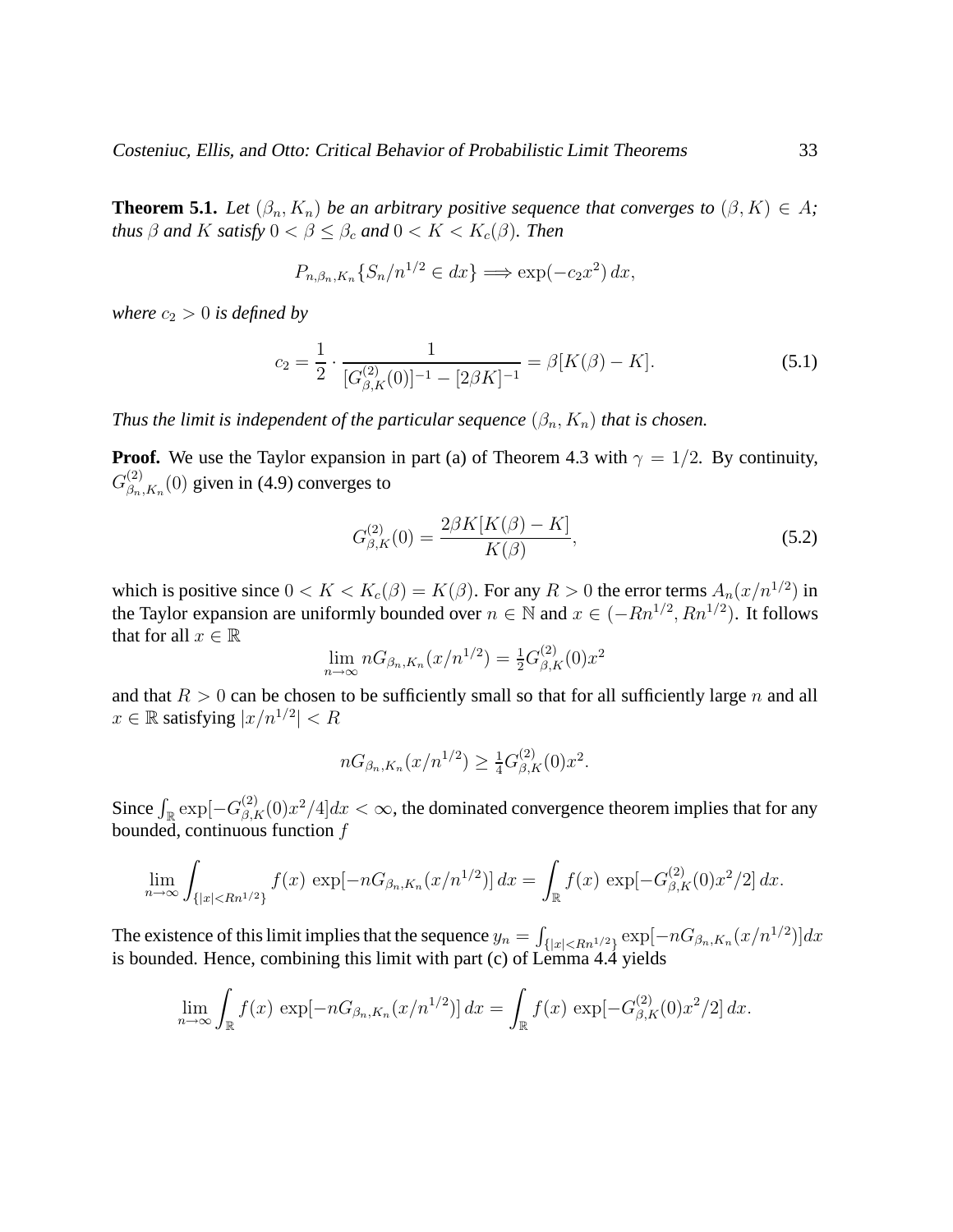We now augment this limit with the same limit for  $f = 1$  and use (4.3) to obtain

$$
\lim_{n \to \infty} \int_{\Lambda^n \times \Omega} f(S_n/n^{1/2} + W_n) d(P_{n,\beta,K_c(\beta)} \times Q)
$$
  
= 
$$
\frac{1}{\int_{\mathbb{R}} \exp[-G_{\beta,K}^{(2)}(0)x^2/2] dx} \cdot \int_{\mathbb{R}} f(x) \exp[-G_{\beta,K}^{(2)}(0)x^2/2] dx.
$$

We omit the straightforward argument using characteristic functions that enables one to deduce from the last display that

$$
P_{n,\beta_n,K_n}\{S_n/n^{1/2} \in dx\} \Longrightarrow \exp(-c_2x^2) \, dx,
$$

where  $c_2$  is given by the first equality in (5.1). A similar argument involving moment generating functions is given on pages 70–71 of [25]. The positivity of  $c_2$  and the second formula for  $c_2$ given in (5.1) follow from (5.2). This completes the proof of the theorem.  $\blacksquare$ 

In Theorem 8.2 we prove an MDP for  $S_n/n^{1-\gamma}$  that is related to the scaling limit proved in Theorem 5.1. As in the latter theorem, the form of the MDP is independent of the particular sequence  $(\beta_n, K_n)$  converging to  $(\beta, K) \in A$ . In the next section we see the first example of scaling limits for  $S_n/n^{1-\gamma}$  where different forms of the limit can be obtained by choosing different sequences  $(\beta_n, K_n) \to (\beta, K_c(\beta)) \in B$ .

## **6** 4 Scaling Limits for  $(\beta_n, K_n) \rightarrow (\beta, K_c(\beta)) \in B$

In this section we determine the scaling limits of  $S_n/n^{1-\gamma}$  with respect to  $P_{n,\beta_n,K_n}$ , where  $(\beta_n, K_n)$  is an appropriate positive sequence converging to  $(\beta, K_c(\beta)) \in B$  and  $\gamma \in (0, 1/2)$  is appropriately chosen. We recall that  $B$  is the curve of second-order points for the BEG model. For any  $(\beta, K) \in B$ , we have  $0 < \beta < \beta_c = \log 4$  and

$$
K = K_c(\beta) = \frac{1}{2\beta c''_{\beta}(0)} = \frac{e^{\beta} + 2}{4\beta}.
$$

The scaling limits that we obtain involve limiting densities proportional to  $\exp[-G(x)]$ , where G takes one of the 4 forms of an even polynomial of degree 4 or 2 satisfying  $G(0) = 0$ and  $G(x) \to \infty$  as  $|x| \to \infty$ . There are 3 such G's of degree 4; namely,  $G(x) = c_4x^4$ , where  $c_4 > 0$  and  $G(x) = k\beta x^2 + c_4x^4$ , where  $c_4 > 0$  and either  $k > 0$  or  $k < 0$ . There is also 1 such G of degree 2; namely,  $G(x) = k\beta x^2$ , where  $k > 0$ . These 4 cases are all obtained in Theorem 6.1; the forms of the limits depend on the choice of  $K_n \to K_c(\beta)$  but are independent of the choice of  $\beta_n \to \beta$ .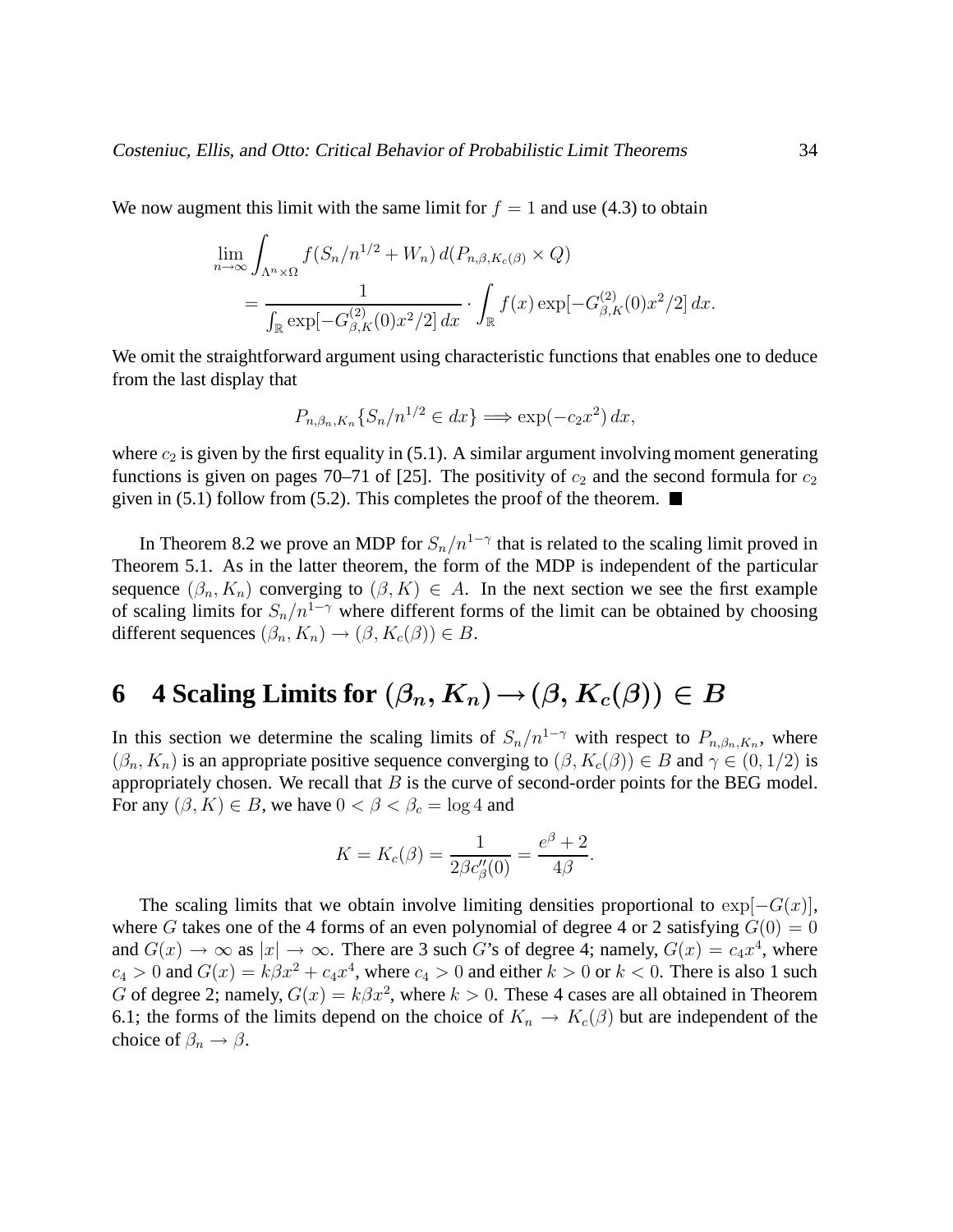In order to determine the forms of the scaling limits of  $S_n/n^{1-\gamma}$  with respect to  $P_{n,\beta_n,K_n}$ , we start by recalling the Taylor expansion given in part (b) of Theorem 4.3. For any  $\gamma > 0$  and  $R > 0$  and for all  $x \in \mathbb{R}$  satisfying  $|x/n^{\gamma}| < R$  there exists  $\xi \in [-x/n^{\gamma}, x/n^{\gamma}]$  such that

$$
nG_{\beta_n,K_n}(x/n^{\gamma}) = \frac{1}{n^{2\gamma - 1}} \frac{G_{\beta_n,K_n}^{(2)}(0)}{2!} x^2 + \frac{1}{n^{4\gamma - 1}} \frac{G_{\beta_n,K_n}^{(4)}(0)}{4!} x^4 + \frac{1}{n^{5\gamma - 1}} B_n(\xi(x/n^{\gamma})) x^5. \tag{6.1}
$$

The error terms  $B_n(\xi(x/n^{\gamma}))$  are uniformly bounded over  $n \in \mathbb{N}$  and  $x \in (-Rn^{\gamma}, Rn^{\gamma})$ . According to part (b) of Theorem 4.2, the unique global minimum point of  $G_{\beta,K_c(\beta)}$  at 0 has type 2. Hence by continuity, as  $n \to \infty$ ,

$$
G_{\beta_n,K_n}^{(2)}(0) = \frac{2\beta_n K_n[K(\beta_n) - K_n]}{K(\beta_n)} \to G_{\beta,K_c(\beta)}^{(2)}(0) = 0
$$

while  $G_{\beta_n}^{(4)}$  $\beta_{n,K_{n}}^{(4)}(0) \to G_{\beta,I}^{(4)}$  $\beta_{\beta,K_c(\beta)}^{(4)}(0) > 0$ . We recall that in the last display  $K(\beta) = (e^{\beta} + 2)/(4\beta)$ for  $\beta > 0$ .

Fixing  $\beta \in (0, \beta_c)$ , we let  $\beta_n$  be an arbitrary positive sequence that converges to  $\beta$ , and we let  $\theta$  be a positive number. The key insight is to choose  $K_n$  so that  $G_{\beta_n}^{(2)}$  $\beta_{n,K_n}^{(2)}(0) \rightarrow 0$  at a rate  $1/n^{\theta}$ , where  $1/n^{\theta}$  counterbalances the term  $1/n^{2\gamma-1}$  appearing in (6.1). Since  $2\beta_n K_n/K(\beta_n)$ has the positive limit 2 $\beta$  as  $n \to \infty$ , we achieve this by choosing  $k \neq 0$  and defining

$$
K_n = K(\beta_n) - k/n^{\theta}.
$$
\n(6.2)

Since  $\beta_n \to \beta$  and  $K(\cdot)$  is continuous, it follows that  $K_n \to K(\beta) = K_c(\beta)$ . Hence

$$
G_{\beta_n,K_n}^{(2)}(0) = \frac{k}{n^{\theta}} \cdot \frac{2\beta_n K_n}{K(\beta_n)} = \frac{k}{n^{\theta}} \cdot C_n^{(2)}, \text{ where } C_n^{(2)} > 0 \text{ and } C_n^{(2)} \to 2\beta.
$$

With these choices (6.1) becomes

$$
nG_{\beta_n,K_n}(x/n^{\gamma}) = \frac{1}{n^{2\gamma+\theta-1}} \frac{kC_n^{(2)}}{2!} x^2 + \frac{1}{n^{4\gamma-1}} \frac{G_{\beta_n,K_n}^{(4)}(0)}{4!} x^4 + \frac{1}{n^{5\gamma-1}} B_n(\xi(x/n^{\gamma})) x^5.
$$
 (6.3)

As we will see in Theorem 6.1, the scaling limits depend on the value of  $\gamma$  and on  $K_n$  through the value of  $\theta$ , but are independent of the sequence  $\beta_n \rightarrow \beta$ .

In the last display we assume that the coefficients multiplying  $x^2$  and  $x^4$  both appear with nonnegative powers of  $n$  and that at least one of these two coefficients has  $n$  to the power 0. Then in the limit  $n \to \infty$  any coefficient including the error term that has a positive power of n will vanish while any coefficient that has  $n$  to the power 0 will converge to a positive constant.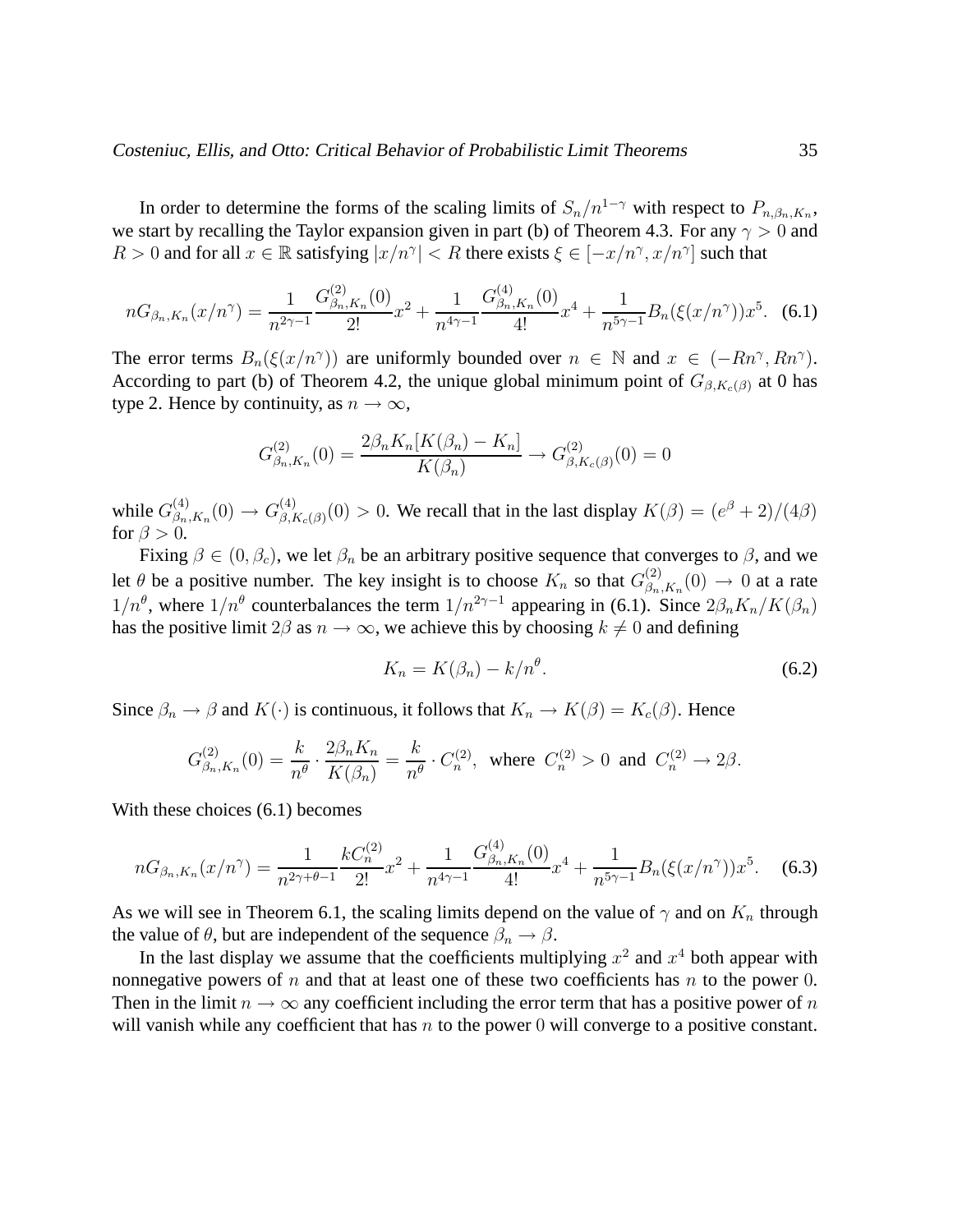This preliminary analysis shows the possibility of multiple scaling limits for different choices of  $\gamma$  and  $\theta$ . In order to confirm this possibility, we define

$$
v = \min\{2\gamma + \theta - 1, 4\gamma - 1\}
$$

and focus on the cases in which  $v = 0$ . As we will see in the final section of the paper,  $v < 0$ corresponds to 4 different MDPs for  $S_n/n^{1-\gamma}$ . On the other hand, if  $v > 0$ , then one obtains neither scaling limits nor MDPs.

In the next theorem we show that  $v = 0$  corresponds to 3 different choices of  $\gamma$  and  $\theta$ , which in turn correspond to 4 different sequences  $K_n$  in (6.2). The additional sequence arises because when  $x^2$  is not the highest order term in the scaling limit (cases 3–4), k can be chosen to be either positive or negative. As shown in Table 6.1 in part (b) of the theorem, for each of these 4 different sequences we obtain 4 different scaling limits of  $S_n/n^{1-\gamma}$ . In case 1 we can also choose k to be any real number; this affects only the definition of the sequence  $K_n$ , not the form of the scaling limit.



Figure 4: Influence of A and B on scaling limits when  $(\beta_n, K_n) \to (\beta, K_c(\beta)) \in B$ 

The results of the theorem confirm one's intuition concerning the influence of the regions on the scaling limits. Of the 4 cases, case 1 corresponds to the largest values of  $\theta$  — namely,  $\theta > 1/2$  — and thus the most rapid convergence of  $K_n \to K_c(\beta)$ . In this case only B influences the form of the limiting density, which is proportional to  $\exp(-c_4x^4)$ ;  $c_4$  defined in (6.5) is positive since  $e^{\beta} < e^{\beta_c} = 4$ . By contrast, case 2 corresponds to the smallest values of  $\theta$  namely,  $\theta \in (0, 1/2)$  — and thus the slowest convergence of  $K_n \to K_c(\beta)$ . In this case only A influences the form of the limiting density, which is proportional to  $\exp(-\beta x^2)$ ; thus we have  $S_n/n^{1-\gamma}$  converging in distribution to a normal random variable even though the non-classical scaling is given by  $n^{1-\gamma}$ , where  $\gamma = (1-\theta)/2 \in (1/4, 1/2)$ . Finally, cases 3 and 4 correspond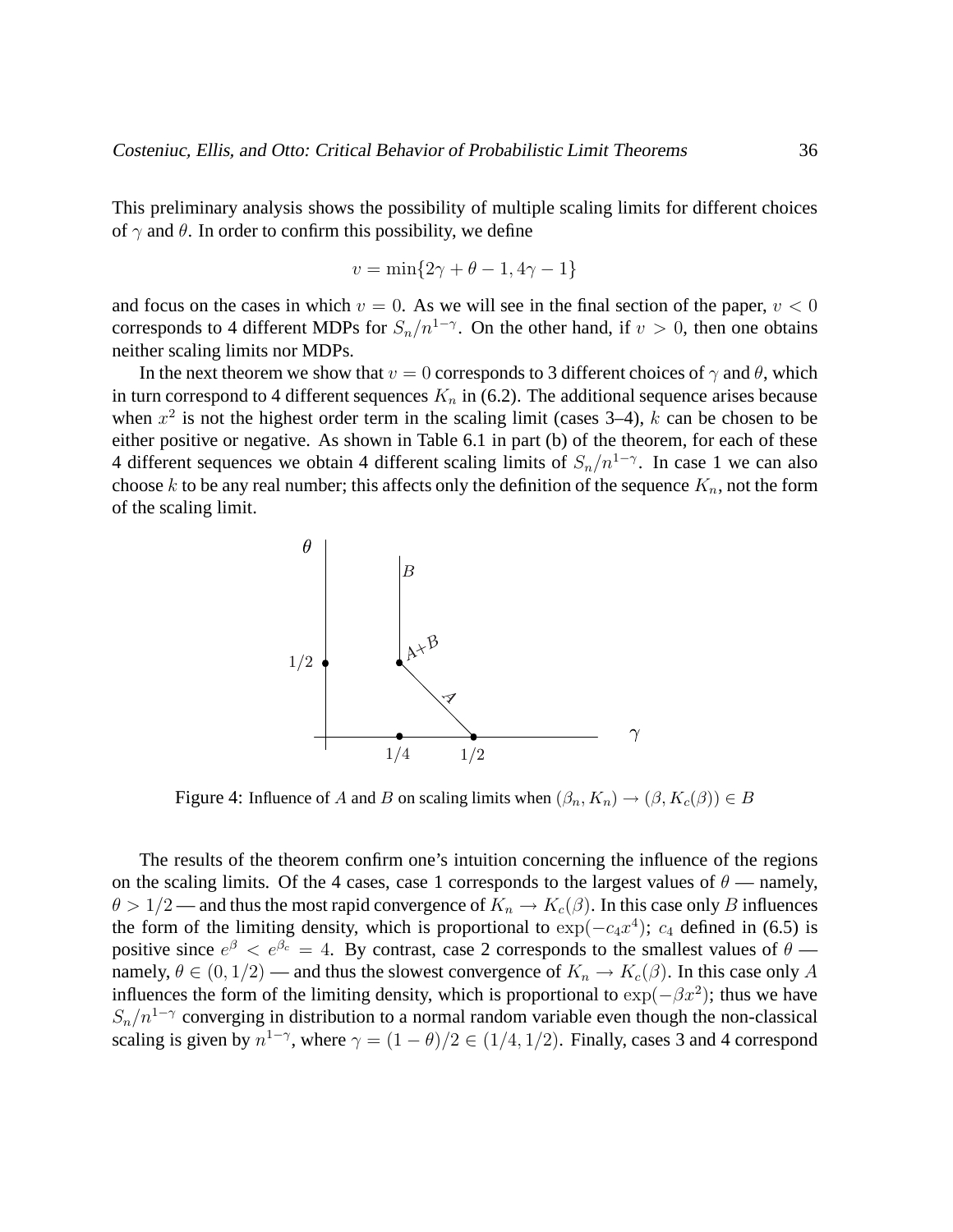to the critical speed  $\theta = 1/2$ . In this case both A and B influence the form of the limiting density, which is proportional to  $\exp(-k\beta x^2 - c_4x^4)$  with  $c_4 > 0$  and either  $k > 0$  or  $k < 0$ . In Figure 4 we indicate the subsets of the positive quadrant of the  $\theta$ - $\gamma$  plane leading to the 4 cases just discussed. Using Table 5.1, one easily checks that as  $\theta$  increases through the critical value 1/2, the values of  $\gamma$  in the scaling limit change continuously while the forms of the limiting densities change discontinuously.

**Theorem 6.1.** *For fixed*  $\beta \in (0, \beta_c)$ *, let*  $\beta_n$  *be an arbitrary positive sequence that converges to* β. Given  $\theta > 0$  and  $k \neq 0$ , define

$$
K_n = K(\beta_n) - k/n^{\theta},
$$

*where*  $K(\beta) = (e^{\beta} + 2)/(4\beta)$  *for*  $\beta > 0$ *. Then*  $(\beta_n, K_n) \rightarrow (\beta, K_c(\beta)) \in B$ *. Given*  $\gamma \in (0, 1)$ *, we also define*

$$
G(x) = \delta(v, 2\gamma + \theta - 1)k\beta x^{2} + \delta(v, 4\gamma - 1)c_{4}x^{4},
$$
\n(6.4)

*where*  $\delta(a, b)$  *equals* 1 *if*  $a = b$  *and equals* 0 *if*  $a \neq b$  *and*  $c_4 > 0$  *is given by* 

$$
c_4 = \frac{G_{\beta, K_c(\beta)}^{(4)}(0)}{4!} = \frac{2[2\beta K_c(\beta)]^4(4 - e^{\beta})}{4!(e^{\beta} + 2)^2} = \frac{(e^{\beta} + 2)^2(4 - e^{\beta})}{2^3 \cdot 4!}.
$$
 (6.5)

*The following conclusions hold.*

(a) *Assume that*  $v = \min\{2\gamma + \theta - 1, 4\gamma - 1\}$  *equals* 0*. Then* 

$$
P_{n,\beta_n,K_n}\left\{S_n/n^{1-\gamma} \in dx\right\} \Longrightarrow \exp[-G(x)]\,dx. \tag{6.6}
$$

(b) *We have* v = 0 *if and only if one of the* 4 *cases enumerated in Table* 6.1 *holds. Each of the* 4 *cases corresponds to a set of values of* θ *and* γ*, to the influence of one or more sets* B *and* A, and to a particular scaling limit in (6.6). In case 1 the choice of  $k \in \mathbb{R}$  does not affect the *form of the scaling limit.*

| values of $\theta$<br>case |                        | values of $\gamma$                                                                         | scaling limit of $S_n/n^{1-\gamma}$ |  |
|----------------------------|------------------------|--------------------------------------------------------------------------------------------|-------------------------------------|--|
| <i>influence</i>           |                        |                                                                                            |                                     |  |
|                            | $\theta > \frac{1}{2}$ | $\gamma = \frac{1}{4}$                                                                     | $\exp(-c_4x^4) dx$                  |  |
|                            |                        |                                                                                            | $c_4 > 0, k \in \mathbb{R}$         |  |
|                            |                        | $\theta \in (0, \frac{1}{2})$ $\gamma = \frac{1-\theta}{2} \in (\frac{1}{4}, \frac{1}{2})$ | $\exp(-k\beta x^2) dx$<br>$k > 0$   |  |
|                            |                        |                                                                                            |                                     |  |
|                            | $\theta = \frac{1}{2}$ | $\gamma = \frac{1}{4}$                                                                     | $\exp(-k\beta x^2-c_4x^4) dx$       |  |
|                            |                        |                                                                                            | $k\neq 0$                           |  |

Table 6.1: Values of  $\theta$  and  $\gamma$  and scaling limits in part (b) of Theorem 6.1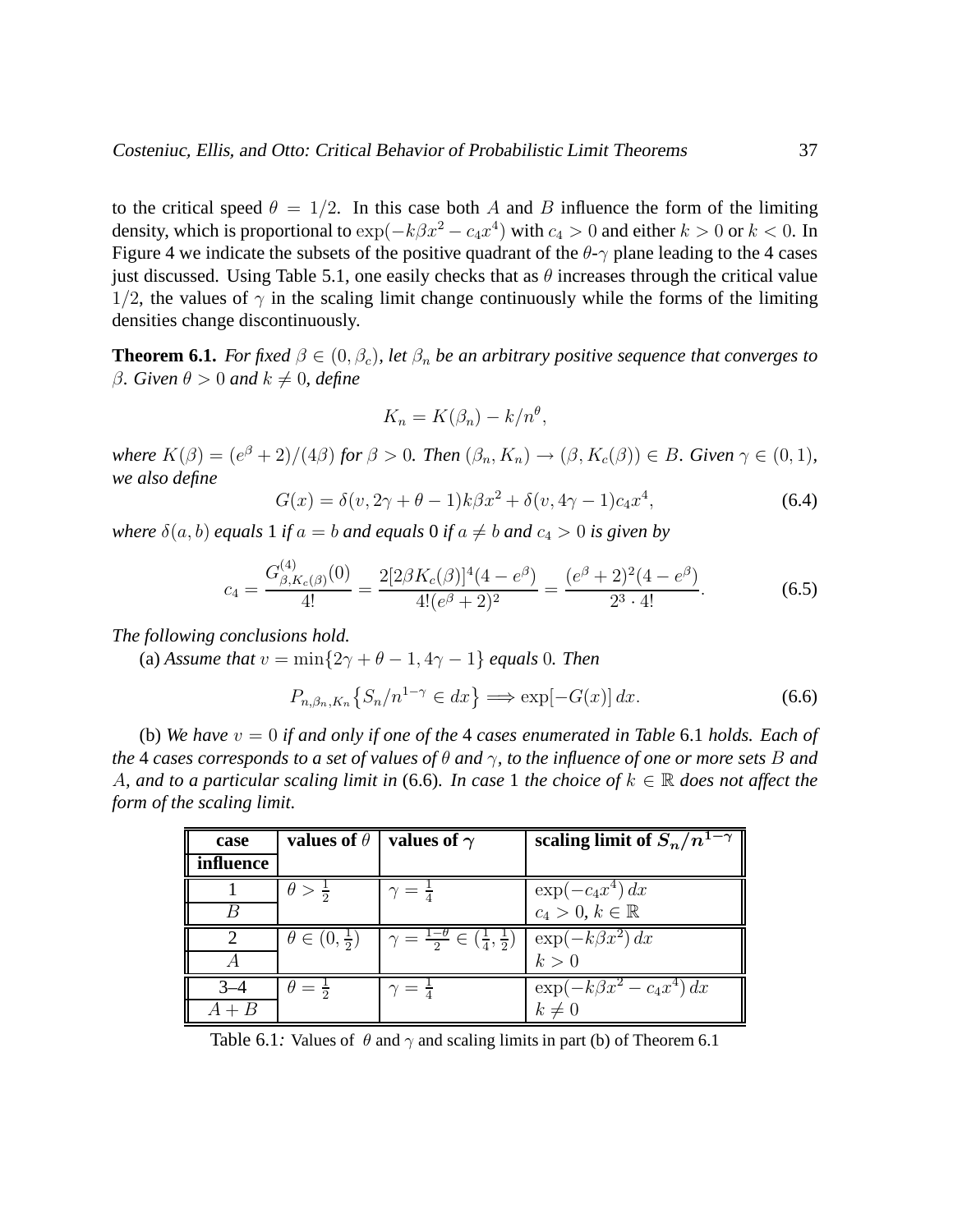**Note.** Let  $\beta_n = \beta$  for all n. The constant sequence  $(\beta_n, K_n) = (\beta, K_c(\beta))$  for all n corresponds to the choice  $\theta = \infty$  in case 1. As in the proof of case 1, one shows that  $P_{n,\beta,K_c(\beta)}\{S_n/n^{1-1/4} \in$  $dx$ }  $\Longrightarrow$  exp( $-c_4x^4$ ) $dx$ . This scaling limit was mentioned in (2.6).

**Proof of Theorem 6.1.** We first prove part (b) assuming part (a), and then we prove part (a).

(b)  $v = \min\{2\gamma + \theta - 1, 4\gamma - 1\}$  equals 0 if and only if each of the quantities in this minimum is nonnegative and one or more of the quantities equals 0. As (6.4) makes clear,  $4\gamma - 1 = 0$ corresponds to the influence of B and  $2\gamma + \theta - 1 = 0$  to the influence of A. We have the following 4 mutually exclusive and exhaustive cases, which correspond to the 4 cases in Table 6.1.

- **Case 1: Influence of B alone.**  $2\gamma + \theta 1 > 0$ ,  $4\gamma 1 = 0$ , and  $k \in \mathbb{R}$ . In this case  $\gamma = 1/4$  and  $\theta > 1 - 2\gamma = 1/2$ , which corresponds to the second and third columns for case 1 in Table 6.1.
- **Case 2: Influence of A alone.**  $2\gamma + \theta 1 = 0$ ,  $4\gamma 1 > 0$ , and  $k > 0$ . In this case  $\gamma > 1/4$ and  $\theta = 1 - 2\gamma < 1/2$ . Since  $\theta$  must be positive, we have  $\gamma = (1 - \theta)/2 \in (1/4, 1/2)$ . Hence case 2 corresponds to the second and third columns for case 2 in Table 6.1.
- **Cases 3–4: Influence of A and B.**  $2\gamma + \theta 1 = 0$ ,  $4\gamma 1 = 0$ ,  $k > 0$  for case 3, and k < 0 for case 4. In these 2 cases  $\gamma = 1/4$  and  $\theta = 1 - 2\gamma = 1/2$ , which corresponds to the second and third columns for cases 3 and 4 in Table 6.1.

In cases 1, 2, 3, and 4 we have, respectively,  $G(x) = c_4x^4$ ,  $G(x) = k\beta x^2$  with  $k > 0$ ,  $G(x) =$  $k\beta x^2 + c_4x^4$  with  $k > 0$ , and  $G(x) = k\beta x^2 + c_4x^4$  with  $k < 0$ . In combination with part (a), we obtain the 4 forms of the scaling limits listed in the last column of Table 6.1.

(b) We prove the 4 scaling limits corresponding to the 4 cases listed in Table 6.1. As the discussion prior to the statement of the theorem indicates, the quantity  $v = \min\{2\gamma + \theta - 1, 4\gamma - 1\}$ 1} is defined in such a way that in each of the 4 cases defined by the choices of  $\theta$ ,  $\gamma$ , and k in Table 6.1, we have for each  $x \in \mathbb{R}$ 

$$
\lim_{n \to \infty} nG_{\beta_n, K_n}(x/n^{\gamma}) = G(x).
$$

Since in each case we have  $\gamma \in [1/4, 1/2)$ , the term  $W_n/n^{1/2-\gamma}$  in (4.1) does not contribute to the limit  $n \to \infty$ . Hence we can determine the scaling limits of  $S_n/n^{1-\gamma}$  by using (4.2). In order to justify taking the limit inside the integrals on the right hand side of (4.2), we return to (6.3) and use the fact that for all sufficiently large  $n, C_n^{(2)} > 0$  and  $G_{\beta_n}^{(4)}$  $\beta_{n,K_n}^{(4)}(0) > 0$ . It follows that  $R > 0$  can be chosen to be sufficiently small so that for all sufficiently large n and all  $x \in \mathbb{R}$ satisfying  $|x/n^{\gamma}| < R$  there exists a polynomial  $H(x)$  satisfying

$$
nG_{\beta_n,K_n}(x/n^{\gamma}) \ge H(x) \tag{6.7}
$$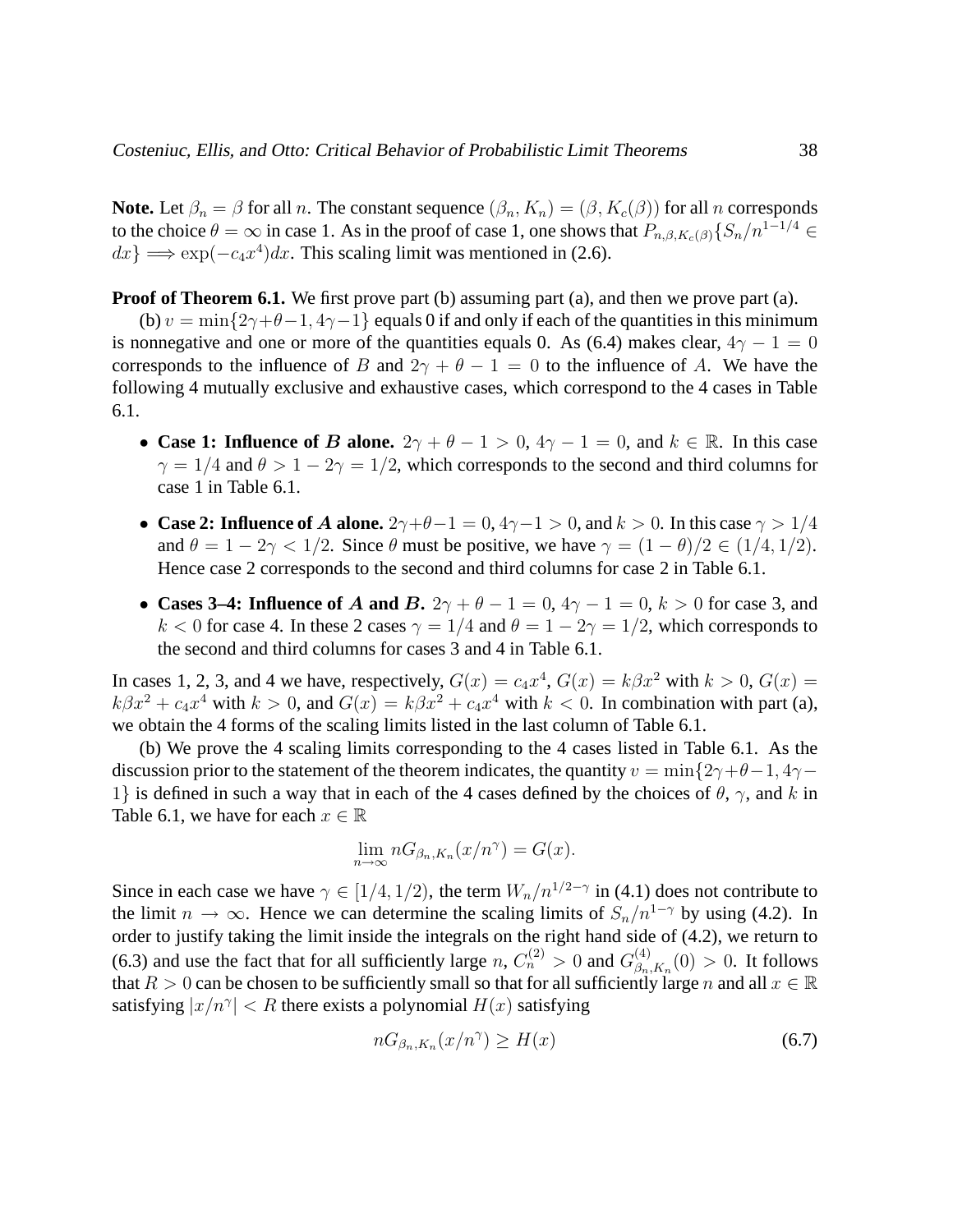and  $\int_{\mathbb{R}} \exp[-H(x)]dx < \infty$ . In case 1 when  $k \ge 0$  as well as in cases 2 and 3,  $H(x) = G(x)/2$ ; in case 1 when  $k < 0$  and in case 4, which corresponds to  $k < 0$ ,

$$
H(x) = -2|k|\beta x^2 + c_4 x^4/2.
$$
\n(6.8)

The last two displays in combination with the dominated convergence theorem imply that for any bounded, continuous function f

$$
\lim_{n\to\infty}\int_{\{|x|
$$

The existence of this limit implies that the sequence  $y_n = \int_{\{|x| < Rn^{\gamma}\}} \exp[-nG_{\beta_n,K_n}(x/n^{\gamma})] dx$ is bounded. Hence, combining this limit with part  $(c)$  of Lemma 4.4 yields

$$
\lim_{n \to \infty} \int_{\mathbb{R}} f(x) \, \exp[-nG_{\beta_n, K_n}(x/n^{\gamma})] \, dx = \int_{\mathbb{R}} f(x) \, \exp[-G(x)] \, dx.
$$

If we augment this limit with the same limit for  $f = 1$  and use (4.2), then we conclude that in each of the 4 cases

$$
\lim_{n\to\infty}\int_{\Lambda^n}f(S_n/n^{1-\gamma})\,dP_{n,\beta_n,K_n}=\frac{1}{\int_{\mathbb{R}}\exp[-G(x)]\,dx}\cdot\int_{\mathbb{R}}f(x)\,\exp[-G(x)]\,dx.
$$

This yields the scaling limits in part (a). The proof of the theorem is complete.  $\blacksquare$ 

This finishes our analysis of scaling limits for  $S_n/n^{1-\gamma}$  with respect to  $P_{n,\beta_n,K_n}$ , where the sequence  $(\beta_n, K_n)$  converging to  $(\beta, K_c(\beta)) \in B$  is defined in Theorem 6.1. This analysis is a warm-up for the even more interesting analysis of the scaling limits for sequences  $(\beta_n, K_n)$ converging to the tricritical point.

### **7 13 Scaling Limits for**  $(\beta_n, K_n) \rightarrow (\beta_c, K_c(\beta_c))$

In Theorem 6.1 we obtained 4 forms of scaling limits for  $S_n/n^{1-\gamma}$  using sequences  $(\beta_n, K_n)$ converging to a second-order point  $(\beta, K_c(\beta)) \in B$ . The limiting densities are proportional to  $\exp[-G(x)]$ , where G takes of the 4 forms of an even polynomial of degree 4 or 2 satisfying  $G(0) = 0$  and  $G(x) \to \infty$  as  $|x| \to \infty$ . In each case the form of the limit is independent of the choice of  $\beta_n \to \beta$  but depends on the choice of  $K_n \to K_c(\beta)$ . Like the BEG model at  $(\beta, K_c(\beta)) \in B$ , the Curie-Weiss model has a second-order phase transition at a critical inverse temperature  $\bar{\beta}_c$ . The 4 scaling limits and the 4 MDPs analyzed in Theorem 8.1 are analogous to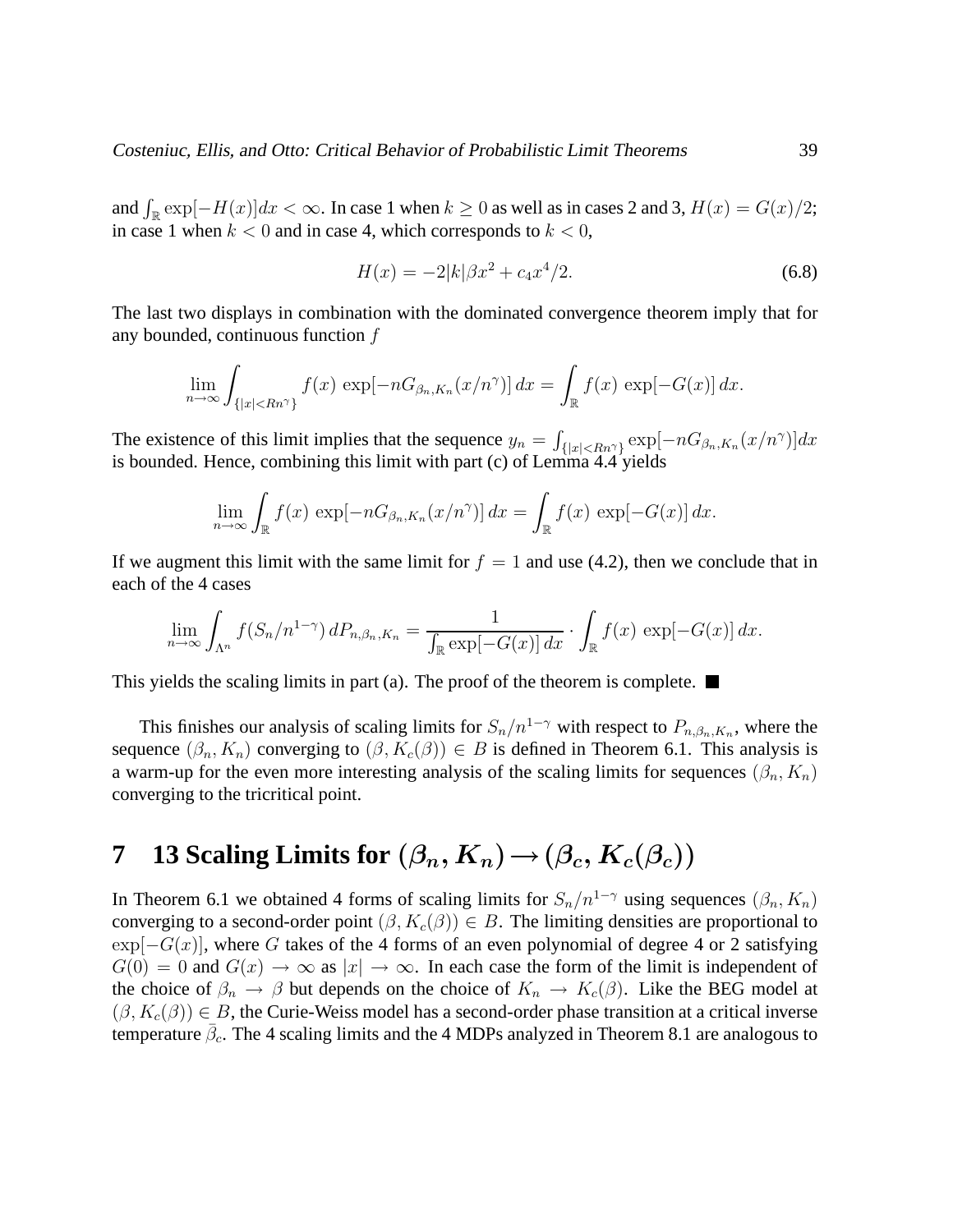the scaling limits and MDPs that hold in the Curie-Weiss model when the inverse temperature converges to  $\bar{\beta}_c$  along appropriate sequences  $\beta_n$  [14]. However, the 13 scaling limits proved in the present section and the 13 analogous MDPs obtained in Theorem 8.3 depend on the nature of the tricritical point, a feature not shared with the Curie-Weiss model.

We now use the insights gained in the preceding section to study the more complicated problem of scaling limits for  $S_n/n^{1-\gamma}$  using sequences  $(\beta_n, K_n)$  converging to the tricritical point  $(\beta_c, K_c(\beta_c)) = (\log 4, 3/[2 \log 4])$ . As in the preceding section, we choose  $\theta > 0$ ,  $k \neq 0$ , and

$$
K_n = K(\beta_n) - k/n^{\theta},\tag{7.1}
$$

where  $K(\beta) = (e^{\beta} + 2)/(4\beta)$  for  $\beta > 0$ . In contrast to the preceding section, we now also have to pick the sequence  $\beta_n$  appropriately. Theorem 7.1 shows that 13 scaling limits arise for different choices of  $\theta$ ,  $\gamma$ , and the parameter appearing in the definition of  $\beta_n$ . The limiting densities are proportional to  $\exp[-G(x)]$ , where G takes one of the 13 forms of an even polynomial of degree 6, 4, or 2 satisfying  $G(0) = 0$  and  $G(x) \rightarrow \infty$  as  $|x| \rightarrow \infty$ .

In order to determine the forms of the scaling limits for  $S_n/n^{1-\gamma}$  with respect to  $P_{n,\beta_n,K_n}$ , we use the Taylor expansion given in part (c) of Theorem 4.3. For any  $\gamma > 0$  and  $R > 0$  and for all  $x \in \mathbb{R}$  satisfying  $|x/n^{\gamma}| < R$  there exists  $\xi \in [-x/n^{\gamma}, x/n^{\gamma}]$  such that

$$
nG_{\beta_n,K_n}(x/n^{\gamma}) = (7.2)
$$
  

$$
\frac{1}{n^{2\gamma-1}}\frac{G_{\beta_n,K_n}^{(2)}(0)}{2!}x^2 + \frac{1}{n^{4\gamma-1}}\frac{G_{\beta_n,K_n}^{(4)}(0)}{4!}x^4 + \frac{1}{n^{6\gamma-1}}\frac{G_{\beta_n,K_n}^{(6)}(0)}{6!}x^6 + \frac{1}{n^{7\gamma-1}}C_n(\xi(x/n^{\gamma}))x^7.
$$

The error terms  $C_n(\xi(x/n^{\gamma}))$  are uniformly bounded over  $n \in \mathbb{N}$  and  $x \in (-Rn^{\gamma}, Rn^{\gamma})$ . According to part (c) of Theorem 4.2, the unique global minimum point of  $G_{\beta_c,K_c(\beta_c)}$  at 0 has type 3. Hence by continuity, as  $n \to \infty$ ,

$$
G_{\beta_n,K_n}^{(2)}(0) = \frac{2\beta_n K_n[K(\beta_n) - K_n]}{K(\beta_n)} \to G_{\beta_c,K_c(\beta_c)}^{(2)}(0) = 0,
$$
  

$$
G_{\beta_n,K_n}^{(4)}(0) = \frac{2(2\beta_n K_n)^4 (4 - e^{\beta_n})}{(e^{\beta_n} + 2)^2} \to G_{\beta_c,K_c(\beta_c)}^{(4)}(0) = 0,
$$

while  $G_{\beta_n}^{(6)}$  $\beta_{n,K_n}(0) \to G_{\beta_c}^{(6)}$  $\binom{6}{\beta_c,K_c(\beta_c)}(0) = 2 \cdot 3^4.$ 

As in the preceding section, we choose  $K_n$  as in (7.1) so that  $G_{\beta_n}^{(2)}$  $\beta_{n,K_n}(0) \to 0$  at a rate  $1/n^{\theta}$ , where  $1/n^{\theta}$  counterbalances the term  $1/n^{2\gamma-1}$  appearing in (7.2). We also choose  $\beta_n$  so that  $G_{\beta_n}^{(4)}$  $\beta_{n,K_n}(0) \to 0$  at a rate  $1/n^{\alpha}$ , where  $1/n^{\alpha}$  counterbalances the term  $1/n^{4\gamma-1}$  appearing in (7.2). This is achieved by choosing  $\alpha > 0$  and either  $b > 0$  or  $b < 0$  and then defining  $\beta_n$  by the logarithmic formula

$$
\beta_n = \log(4 - b/n^{\alpha}) = \log(e^{\beta_c} - b/n^{\alpha});\tag{7.3}
$$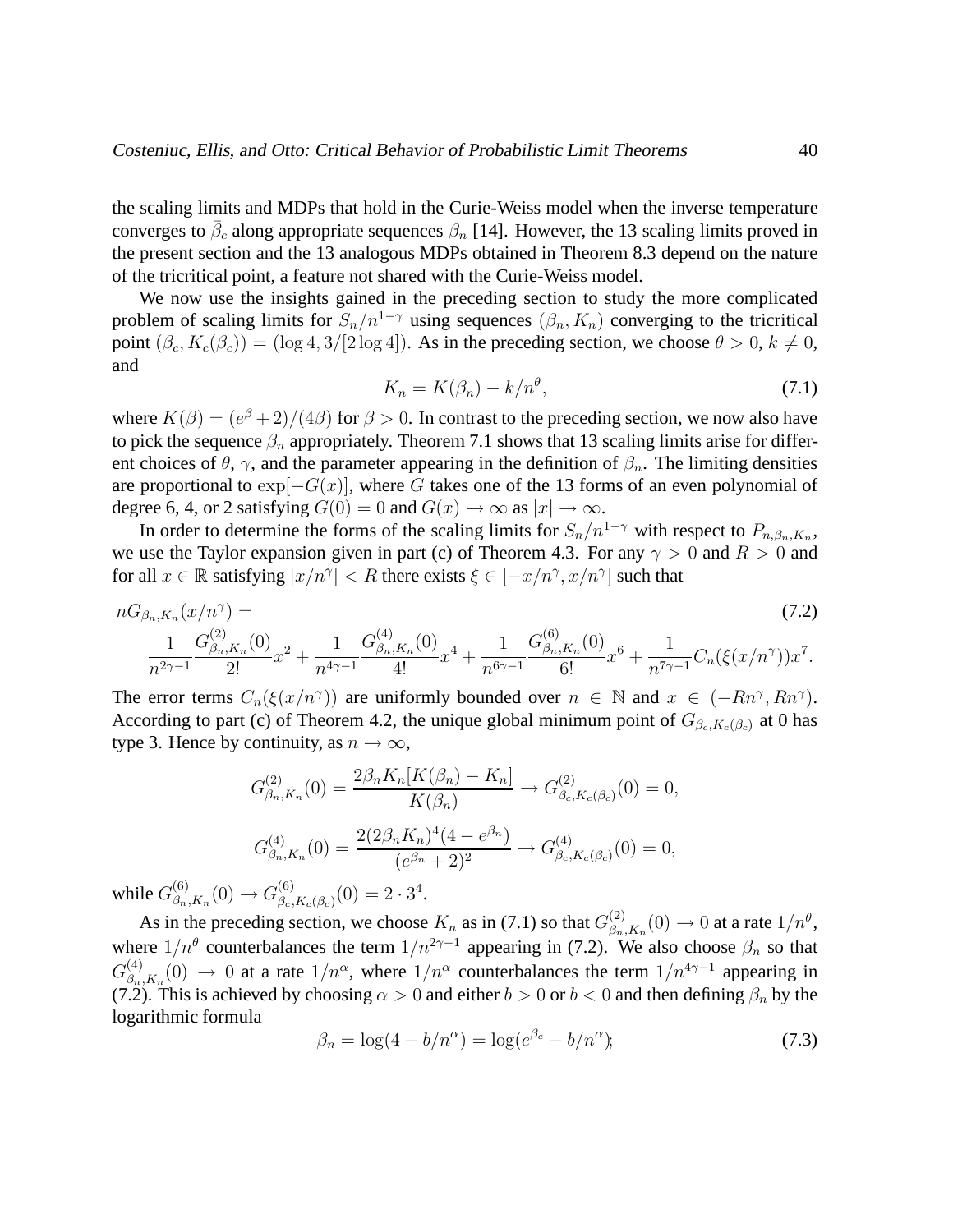if  $b > 0$ , then  $\beta_n$  is well defined for all sufficiently large n. Since  $\beta_n \to \beta$  and  $K(\cdot)$  is continuous, it follows that  $(\beta_n, K_n) \to (\beta_c, K_c(\beta_c))$ . With this choice of  $(\beta_n, K_n)$  we have

$$
G_{\beta_n, K_n}^{(2)}(0) = \frac{k}{n^{\theta}} \cdot \frac{2\beta_n K_n}{K(\beta_n)} = \frac{k}{n^{\theta}} \cdot C_n^{(2)}, \text{ where } C_n^{(2)} \to 2\beta_c,
$$
 (7.4)

and

$$
G_{\beta_n,K_n}^{(4)}(0) = \frac{b}{n^{\alpha}} \cdot \frac{2(2\beta_n K_n)^4}{(e^{\beta_n} + 2)^2} = \frac{b}{n^{\alpha}} \cdot C_n^{(4)}, \text{ where } C_n^{(4)} \to \frac{2(2\beta_c K_c(\beta_c))^4}{(e^{\beta_c} + 2)^2} = \frac{9}{2} > 0. \tag{7.5}
$$

The dependence of  $(\beta_n, K_n)$  in (7.1) and (7.3) upon  $\alpha$  and  $\theta$  is complicated; because  $\beta_n$  is a function of  $\alpha$ ,  $K_n$  is both a function of  $\theta$  and, through  $\beta_n$ , a function of  $\alpha$ . However, the  $\alpha$  and  $\theta$  decouple nicely when (7.4) and (7.5) are substituted into (7.2), yielding

$$
nG_{\beta_n,K_n}(x/n^{\gamma})\n= \frac{1}{n^{2\gamma+\theta-1}} \frac{kC_n^{(2)}}{2!} x^2 + \frac{1}{n^{4\gamma+\alpha-1}} \frac{bC_n^{(4)}}{4!} x^4 + \frac{1}{n^{6\gamma-1}} \frac{G_{\beta_n,K_n}^{(6)}(0)}{6!} x^6 + \frac{1}{n^{7\gamma-1}} C_n(\xi(x/n^{\gamma})) x^7.
$$
\n(7.6)

We continue the analysis as in the preceding section. Let us suppose that in the last display the coefficients multiplying  $x^2$ ,  $x^4$ , and  $x^6$  all appear with nonnegative powers of n and that at least one of the coefficients has n to the power 0. Then in the limit  $n \to \infty$  any coefficient including the error term that has a positive power of  $n$  will vanish while any coefficient that has  $n$  to the power 0 will converge to positive constants. In order to analyze the various cases, we define

 $w = \min\{2\gamma + \theta - 1, 4\gamma + \alpha - 1, 6\gamma - 1\},$  (7.7)

and focus on the cases in which  $w = 0$ . As we will see in the final section of the paper,  $w < 0$ corresponds to 13 different MDPs for  $S_n/n^{1-\gamma}$ . On the other hand, if  $w > 0$ , then one obtains neither scaling limits nor MDPs.

In the next theorem we show that  $w = 0$  corresponds to 7 different choices of  $\gamma$ ,  $\theta$ , and α, which in turn correspond to 13 different sequences  $(β<sub>n</sub>, K<sub>n</sub>)$  defined in (7.1) and (7.3). The additional sequences arise because when  $x<sup>4</sup>$  is not the highest order term in the scaling limit (cases 4–5, 8–13), b can be chosen to be either positive or negative; similarly, when  $x^2$  is not the highest order term in the scaling limit (cases  $6-13$ ), k can be chosen to be either positive or negative. As shown in Table 7.1 in part (b) of the theorem, for each of these 13 different sequences we obtain a different scaling limit of  $S_n/n^{1-\gamma}$ .

The limiting densities in cases 1, 4–7, and 10–13 are new. In cases 2, 3b, 8, and 9 we obtain the same forms of the limiting densities as in Theorem 6.1, where we considered  $(\beta_n, K_n) \rightarrow$  $(\beta, K) \in B$ . However, the values of  $\gamma$  in the corresponding scaling limits in the two theorems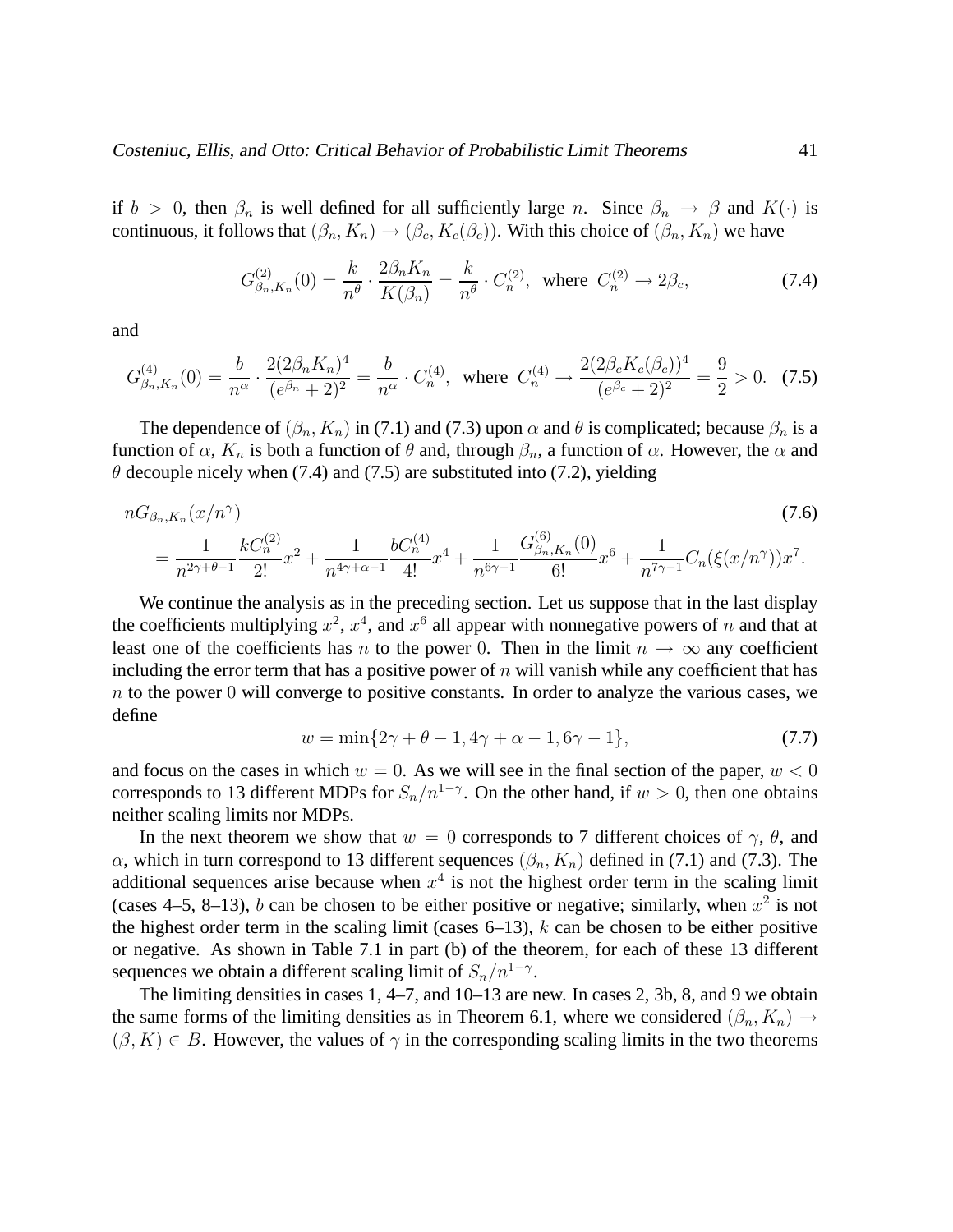are different. By contrast, the values of  $\gamma$  and  $\theta$  as well as the forms of the limiting densities are the same in case 3a in Theorem 7.1 and in case 2 in Theorem 6.1.

There are yet further possibilities concerning the sign of  $b$  and  $k$ . In all the cases in which no  $x^4$  term appears in the scaling limit (cases 1, 3, 6, 7), we can choose b to be any real number. Similarly, in all the cases in which no  $x^2$  term appears in the scaling limit (cases 1, 2, 4, 5), we can choose k to be any real number. Although the choice of b or k affects the definition of the sequence  $(\beta_n, K_n)$ , it does not affect the form of the scaling limit.

Through the terms  $x^6$ ,  $x^4$ , and  $x^2$  appearing in the limiting densities, the scaling limits correspond to the influence of one or more of the sets  $C$ ,  $B$ , and  $A$ . The influence of the various sets upon the form of the scaling limits is shown in Figure 2 in the introduction, and details are given in Table 7.1, which is included in part (b) of the next theorem. Case 3, which corresponds to the influence of A alone, has two subcases, labeled 3a and 3b in Table 7.1. Case 3a corresponds to the lower region labeled A in Figure 2 and case 3b to the upper region labeled A in Figure 2. Using Table 7.1, one easily checks that as  $(\alpha, \theta)$  crosses any of the lines in Figure 2 labeled  $A + B$ ,  $A + C$ , or  $B + C$ , the values of  $\gamma$  in the scaling limits change continuously while the forms of the limiting densities change discontinuously.

**Theorem 7.1.** *Given*  $\alpha > 0$ ,  $\theta > 0$ ,  $b \neq 0$ , and  $k \neq 0$ , define

$$
\beta_n = \log(4 - b/n^{\alpha}) = \log(e^{\beta_c} - b/n^{\alpha}) \text{ and } K_n = K(\beta_n) - k/n^{\theta},
$$

*where*  $K(\beta) = (e^{\beta} + 2)/(4\beta)$  *for*  $\beta > 0$ *. Then*  $(\beta_n, K_n) \rightarrow (\beta_c, K_c(\beta_c))$ *. Given*  $\gamma \in (0, 1)$ *, we also define*

$$
G(x) = \delta(w, 2\gamma + \theta - 1)k\beta_c x^2 + \delta(w, 4\gamma + \alpha - 1)b\bar{c}_4 x^4 + \delta(w, 6\gamma - 1)c_6 x^6, \tag{7.8}
$$

*where*  $\bar{c}_4 = 3/16$  *and*  $c_6 = 9/40$ *. The following conclusions hold.* 

(a) *Assume that*  $w = \min\{2\gamma + \theta - 1, 4\gamma + \alpha - 1, 6\gamma - 1\}$  *equals 0. Then* 

$$
P_{n,\beta_n,K_n}\{S_n/n^{1-\gamma} \in dx\} \Longrightarrow \exp[-G(x)]\,dx. \tag{7.9}
$$

(b) *We have* w = 0 *if and only if one of the* 13 *cases enumerated in Table* 7.1 *holds. Each of the* 13 *cases corresponds to a set of values of* θ*,* α*, and* γ*, to the influence of one or more sets* C*,* B*,* A*, and to a particular scaling limit in* (7.9)*. The form of the scaling limit is not affected by the choice of*  $b \in \mathbb{R}$  *in cases* 1, 3, 6, and 7 and by the choice of  $k \in \mathbb{R}$  in cases 1, 2, 4, and 5.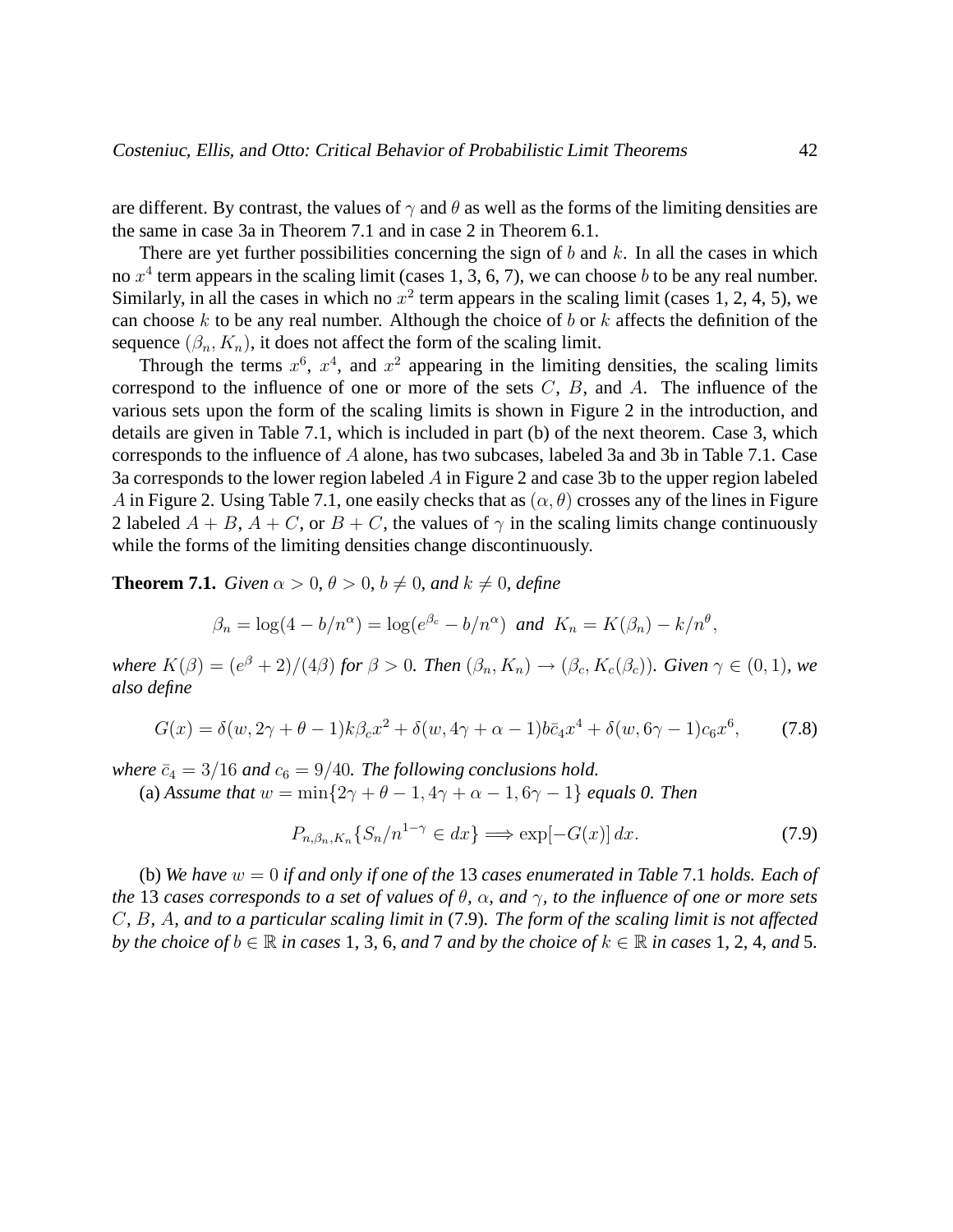| case             | values of $\alpha$                                                     | values of $\gamma$                                                      | scaling limit of $S_n/n^{1-\gamma}$                           |
|------------------|------------------------------------------------------------------------|-------------------------------------------------------------------------|---------------------------------------------------------------|
| influence        | values of $\theta$                                                     |                                                                         |                                                               |
| $\mathbf{1}$     | $\alpha > \frac{1}{3}$                                                 | $\gamma = \frac{1}{6}$                                                  | $\exp(-c_6x^6) d\overline{x}$                                 |
| $\overline{C}$   | $\theta > \frac{2}{3}$                                                 |                                                                         | $c_6 > 0, b \in \mathbb{R}, k \in \mathbb{R}$                 |
| $\overline{2}$   | $\alpha \in (0, \frac{1}{3})$                                          | $\gamma = \frac{1-\alpha}{4} \in (\frac{1}{6}, \frac{1}{4})$            | $\exp(-b\bar{c}_4x^4) dx$                                     |
| $\overline{B}$   | $\theta > \frac{\alpha+1}{2}$                                          |                                                                         | $\bar{c}_4 > 0, b > 0, k \in \mathbb{R}$                      |
| 3a               | $\alpha > 0$                                                           | $\gamma = \frac{1-\theta}{2} \in (\frac{1}{4}, \frac{1}{2})$            | $\exp(-k\beta_c x^2) dx$                                      |
| $\overline{A}$   | $\theta \in (0, \frac{1}{2})$                                          |                                                                         | $k>0, b \in \mathbb{R}$                                       |
| 3 <sub>b</sub>   | $\theta \in [\frac{1}{2}, \frac{2}{3})$                                | $\gamma = \frac{1-\theta}{2} \in \left(\frac{1}{6}, \frac{1}{4}\right]$ | $\exp(-k\beta_c x^2) dx$                                      |
| $\boldsymbol{A}$ | $\alpha > 2\theta - 1$                                                 |                                                                         | $k > 0, b \in \mathbb{R}$                                     |
| $4 - 5$          | $\alpha = \frac{1}{3}$                                                 | $\gamma = \frac{1}{6}$                                                  | $\exp(-b\bar{c}_4x^4-c_6x^6) dx$                              |
| $B+C$            | $\theta > \frac{2}{3}$                                                 |                                                                         | $b \neq 0, k \in \mathbb{R}$                                  |
| $6 - 7$          | $\alpha > \frac{1}{3}$                                                 | $\gamma = \frac{1}{6}$                                                  | $\exp(-k\beta_c x^2 - c_6 x^6) dx$                            |
| $A+C$            | $\theta = \frac{2}{3}$                                                 |                                                                         | $k\neq 0, b\in\mathbb{R}$                                     |
| $8 - 9$          | $\alpha \in (0, \frac{1}{3})$                                          | $\gamma = \frac{1-\alpha}{4} \in (\frac{1}{6}, \frac{1}{4})$            | $\exp(-k\beta_c x^2 - b\bar{c}_4 x^4) dx$                     |
| $A + B$          | $\theta = \frac{\alpha+1}{2} \in \left(\frac{1}{2},\frac{2}{3}\right)$ |                                                                         | $k \neq 0, b > 0$                                             |
| $10 - 13$        | $\alpha = \frac{1}{3}$                                                 | $\gamma = \frac{1}{6}$                                                  | $\exp(-k\overline{\beta_c x^2-b\overline{c}_4x^4-c_6x^6}) dx$ |
| $A+B+C$          | $\overline{\theta}=\frac{2}{3}$                                        |                                                                         | $k \neq 0, b \neq 0$                                          |

Table 7.1: Values of  $\alpha$ ,  $\theta$ , and  $\gamma$  and scaling limits in part (b) of Theorem 7.1

**Note.** The constant sequence  $(\beta_n, K_n) = (\beta_c, K_c(\beta_c))$  for all n corresponds to the choices  $\alpha = \theta = \infty$  in case 1. As in the proof of case 1, one shows that  $P_{n,\beta_c,K_c(\beta_c)}\{S_n/n^{1-1/6} \in$  $dx$ }  $\Longrightarrow$  exp( $-c_6x^6$ ) $dx$ . This scaling limit was mentioned in (2.7).

**Proof of Theorem 7.1.** We first prove part (b) from part (a) and then prove part (a).

(b)  $w = \min\{2\gamma + \theta - 1, 4\gamma + \alpha - 1, 6\gamma - 1\}$  equals 0 if and only if each of the quantities in this minimum is nonnegative and one or more of the quantities equals 0. As (7.8) makes clear,  $6\gamma - 1 = 0$  corresponds to the influence of C,  $4\gamma + \alpha - 1 = 0$  to the influence of B, and  $2\gamma + \theta - 1 = 0$  to the influence of A. We have the following 13 mutually exclusive and exhaustive cases, which correspond to the 13 cases in Table 7.1. In each of the cases the equalities and inequalities expressing the influence of one or more sets  $C, B$ , and A are easily verified to be equivalent to the equalities and inequalities involving  $\alpha$ ,  $\theta$ , and  $\gamma$  given in the second and third columns of Table 7.1. Case 3, the most complicated, divides into two subcases depending on the value of  $\alpha$ .

• **Case 1: Influence of C alone.**  $2\gamma + \theta - 1 > 0$ ,  $4\gamma + \alpha - 1 > 0$ ,  $6\gamma - 1 = 0$ ,  $b \in \mathbb{R}$ , and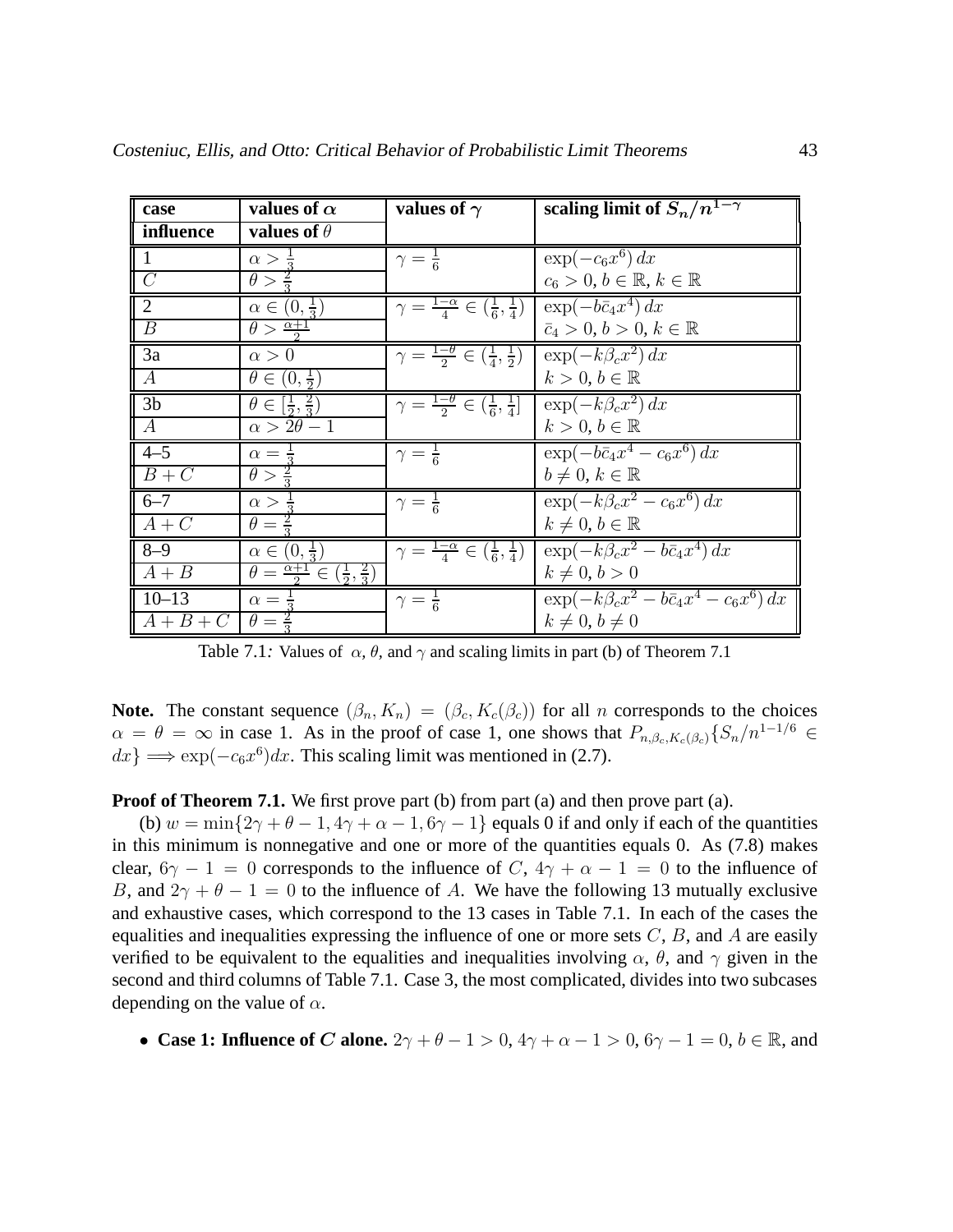$k \in \mathbb{R}$ .

- **Case 2: Influence of B alone.**  $2\gamma + \theta 1 > 0$ ,  $4\gamma + \alpha 1 = 0$ ,  $6\gamma 1 > 0$ ,  $b > 0$ , and  $k \in \mathbb{R}$ .
- **Case 3: Influence of A alone.**  $2\gamma + \theta 1 = 0$ ,  $4\gamma + \alpha 1 > 0$ ,  $6\gamma 1 > 0$ ,  $k > 0$ , and  $b \in \mathbb{R}$ .
- **Cases 4–5: Influence of B and C.**  $2\gamma + \theta 1 > 0$ ,  $4\gamma + \alpha 1 = 0$ ,  $6\gamma 1 = 0$ ,  $b > 0$ for case 4 and  $b < 0$  for case 5, and  $k \in \mathbb{R}$ .
- **Cases 6–7: Influence of A and C.**  $2\gamma + \theta 1 = 0$ ,  $4\gamma + \alpha 1 > 0$ ,  $6\gamma 1 = 0$ ,  $k > 0$ for case 6 and  $k < 0$  for case 7, and  $b \in \mathbb{R}$ .
- **Cases 8–9: Influence of A and B.**  $2\gamma + \theta 1 = 0$ ,  $4\gamma + \alpha 1 = 0$ ,  $6\gamma 1 > 0$ ,  $k > 0$ for case 8,  $k < 0$  for case 9, and  $b > 0$ .
- **Cases 10–13: Influence of A, B, and C.**  $2\gamma + \theta 1 = 0$ ,  $4\gamma + \alpha 1 = 0$ ,  $6\gamma 1 = 0$ ,  $k > 0$  and  $b > 0$  for case 10,  $k < 0$  and  $b > 0$  for case 11,  $k > 0$  and  $b < 0$  for case 12, and  $k < 0$  and  $b < 0$  for case 13.

In each of the 13 cases the form of  $G(x)$  follows from (7.8). In combination with part (a), we obtain the 13 forms of the scaling limits listed in the last column of Table 7.1.

(a) The proof of the 13 scaling limits follows precisely the pattern of the proof of the 4 scaling limits listed in part (b) of Theorem 6.1. As the discussion preceding the statement of Theorem 7.1 indicates, the quantity  $w = \min\{2\gamma + \theta - 1, 4\gamma + \alpha - 1, 6\gamma - 1\}$  is defined in such a way that in each of the 13 cases defined by the choices of  $\alpha$ ,  $\theta$ ,  $\gamma$ , k, and b in Table 7.1, we have for each  $x \in \mathbb{R}$ 

$$
\lim_{n \to \infty} nG_{\beta_n, K_n}(x/n^{\gamma}) = G(x).
$$

Since in each case we have  $\gamma \in [1/6, 1/2)$ , the term  $W_n/n^{1/2-\gamma}$  in (4.1) does not contribute to the limit  $n \to \infty$ . Hence we can determine the scaling limits of  $S_n/n^{1-\gamma}$  by using (4.2). In order to justify taking the limit inside the integrals on the right hand side of (4.2), we return to (7.6) and use the fact that for all sufficiently large  $n, C_n^{(2)} > 0, C_n^{(4)} > 0$ , and  $G_{\beta_n}^{(6)}$  $\binom{0}{\beta_n,K_n}(0) > 0.$  It follows that  $R > 0$  can be chosen to be sufficiently small so that for all sufficiently large n and all  $x \in \mathbb{R}$  satisfying  $|x/n^{\gamma}| < R$  there exists a polynomial  $H(x)$  satisfying

$$
nG_{\beta_n,K_n}(x/n^{\gamma}) \ge H(x) \tag{7.10}
$$

and  $\int_{\mathbb{R}} \exp[-H(x)] < \infty$ . We define  $H(x) = G(x)/2$  in all the cases in which both  $b \ge 0$  and  $k > 0$  (cases 1–4, 6, 8, 10). Otherwise, a suitable polynomial H can be found as in (6.8); the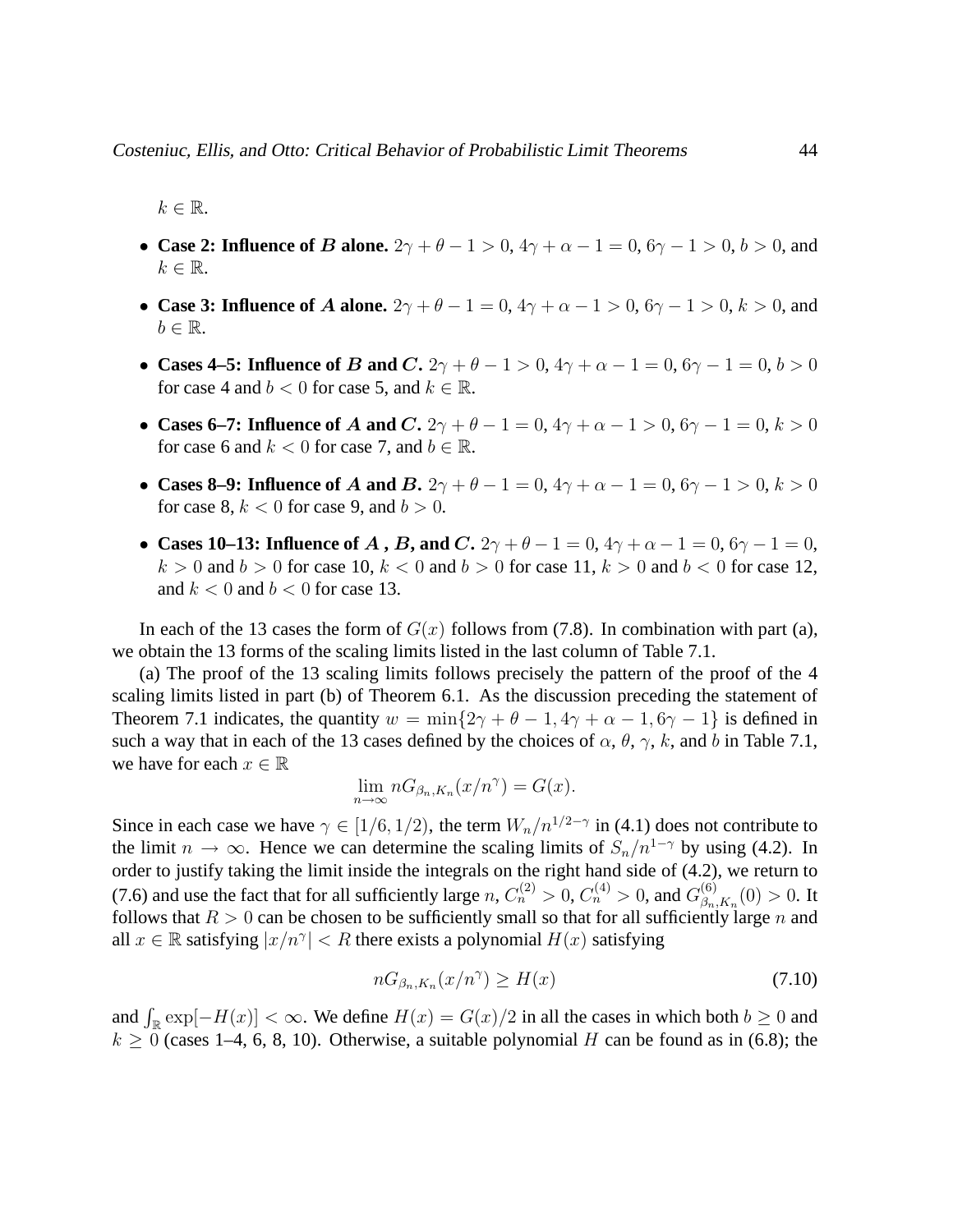details are omitted. As in the proof of Theorem 6.1, the dominated convergence theorem and part (c) of Lemma 4.4 imply that for any bounded, continuous function  $f$ 

$$
\lim_{n \to \infty} \int_{\mathbb{R}} f(x) \, \exp[-nG_{\beta_n, K_n}(x/n^{\gamma})] \, dx = \int_{\mathbb{R}} f(x) \, \exp[-G(x)] \, dx.
$$

From  $(4.2)$  we conclude that in each of the 13 cases in part (b)

$$
P_{n,\beta_n,K_n}\left\{S_n/n^{1-\gamma} \in dx\right\} \Longrightarrow \exp[-G(x)] \, dx.
$$

This completes the proof of the theorem.  $\blacksquare$ 

Two special cases of the scaling limits in Theorem 7.1 are worth pointing out. Given  $\theta > 0$ and  $k \neq 0$ , the sequence

$$
\beta_n = \beta_c
$$
 and  $K_n = K(\beta_c) - k/n^{\theta}$ 

corresponds to the choice  $\alpha = \infty$  in Theorem 7.1. With this sequence and with the same proofs, one obtains exactly the same limits as in cases 1, 3, 6, and 7 in this theorem with the same choices of  $\theta$ ,  $\gamma$ , and k. Similarly, given  $\alpha > 0$  and  $b \neq 0$ , the sequence

$$
\beta_n = \log(4 - b/n^{\alpha})
$$
 and  $K_n = K(\beta_c)$ 

corresponds to the choice  $\theta = \infty$  in Theorem 7.1. With this sequence and with the same proofs, one obtains exactly the same limits as in cases 1, 2, 4, and 5 in this theorem with the same choices of  $\alpha$ ,  $\gamma$ , and b.

This completes our analysis of scaling limits for  $S_n/n^{1-\gamma}$  with respect to  $P_{n,\beta_n,K_n}$ , where the sequence  $(\beta_n, K_n)$  converging to  $(\beta_c, K_c(\beta_c))$  is defined in Theorem 7.1. In the next section we study MDPs for  $S_n/n^{1-\gamma}$  for appropriate sequences  $(\beta_n, K_n)$  converging to  $(\beta, K) \in A \cup B \cup C$ and for appropriate choices of  $\gamma$ . We obtain 1 MDP for  $(\beta, K) \in A$ , 4 MDPs for  $(\beta, K_c(\beta)) \in A$ B, and 13 MDPs for  $(\beta_c, K_c(\beta_c)) \in C$ .

### **8 18 MDPs for**  $(\beta_n, K_n) \to (\beta, K) \in A \cup B \cup C$

In this section we turn to a new problem, which is to formulate MDPs for  $S_n/n^{1-\gamma}$  with respect to  $P_{n,\beta_n,K_n}$ , first for appropriate sequences  $(\beta_n, K_n)$  converging to  $(\beta, K_c(\beta)) \in B$ , then for  $(\beta_n, K_n)$  converging to  $(\beta, K) \in A$ , and finally for  $(\beta_n, K_n)$  converging to  $(\beta_c, K_c(\beta_c)) \in A$ C. These results are stated, respectively, in Theorem 8.1, Theorem 8.2, and Theorem 8.3. In proving the first result, we introduce the methods that are also used to prove the third. The proof of the MDP when  $(\beta_n, K_n) \to (\beta, K) \in A$  proceeds differently from the proofs of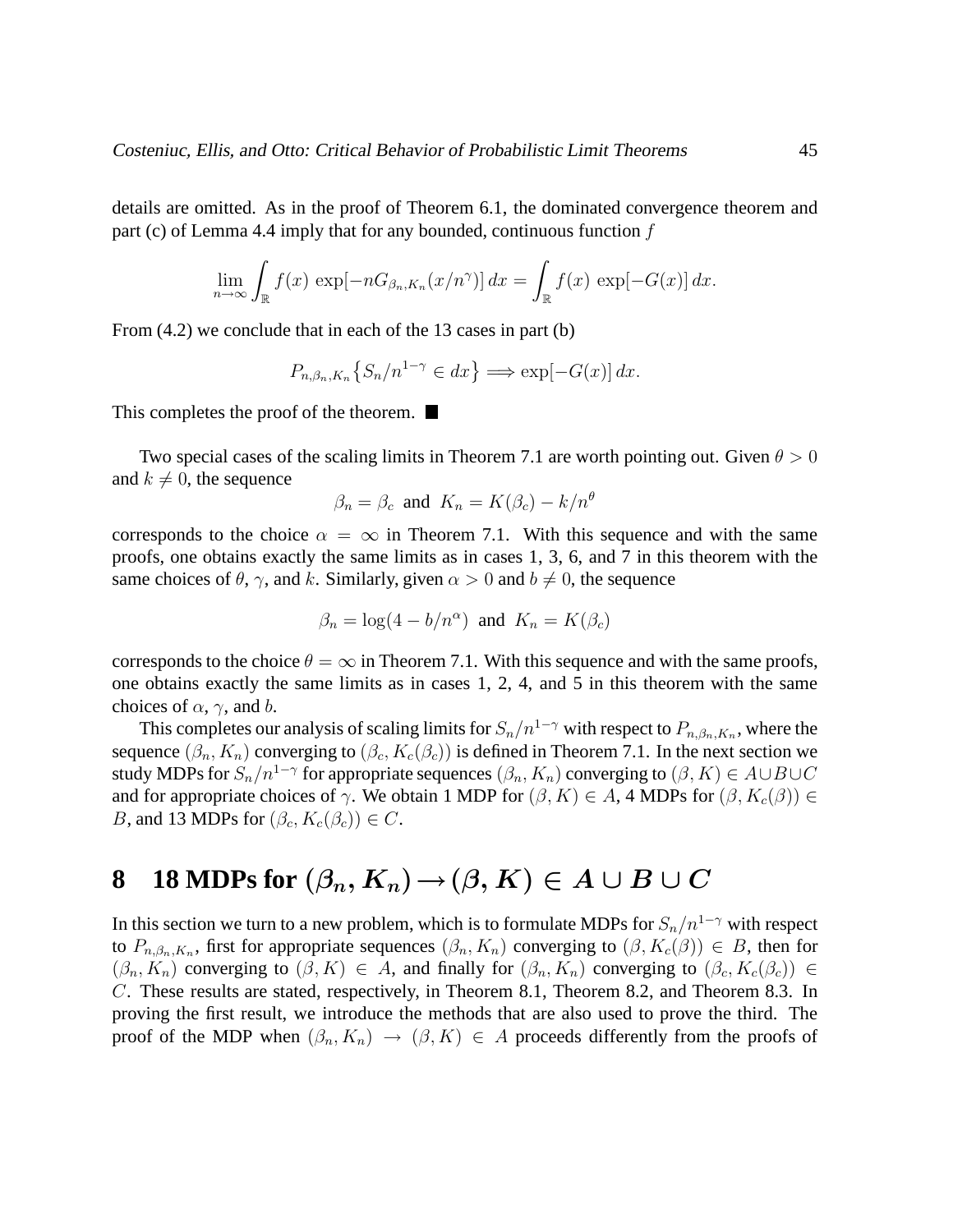the other MDPs in this section, relying on the Gärtner-Ellis Theorem. After the proof of that MDP, we will remark on why the same method cannot be used to prove all the MDPs in this section. Although an MDP is an LDP, we shall follow the example of [14], who in their study of Curie-Weiss-type models speak about an MDP whenever the exponential speed  $a_n$  of the large deviation probabilities satisfies  $a_n/n \to 0$  as  $n \to \infty$ . Also see [12, §3.7].

When  $(\beta_n, K_n) \to (\beta, K_c(\beta)) \in B \cup C$ , we will prove the MDPs by a method that is closely related to the proofs of the scaling limits earlier in this paper. Thus, rather than focus on the large deviation probabilities directly, we prove that  $S_n/n^{1-\gamma}$  satisfies an equivalent Laplace principle. Despite the similarity in the proof of the scaling limits and the Laplace principles, the proof of the latter is much more delicate, requiring additional estimates not needed in the proof of the former.

We start by considering the MDPs when  $(\beta_n, K_n)$  converges to  $(\beta, K_c(\beta)) \in B$ . In order to formulate these limit theorems, we adapt the methods used in section 6, where we proved scaling limits for such sequences  $(\beta_n, K_n)$ . For  $\beta \in (0, \beta_c)$  let  $\beta_n$  be an arbitrary positive sequence that converges to  $\beta$ . Given  $\theta > 0$  and  $k \neq 0$ , we then define  $K_n \to K_c(\beta)$  as in (6.2). With this choice, part (b) of Theorem 4.3 implies that for any  $\gamma > 0$  and  $R > 0$  and for all  $x \in \mathbb{R}$  satisfying  $|x/n^{\gamma}| < R$  there exists  $\xi \in [-x/n^{\gamma}, x/n^{\gamma}]$  such that [see (6.3)]

$$
nG_{\beta_n,K_n}(x/n^{\gamma}) = \frac{1}{n^{2\gamma+\theta-1}} \frac{C_n^{(2)}}{2!} x^2 + \frac{1}{n^{4\gamma-1}} \frac{G_{\beta_n,K_n}^{(4)}(0)}{4!} x^4 + \frac{1}{n^{5\gamma-1}} B_n(\xi(x/n^{\gamma})) x^5.
$$
 (8.1)

The error terms  $B_n(\xi(x/n^{\gamma}))$  are uniformly bounded over  $n \in \mathbb{N}$  and  $x \in (-Rn^{\gamma}, Rn^{\gamma})$ ,  $C_n^{(2)} \rightarrow 2\beta$ , and  $G_{\beta_n}^{(4)}$  $\beta_{n,K_n}^{(4)}(0) \to G_{\beta,K}^{(4)}(0) > 0.$ 

Given  $\gamma \in (0, 1)$ , we define

$$
v = \min\{2\gamma + \theta - 1, 4\gamma - 1\}.
$$
 (8.2)

In Theorem 6.1 we prove that when  $v = 0$ ,  $S_n/n^{1-\gamma}$  satisfies the scaling limit

$$
P_{n,\beta_n,K_n}\{S_n/n^{1-\gamma} \in dx\} \Longrightarrow \exp[-G(x)]dx,
$$

where

$$
G(x) = \delta(v, 2\gamma + \theta - 1)k\beta x^2 + \delta(v, 4\gamma - 1)c_4x^4
$$

and  $c_4$  is defined in (6.5). As enumerated in Table 6.1, the 4 different forms of the limiting density depend on the values of  $\gamma$  and  $\theta$  and the sign of k.

In Theorem 8.1 we prove the analogous results on the level of MDPs. Assume that the quantity v defined in (8.2) is negative. Then, when  $(\beta_n, K_n)$  is chosen as in Theorem 6.1,  $S_n/n^{1-\gamma}$  satisfies the MDP with exponential speed  $n^{-\nu}$  and rate function  $\Gamma(x) = G(x)$ inf<sub>y∈R</sub>  $G(y)$ , where G is defined in the last display. We prove the MDP in Theorem 8.1 by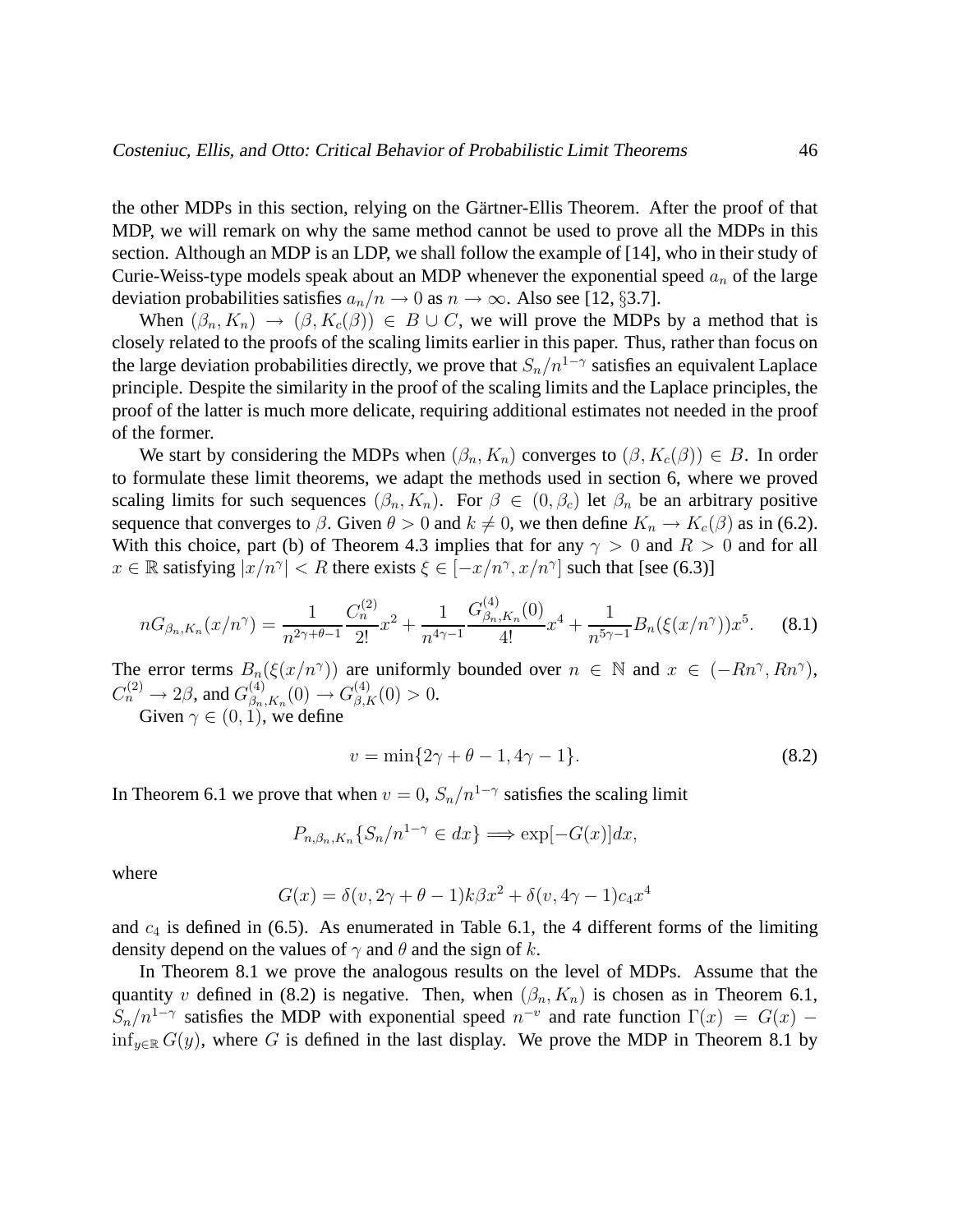showing that when  $v < 0$ ,  $S_n/n^{1-\gamma}$  satisfies the Laplace principle with speed  $n^{-v}$  and rate function Γ; i.e., for any bounded, continuous function  $\psi$ 

$$
\lim_{n\to\infty}\frac{1}{n^{-v}}\log\int_{\Lambda^n}\exp[n^{-v}\,\psi(S_n/n^{1-\gamma})]\,dP_{n,\beta_n,K_n}=\sup_{x\in\mathbb{R}}\{\psi(x)-\Gamma(x)\}.
$$

By Theorem 1.2.3 in [13] the fact that  $S_n/n^{1-\gamma}$  satisfies the Laplace principle implies that  $S_n/n^{1-\gamma}$  satisfies the LDP with the same speed  $n^{-\nu}$  and the same rate function  $\Gamma$ ; i.e., for any closed subset  $F$  in  $\mathbb R$ 

$$
\limsup_{n \to \infty} \frac{1}{n^{-v}} \log P_{n,\beta_n,K_n} \{ S_n / n^{1-\gamma} \in F \} \le - \inf_{x \in F} \Gamma(x)
$$

and for any open subset  $\Phi$  in  $\mathbb R$ 

$$
\liminf_{n \to \infty} \frac{1}{n^{-v}} \log P_{n,\beta_n,K_n} \{ S_n/n^{1-\gamma} \in \Phi \} \ge - \inf_{x \in \Phi} \Gamma(x).
$$

 $\Gamma$  is obviously a rate function. One easily checks that in all 4 cases given in part (b) of Theorem 8.1 –  $v < 1$ . Hence  $n^{-v}/n \to 0$  as  $n \to \infty$ , and so we have an MDP. In cases 1, 2, and 3, we have  $\inf_{y \in \mathbb{R}} G(y) = 0$  and thus  $\Gamma = G$ ; in case 4,  $\inf_{y \in \mathbb{R}} G(y) < 0$ .

As in the scaling limits in Theorem 6.1, the rate function in Theorem 8.1 takes the 4 forms enumerated in cases 1, 2, 3, and 4 in Table 8.1. In case 2 the requirement that  $G(x) \to \infty$  as  $|x| \to \infty$  forces  $k > 0$ . By contrast, in case 4,  $k < 0$  is allowed. In case 1 we can also choose k to be any real number; this affects only the definition of the sequence  $K_n$ , not the form of the rate function.

The forms of the rate functions reflect the influence, respectively, of B, of A, and of A and B. In each case the particular set or sets that influence the form of  $G$  depend on the speed at which  $(\beta_n, K_n)$  approaches  $(\beta, K_c(\beta))$  and the direction of approach. Case 2, which corresponds to the influence of A alone, has two subcases, labeled 2a and 2b in Table 8.1.

In Figure 5 and in Table 8.1 we indicate the subsets of the positive quadrant of the  $\theta$ - $\gamma$ plane leading to the 4 cases of the MDPs in Theorem 8.1. Subcases 2a and 2b correspond, respectively, to the left half and the right half of the triangle labeled A in Figure 5. An interesting connection between the MDPs in Theorem 8.1 and the scaling limits in Theorem 6.1 is revealed by comparing Figure 5 with Figure 4, which exhibits the subsets of the positive quadrant of the  $\theta$ - $\gamma$  plane leading to the 4 cases of the scaling limits in Theorem 6.1. The subsets labeled A, B, and  $A + B$  in Figure 4 are each a subset of the boundary of the set having the same label in Figure 5. The relevant boundaries in Figure 5 are labeled  $\partial^+ A$ ,  $\partial^+ B$ , and  $\partial^+ (A + B)$ , the first two of which are indicated by dotted lines. This relationship between the two figures is not a surprise because the sets labeled A, B, and  $A + B$  in Figure 4 are determined by solving  $v = 0$ while the sets having the same labels in Figure 5 are determined by solving  $v < 0$ .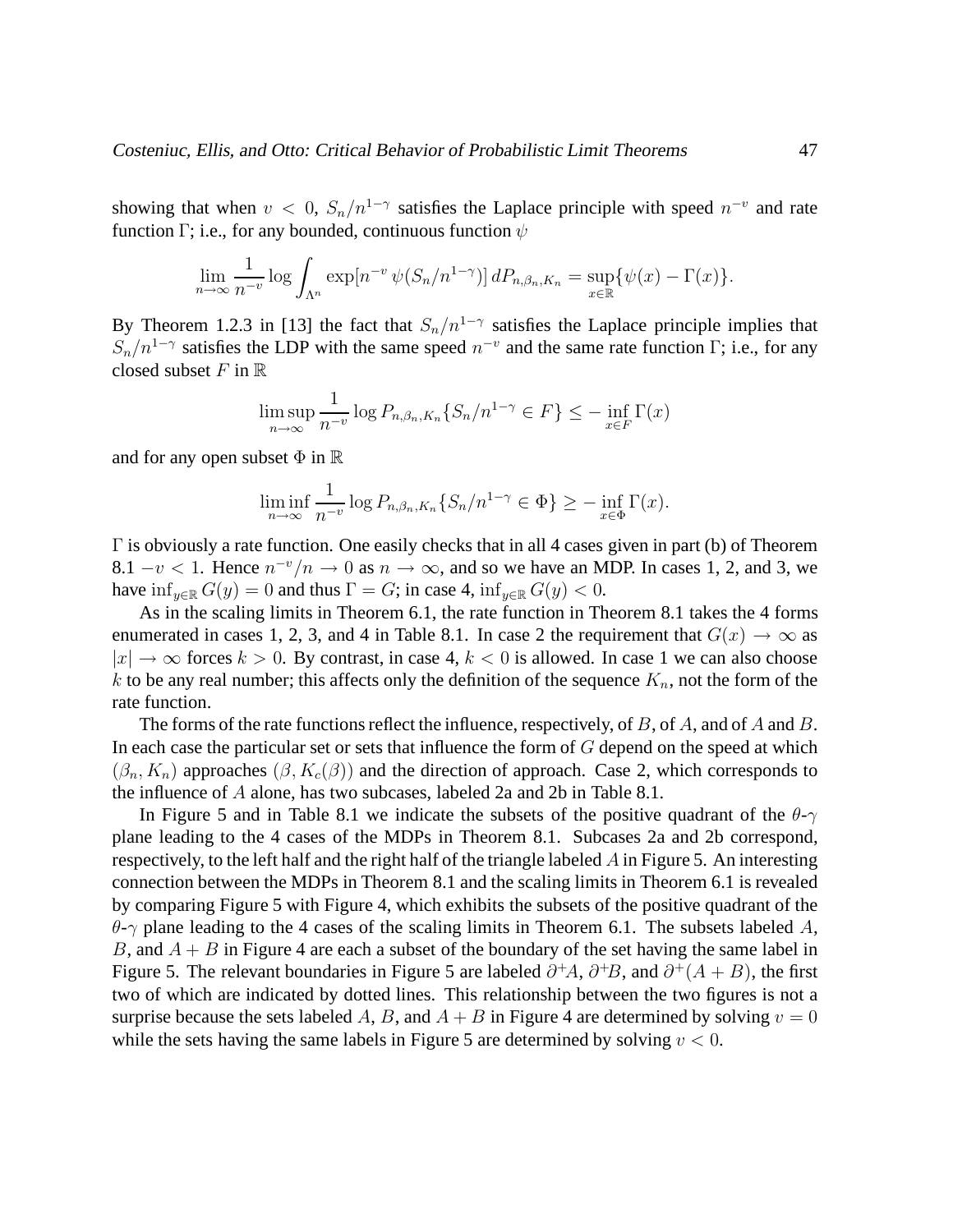

Figure 5: Influence of B and A on MDPs when  $(\beta_n, K_n) \to (\beta, K_c(\beta)) \in B$ 

**Theorem 8.1.** *For fixed*  $\beta \in (0, \beta_c)$ *, let*  $\beta_n$  *be an arbitrary positive sequence that converges to* β. Given  $\theta > 0$  and  $k \neq 0$ , define

$$
K_n = K(\beta_n) - k/n^{\theta},
$$

*where*  $K(\beta) = (e^{\beta} + 2)/(4\beta)$  *for*  $\beta > 0$ *. Then*  $(\beta_n, K_n) \rightarrow (\beta, K_c(\beta)) \in B$ *. Given*  $\gamma \in (0, 1)$ *, we also define*

$$
G(x) = \delta(v, 2\gamma + \theta - 1)k\beta x^{2} + \delta(v, 4\gamma - 1)c_{4}x^{4},
$$
\n(8.3)

*where*  $c_4 > 0$  *is given by* 

$$
c_4 = \frac{G_{\beta, K_c(\beta)}^{(4)}(0)}{4!} = \frac{2[2\beta K_c(\beta)]^4(4 - e^{\beta})}{4!(e^{\beta} + 2)^2} = \frac{(e^{\beta} + 2)^2(4 - e^{\beta})}{2^3 \cdot 4!}.
$$

*The following conclusions hold.*

(a) *Assume that*  $v = \min\{2\gamma + \theta - 1, 4\gamma - 1\}$  *satisfies*  $v < 0$ *. Then with respect to*  $P_{n,\beta_n,K_n}$ ,  $S_n/n^{1-\gamma}$  satisfies the Laplace principle, and thus the MDP, with exponential speed  $n^{-v}$  and rate *function*  $\Gamma(x) = G(x) - \inf_{y \in \mathbb{R}} G(y)$ .

(b) *We have* v < 0 *if and only if one of the* 4 *cases enumerated in Table* 8.1 *holds. Each of the* 4 *cases corresponds to a set of values of* γ *and* θ*, a choice of sign of* k*, the influence of one or more sets* B *and* A*, and a particular exponential speed and a particular form of the rate function in part* (a)*. The function* G *appearing in the definition of the rate function is shown in column* 5 *in Table* 8.1*; in case* 4 *the nonzero constant*  $\inf_{y \in \mathbb{R}} G(y)$  *in the definition of the rate function is not shown. In case* 1 *the choice of*  $k \in \mathbb{R}$  *does not affect the form of the rate function.*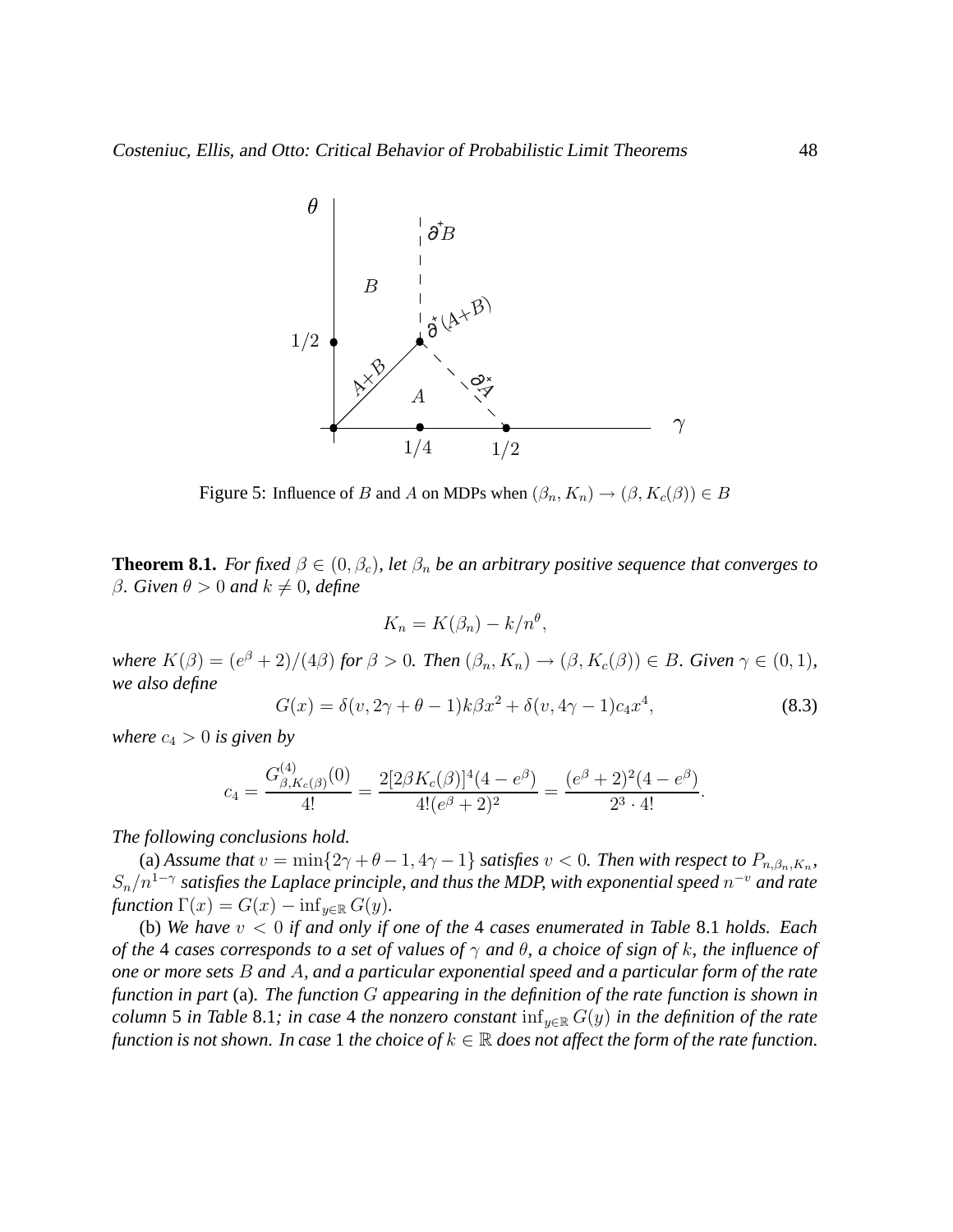| case           | values of $\gamma$                     | values of $\theta$          | exp <sup>2</sup>           | function $G$ in                  |
|----------------|----------------------------------------|-----------------------------|----------------------------|----------------------------------|
| influence      |                                        |                             | speed                      | rate function $\Gamma$           |
|                | $\gamma \in (0, \frac{1}{4})$          | $\theta > 2\gamma$          | $n^{1-4\gamma}$            | $c_4x^4$                         |
| B              |                                        |                             |                            | $c_4 > 0, k \in \mathbb{R}$      |
| 2a             | $\gamma \in (0, \frac{1}{4}]$          | $\theta \in (0, 2\gamma)$   | $n^{1-2\gamma-\theta}$     | $k\beta x^2$                     |
|                |                                        |                             |                            | k>0                              |
| 2 <sub>b</sub> | $\gamma \in (\frac{1}{4},\frac{1}{2})$ | $\theta \in (0, 1-2\gamma)$ | $n^{1-2\gamma-\theta}$     | $k\beta x^2$                     |
|                |                                        |                             |                            | k>0                              |
| $3 - 4$        | $\gamma \in (0, \frac{1}{4})$          | $\theta = 2\gamma$          | $n^{1-\overline{4}\gamma}$ | $\overline{k\beta x^2} + c_4x^4$ |
| $A + B$        |                                        |                             |                            | $k\neq 0$                        |

Table 8.1: Values of  $\gamma$  and  $\theta$ , exponential speeds, and rate functions in part (b) of Theorem 8.1

**Proof.** We first prove part (b) from part (a) and then prove part (a).

(b) We have  $v < 0$  in the following 4 mutually exclusive and exhaustive cases. As (8.3) makes clear,  $v = 4\gamma - 1 < 0$  corresponds to the influence of B and  $v = 2\gamma + \theta - 1$  to the influence of A.

- **Case 1: Influence of B alone.**  $v = 4\gamma 1 < 0$ ,  $4\gamma 1 < 2\gamma + \theta 1$ , and  $k \in \mathbb{R}$ . In this case  $\gamma \in (0, 1/4)$  and  $\theta > 2\gamma$ , which corresponds to the second and third columns for case 1 in Table 8.1.
- **Case 2: Influence of A alone.**  $v = 2\gamma + \theta 1 < 0$ ,  $2\gamma + \theta 1 < 4\gamma 1$ , and  $k > 0$ . In this case  $0 < \theta < \min\{2\gamma, 1 - 2\gamma\}$ . Since  $0 < 2\gamma \le 1 - 2\gamma \Leftrightarrow \gamma \in (0, 1/4]$  and  $0 < 1 - 2\gamma < 2\gamma \Leftrightarrow \gamma \in (1/4, 1/2)$ , case 2 corresponds to the second and third columns for case 2a and case 2b in Table 8.1.
- **Cases 3–4: Influence of A and B.**  $v = 4\gamma 1 = 2\gamma + \theta 1 < 0$ ,  $k > 0$  for case 3, and k < 0 for case 4. In these cases  $0 < \gamma < 1/4$  and  $\theta = 2\gamma$ . Hence case 3–4 correspond to the second and third columns for cases 3–4 in Table 8.1.

In cases 1, 2, 3, and 4 we have, respectively,  $G(x) = c_4x^4$ ,  $G(x) = k\beta x^2$  with  $k > 0$ ,  $G(x) =$  $k\beta x^2 + c_4x^4$  with  $k > 0$ , and  $G(x) = k\beta x^2 + c_4x^4$  with  $k < 0$ . In combination with part (a), we obtain the 4 rate functions given in the last column of Table 8.1.

(a) Our strategy is to prove that with respect to  $P_{n,\beta_n,K_n} \times Q$ ,  $S_n/n^{1-\gamma} + W_n/n^{1/2-\gamma}$  satisfies the Laplace principle with exponential speed  $n^{-v}$  and rate function  $\Gamma$ . In order to prove the Laplace principle for  $S_n/n^{1-\gamma}$  alone, we need the following estimate, which shows that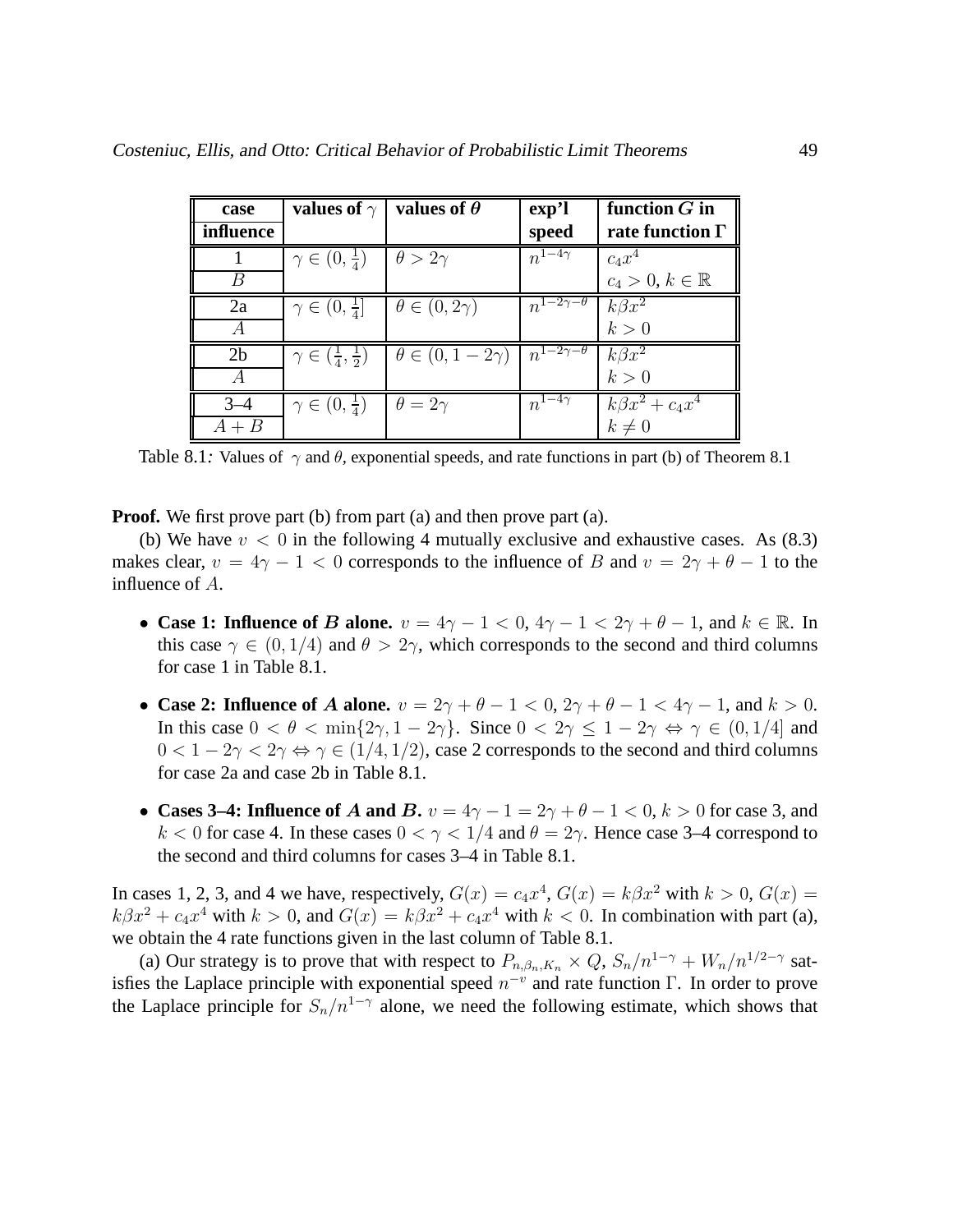$W_n/n^{1/2-\gamma}$  is superexponentially small relative to  $\exp(n^{-\nu})$ : for any  $\delta > 0$ 

$$
\limsup_{n \to \infty} \frac{1}{n^{-v}} \log Q\{|W_n/n^{1/2 - \gamma}| > \delta\} = -\infty. \tag{8.4}
$$

According to Theorem 1.3.3 in [13], if with respect to  $P_{n,\beta_n,K_n} \times Q$ ,  $W_n/n^{1/2-\gamma} + S_n/n^{1-\gamma}$ satisfies the Laplace principle with speed  $n^{-v}$  and rate function  $\Gamma$ , then with respect to  $P_{n,\beta_n,K_n}$ ,  $S_n/n^{1-\gamma}$  satisfies the Laplace principle with speed  $n^{-\nu}$  and rate function Γ. Since the Laplace principle implies the MDP [13, Thm. 1.2.3], part (a) of the present theorem will be proved.

We now prove (8.4). Denote the variance  $(2\beta_n K_n)^{-1}$  of  $W_n$  by  $\sigma_n^2$ . Since  $\beta_n$  and  $K_n$  are bounded and uniformly positive over n, the sequence  $\sigma_n^2$  is bounded and uniformly positive over  $n.$  We have the inequality

$$
Q\{|W_n/n^{1/2-\gamma}| > \delta\} = Q\{|N(0, \sigma_n^2)| > n^{1/2-\gamma}\delta\}
$$
  

$$
\leq \frac{\sqrt{2}\sigma_n}{\sqrt{\pi}n^{1/2-\gamma}\delta} \cdot \exp(-n^{1-2\gamma}\delta^2/[2\sigma_n^2]).
$$

Hence (8.4) follows if  $1 - 2\gamma > -v$ . Since  $\gamma$  and  $\theta$  are both positive, this is easily verified to hold when either  $v = 4\gamma - 1$  or  $v = 2\gamma + \theta - 1$ .

We now turn to the Laplace principle for  $S_n/n^{1-\gamma} + W_n/n^{1/2-\gamma}$ . Let  $\psi$  be an arbitrary bounded, continuous function. Choosing  $f = \exp[n^{-v}\psi]$  in Lemma 4.1 yields

$$
\int_{\Lambda^n \times \Omega} \exp\left[n^{-v} \psi\left(\frac{S_n}{n^{1-\gamma}} + \frac{W_n}{n^{1/2-\gamma}}\right)\right] d(P_{n,\beta_n,K_n} \times Q) \tag{8.5}
$$
\n
$$
= \frac{1}{\int_{\mathbb{R}} \exp[-nG_{\beta_n,K_n}(x/n^{\gamma})] dx} \cdot \int_{\mathbb{R}} \exp[n^{-v} \psi(x) - nG_{\beta_n,K_n}(x/n^{\gamma})] dx,
$$

In order to obtain the appropriate expansion of  $nG_{\beta_n,K_n}(x/n^{\gamma})$  in this display, we multiply the numerator and denominator of the right hand side of (8.1) by  $n^{-v}$ , obtaining

$$
nG_{\beta_n,K_n}(x/n^{\gamma}) = n^{-v}G_n(x),
$$

where

$$
G_n(x) = \frac{1}{n^{2\gamma + \theta - 1 - v}} \frac{C_n^{(2)}}{2!} x^2 + \frac{1}{n^{4\gamma - 1 - v}} \frac{G_{\beta_n, K_n}^{(4)}(0)}{4!} x^4 + \frac{1}{n^{5\gamma - 1 - v}} B_n(\xi(x/n^{\gamma})) x^5.
$$

The proof of the Laplace principle for  $S_n/n^{1-\gamma} + W_n/n^{1/2-\gamma}$  rests on the following properties of  $nG_{\beta_n,K_n}(x/n^{\gamma}) = n^{-\nu}G_n(x)$ , which in turn are consequences of the Taylor expansion of  $G_n(x)$  just given. Because of the estimate (8.4) on  $W_n/n^{1/2-\gamma}$ , the inequality in (8.6), and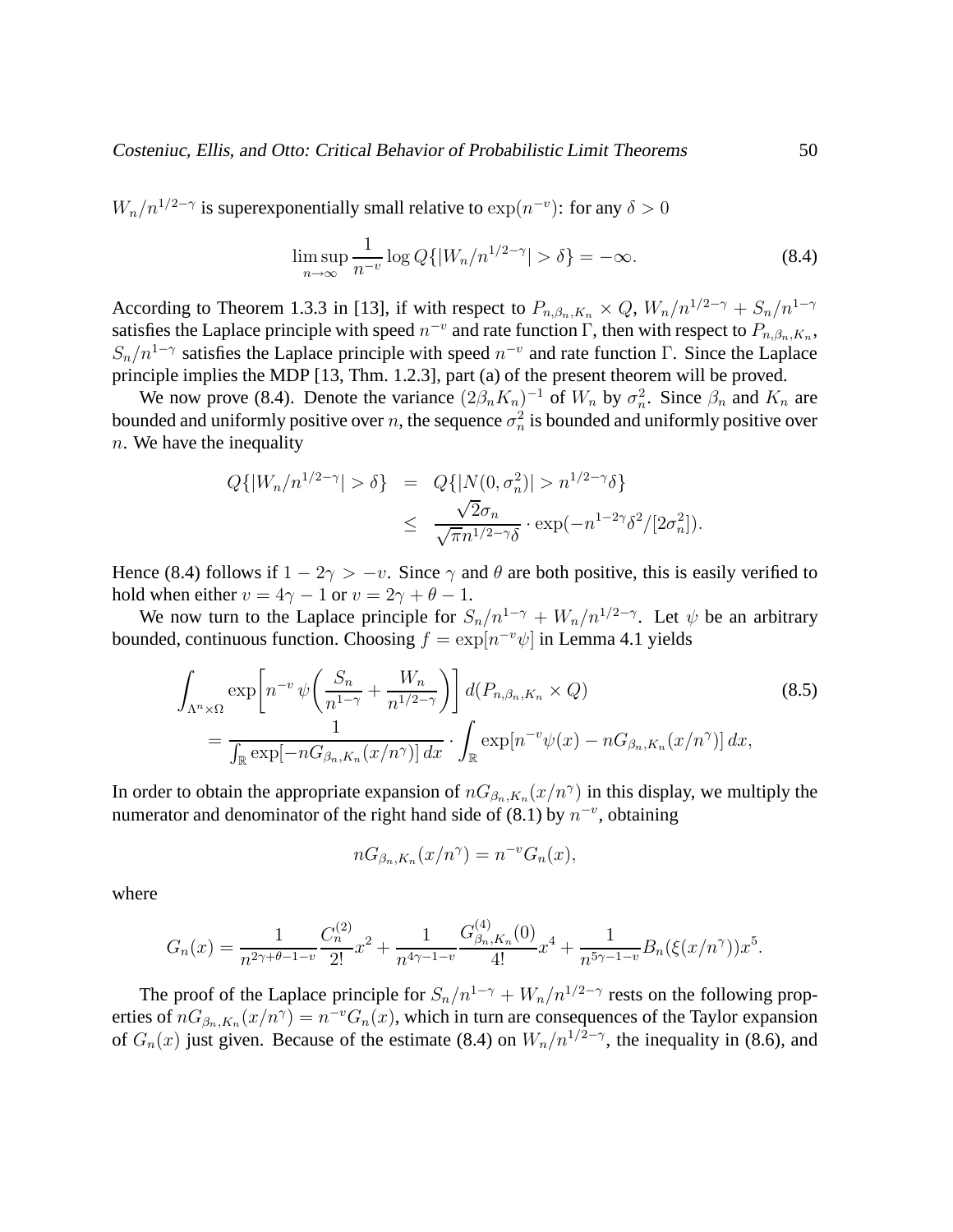the uniform convergence of  $G_n$  to G expressed in item 3 below, the proof of the MDPs, though analogous, is more delicate than the proof of the scaling limits in section 6, for which the a.s. convergence of  $W_n/n^{1/2-\gamma}$  to 0, the pointwise convergence of  $G_{\beta_n,K_n}(x/n^{\gamma})$  to  $G(x)$ , and the lower bound (6.7) suffice.

1. There exists  $R > 0$  and a polynomial H with the properties that  $H(x) \to \infty$  as  $|x| \to \infty$ and for all sufficiently large n and all  $x \in \mathbb{R}$  satisfying  $|x/n^{\gamma}| < R$ 

$$
nG_{\beta_n,K_n}(x/n^{\gamma}) \ge n^{-\nu}H(x).
$$

In case 1 when  $k \ge 0$  as well as in cases 2 and 3,  $H(x) = G(x)/2$ ; in case 1 when  $k < 0$ and in case 4, which corresponds to  $k < 0$ ,  $H(x) = -2|k|\beta x^2 + c_4x^4/2$ .

2. Let  $\Delta = \sup_{x \in \mathbb{R}} \{ \psi(x) - G(x) \}.$  Since  $H(x) \to \infty$  and  $G(x) \to \infty$ , there exists  $M > 0$ with the properties that

$$
\sup_{|x|>M} \{ \psi(x) - H(x) \} \le -|\Delta| - 1,
$$

the supremum of  $\psi - G$  on R is attained on the interval  $[-M, M]$ , and the supremum of  $-G$  on  $\mathbb R$  is attained on the interval  $[-M, M]$ . In combination with item 1, we see that for all  $n \in \mathbb{N}$  satisfying  $Rn^{\gamma} > M$ 

$$
\sup_{M < |x| < Rn^{\gamma}} \{ n^{-v} \psi(x) - nG_{\beta_n, K_n}(x/n^{\gamma}) \} \le -n^{-v} (|\Delta| + 1). \tag{8.6}
$$

3. Let M be the number selected in item 2. Then for all  $x \in \mathbb{R}$  satisfying  $|x| \leq M$ ,  $G_n(x) = n^{1+v} G_{\beta_n, K_n}(x/n^{\gamma})$  converges uniformly to  $G(x)$  as  $n \to \infty$ .

Since  $nG_{\beta_n,K_n}(x/n^{\gamma}) = n^{-\nu}G_n(x)$ , item 3 implies that for any  $\delta > 0$  and all sufficiently large n

$$
\exp(-n^{-v}\delta) \int_{\{|x| \le M\}} \exp[n^{-v}(\psi(x) - G(x))] dx
$$
  
\n
$$
\le \int_{\{|x| \le M\}} \exp[n^{-v}\psi(x) - nG_{\beta_n, K_n}(x/n^{\gamma})] dx
$$
  
\n
$$
\le \exp(n^{-v}\delta) \int_{\{|x| \le M\}} \exp[n^{-v}(\psi(x) - G(x))] dx.
$$

In addition, item 2 implies that

$$
\int_{\{M < |x| < Rn^{\gamma}\}} \exp[n^{-v}\psi(x) - nG_{\beta_n, K_n}(x/n^{\gamma})] \, dx \leq 2Rn^{\gamma} \exp[-n^{-v}(|\Delta|+1)].
$$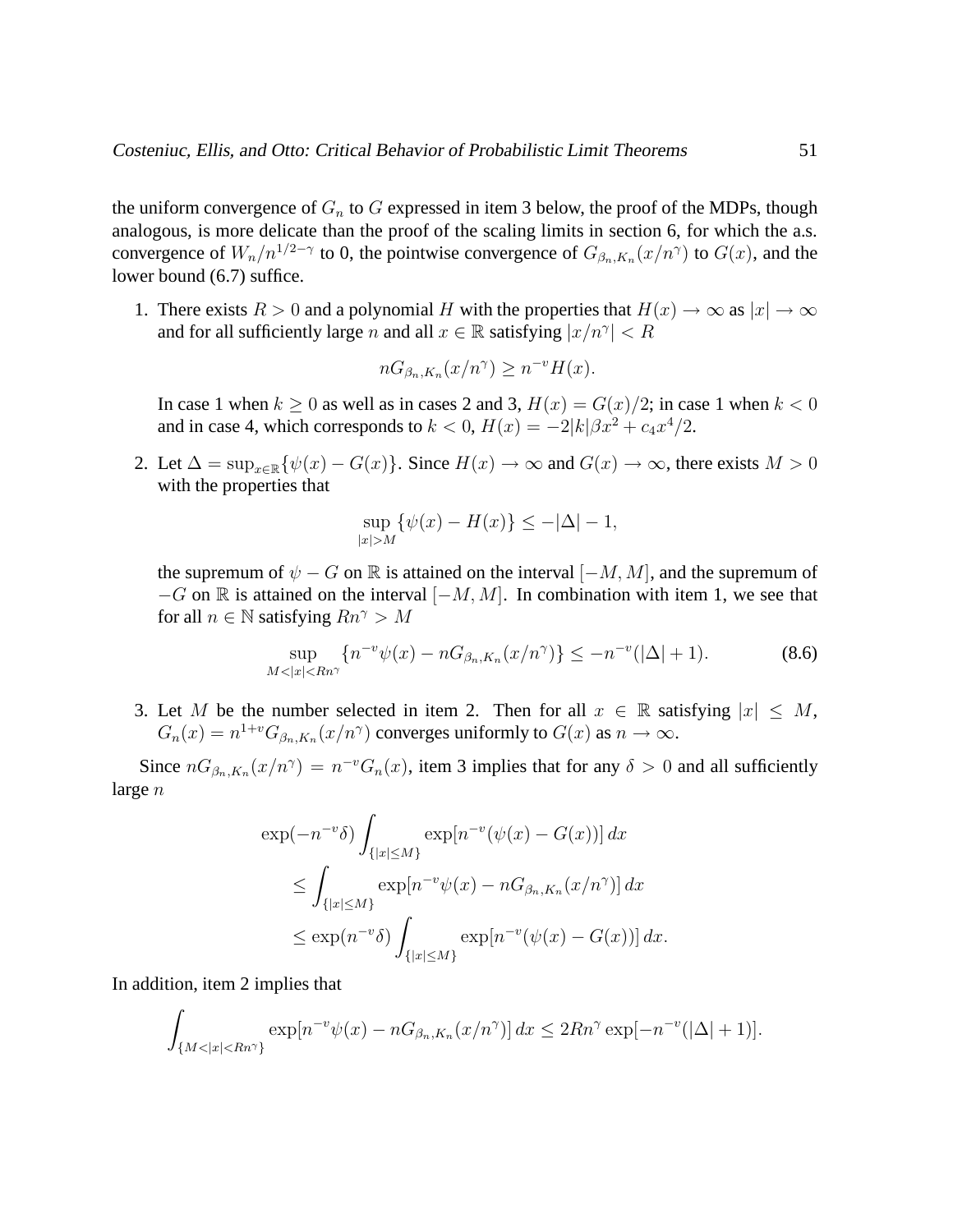Since  $\psi$  is bounded, the last two displays show that there exist  $a_5 > 0$  and  $a_6 \in \mathbb{R}$  such that for all sufficiently large  $\bar{n}$ 

$$
\int_{\{|x| < Rn^{\gamma}\}} \exp[-nG_{\beta_n, K_n}(x/n^{\gamma})] \, dx \le a_5 \exp(n^{-\nu}a_6).
$$

Since  $-v \in (0, 1)$ , we conclude from part (d) of Lemma 4.4 the existence of  $a_7 > 0$  such that for all sufficiently large  $n$ 

$$
\int_{\{|x| \ge Rn^{\gamma}\}} \exp[-nG_{\beta_n,K_n}(x/n^{\gamma})] dx \le 2a_5 \exp(-na_7).
$$

We now put these three estimates together. For all sufficiently large  $n$  we have

$$
\exp(-n^{-v}\delta) \int_{\{|x| \le M\}} \exp[n^{-v}(\psi(x) - G(x))] dx
$$
  
\n
$$
\le \int_{\mathbb{R}} \exp[n^{-v}\psi(x) - nG_{\beta_n, K_n}(x/n^{\gamma})] dx
$$
  
\n
$$
\le \exp(n^{-v}\delta) \int_{\{|x| \le M\}} \exp[n^{-v}(\psi(x) - G(x))] dx + \delta_n,
$$

where

$$
\delta_n \le 2Rn^{\gamma} \exp[-n^{-\nu}(|\Delta|+1)] + 2a_5 \exp(-na_7 + n^{-\nu} ||\psi||_{\infty}).
$$

Since  $-v < 1$  and since by item 2

$$
\lim_{n \to \infty} \frac{1}{n^{-v}} \log \int_{\{|x| \le M\}} \exp[n^{-v}(\psi(x) - G(x))] dx
$$
  
= 
$$
\sup_{|x| \le M} {\psi(x) - G(x)} = \sup_{x \in \mathbb{R}} {\psi(x) - G(x)},
$$

we have

$$
\sup_{x \in \mathbb{R}} \{\psi(x) - G(x)\} - \delta
$$
\n
$$
\leq \liminf_{n \to \infty} \frac{1}{n^{-v}} \log \int_{\mathbb{R}} \exp[n^{-v}\psi(x) - nG_{\beta_n, K_n}(x/n^{\gamma})] dx
$$
\n
$$
\leq \limsup_{n \to \infty} \frac{1}{n^{-v}} \log \int_{\mathbb{R}} \exp[n^{-v}\psi(x) - nG_{\beta_n, K_n}(x/n^{\gamma})] dx
$$
\n
$$
\leq \sup_{x \in \mathbb{R}} \{\psi(x) - G(x)\} + \delta,
$$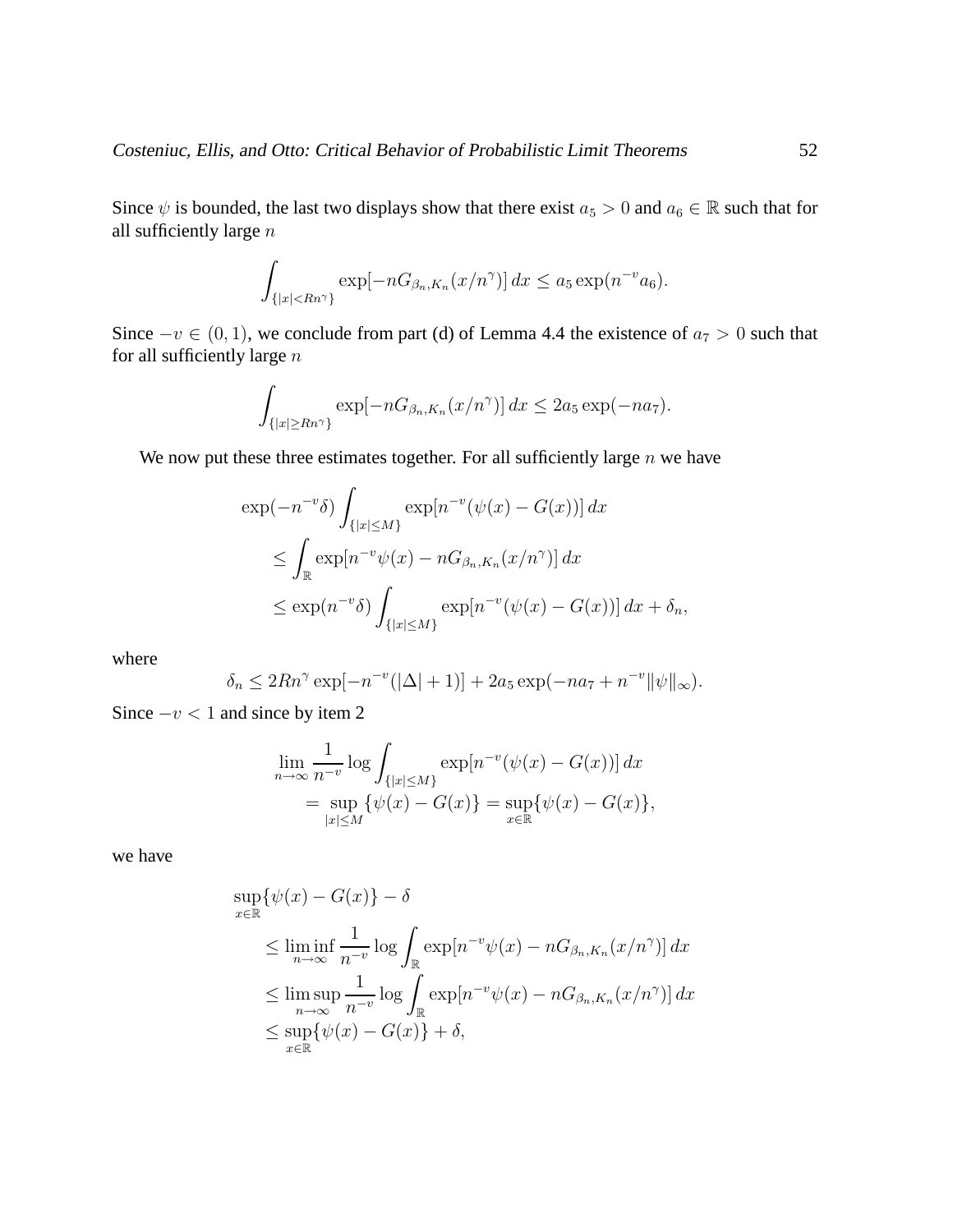and because  $\delta > 0$  is arbitrary, it follows that

$$
\lim_{n \to \infty} \frac{1}{n^{-v}} \log \int_{\mathbb{R}} \exp[n^{-v}\psi(x) - nG_{\beta_n, K_n}(x/n^{\gamma})] dx = \sup_{x \in \mathbb{R}} \{\psi(x) - G(x)\}.
$$

Combining this limit with the same limit for  $\psi = 0$ , we conclude from (8.5) that

$$
\lim_{n \to \infty} \frac{1}{n^{-v}} \log \int_{\Lambda^n \times \Omega} \exp \left[ n^{-v} \psi \left( \frac{S_n}{n^{1-\gamma}} + \frac{W_n}{n^{1/2-\gamma}} \right) \right] d(P_{n,\beta_n,K_n} \times Q)
$$
  
= 
$$
\sup_{x \in \mathbb{R}} \{ \psi(x) - G(x) \} + \inf_{y \in \mathbb{R}} G(y) = \sup_{x \in \mathbb{R}} \{ \psi(x) - \Gamma(x) \}.
$$

This completes the proof that with respect to  $P_{n,\beta_n,K_n} \times Q$ ,  $S_n/n^{1-\gamma} + W_n/n^{1/2-\gamma}$  satisfies the Laplace principle with exponential speed  $n^{-\nu}$  and rate function Γ. Since  $W_n/n^{1/2-\gamma}$  is superexponentially small, we obtain the desired Laplace principle for  $S_n/n^{1-\gamma}$  with respect to  $P_{n,\beta_n,K_n}$ . The proof of the theorem is complete.

We next formulate the MDP for  $S_n/n^{1-\gamma}$  when  $(\beta_n, K_n)$  is an arbitrary positive sequence that converges to  $(\beta, K) \in A$ ; thus  $\beta$  and K satisfy  $0 < \beta \leq \beta_c$  and  $0 < K < K_c(\beta)$ . Because in this case the normal random variable  $W_n$  contributes to the limit, we are not able to prove the MDP as we proved Theorem 8.1. Instead we use the Gärtner-Ellis Theorem. The following theorem is also valid for  $\beta > \beta_c$  and  $0 < K < K_c(\beta)$ , and the proof is essentially the same. The key observation is that for  $\beta > \beta_c$ , we have  $K(\beta) = (e^{\beta} + 2)/(4\beta) > K_c(\beta)$  [22, Thm. 3.8]. Hence if  $K < K_c(\beta)$ , then also  $K < K(\beta)$  and thus  $G_{\beta,K}^{(2)}(0)$  in (8.7) is positive.

**Theorem 8.2.** *Let*  $(\beta_n, K_n)$  *be an arbitrary positive sequence that converges to*  $(\beta, K) \in A$ *.* Let  $\gamma$  be any number in  $(0,1/2)$ . Then with respect to  $P_{n,\beta_n,K_n},$   $S_n/n^{1-\gamma}$  satisfies the MDP with *exponential speed*  $n^{1-2\gamma}$  *and rate function*  $\beta[K(\beta)-K]x^2$ . *Thus the limit is independent of the particular sequence*  $(\beta_n, K_n)$  *that is chosen.* 

**Proof.** For  $n \in \mathbb{N}$  and  $t \in \mathbb{R}$  we use the monotone convergence theorem to replace f in Lemma 4.1 by  $\exp(n^{1-2\gamma}tx)$ . We then use the Taylor expansion in part (a) of Theorem 4.3 and the fact that  $G_{\beta_n}^{(2)}$  $\binom{2}{\beta_n,K_n}(0)$  given in (4.9) converges to

$$
G_{\beta,K}^{(2)}(0) = \frac{2\beta K[K(\beta) - K]}{K(\beta)},
$$
\n(8.7)

which is positive since  $0 < K < K_c(\beta) = K(\beta)$ . As in the proof of part (a) of Theorem 8.1, there exists  $M > 0$  such that the supremum of  $tx - G_{\beta,K}^{(2)}(0)x^2/2$  is attained on the interval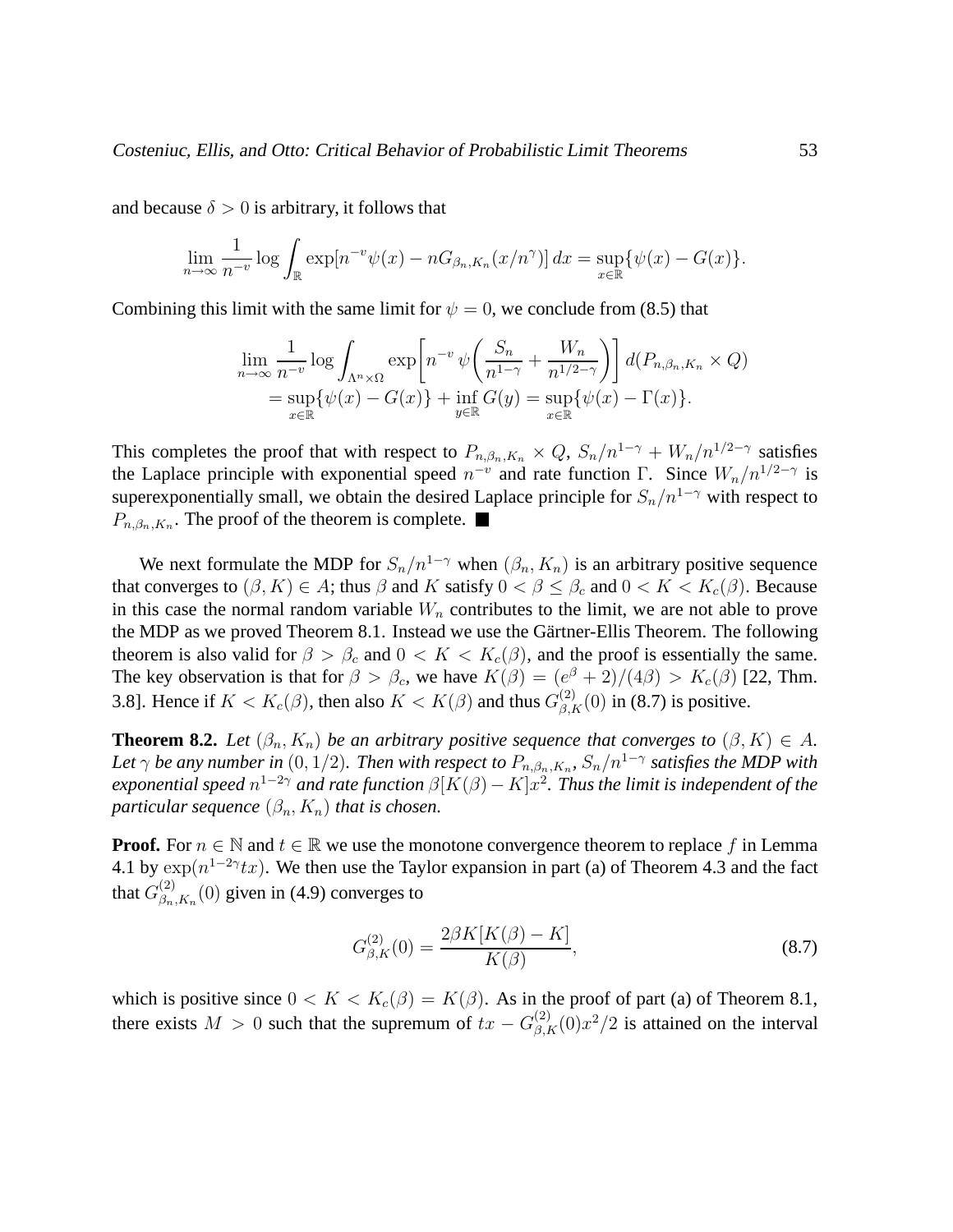[−M, M] and the following calculation is valid:

$$
\lim_{n \to \infty} \frac{1}{n^{1-2\gamma}} \log \int_{\Lambda^n \times \Omega} \exp \left[ n^{1-2\gamma} t \left( \frac{S_n}{n^{1-\gamma}} + \frac{W_n}{n^{1/2-\gamma}} \right) \right] d(P_{n,\beta_n,K_n} \times Q)
$$
\n
$$
= \lim_{n \to \infty} \frac{1}{n^{1-2\gamma}} \log \int_{\mathbb{R}} \exp \left[ n^{1-2\gamma} tx - nG_{\beta_n,K_n}(x/n^{\gamma}) \right] dx
$$
\n
$$
- \lim_{n \to \infty} \frac{1}{n^{1-2\gamma}} \log \int_{\mathbb{R}} \exp \left[ -nG_{\beta_n,K_n}(x/n^{\gamma}) \right] dx
$$
\n
$$
= \lim_{n \to \infty} \frac{1}{n^{1-2\gamma}} \log \int_{\{|x| \le M\}} \exp \left[ n^{1-2\gamma} \left( tx - G_{\beta,K}^{(2)}(0)x^2/2 \right) \right] dx
$$
\n
$$
- \lim_{n \to \infty} \frac{1}{n^{1-2\gamma}} \log \int_{\{|x| \le M\}} \exp \left[ -G_{\beta,K}^{(2)}(0)x^2/2 \right] dx
$$
\n
$$
= \sup_{\{|x| \le M\}} \left\{ tx - G_{\beta,K}^{(2)}(0)x^2/2 \right\} + \inf_{\{|x| \le M\}} \left\{ G_{\beta,K}^{(2)}(0)x^2/2 \right\}
$$
\n
$$
= \frac{t^2}{2G_{\beta,K}^{(2)}(0)}.
$$

Since  $W_n$  is an  $N(0, (2\beta_n K_n)^{-1})$  random variable and is independent of  $S_n$ ,

$$
\lim_{n \to \infty} \frac{1}{n^{1-2\gamma}} \log \int_{\Lambda^n} \exp\left[n^{1-2\gamma} t \cdot \frac{S_n}{n^{1-\gamma}}\right] dP_{n,\beta_n, K_n}
$$
\n
$$
= \lim_{n \to \infty} \frac{1}{n^{1-2\gamma}} \log \int_{\Lambda^n \times \Omega} \exp\left[n^{1-2\gamma} t \left(\frac{S_n}{n^{1-\gamma}} + \frac{W_n}{n^{1/2-\gamma}}\right)\right] d(P_{n,\beta_n, K_n} \times Q)
$$
\n
$$
- \lim_{n \to \infty} \frac{1}{n^{1-2\gamma}} \log \int_{\Omega} \exp\left[n^{1/2-\gamma} t W_n\right] dQ
$$
\n
$$
= \frac{t^2}{2G_{\beta,K}^{(2)}(0)} - \frac{t^2}{4\beta K} = \frac{t^2}{2} \cdot \frac{1}{2\beta[K(\beta) - K]}.
$$

The Gärtner-Ellis Theorem [16] now implies that  $S_n/n^{1-\gamma}$  satisfies the MDP with exponential speed  $n^{1-2\gamma}$  and rate function

$$
I(x) = \sup_{t \in \mathbb{R}} \left\{ tx - \frac{t^2}{2} \cdot \frac{1}{2\beta[K(\beta) - K]} \right\} = \beta[K(\beta) - K]x^2.
$$

This completes the proof.

In the context of the proof of the preceding theorem, it is worthwhile pointing out that the Gärtner-Ellis Theorem cannot be used to prove all the other MDPs for  $S_n/n^{1-\gamma}$  in this section.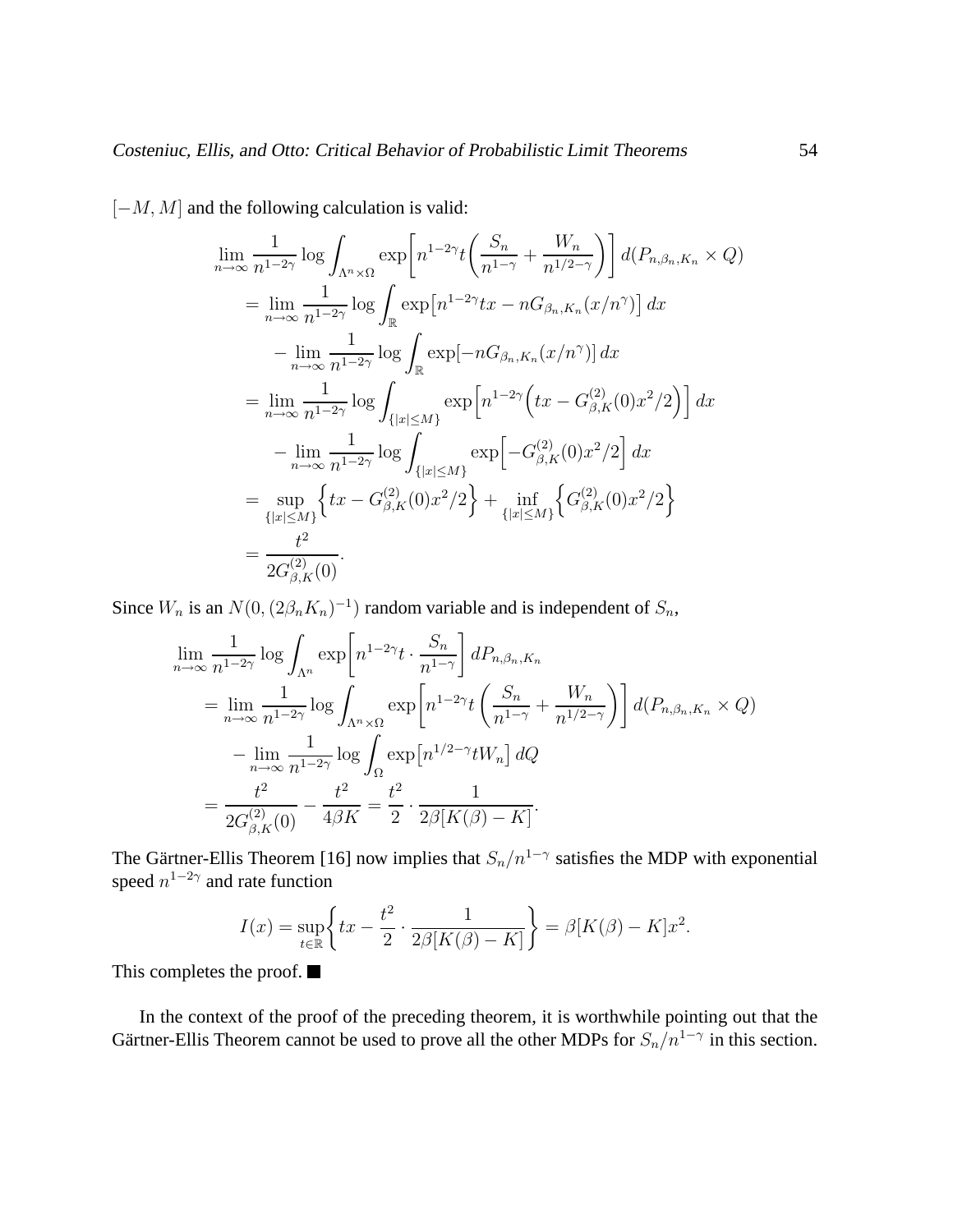For example, consider the MDPs in Theorem 8.1. For any  $t \in \mathbb{R}$  one calculates

$$
g(t) = \lim_{n \to \infty} \frac{1}{n^{-v}} \log \int_{\Lambda^n \times \Omega} \exp \left[ n^{-v} t \left( \frac{S_n}{n^{1-\gamma}} + \frac{W_n}{n^{1/2-\gamma}} \right) \right] d(P_{n,\beta_n,K_n} \times Q)
$$
  
= 
$$
\sup_{x \in \mathbb{R}} \{ tx - G(x) \} + \inf_{y \in \mathbb{R}} G(y) = \sup_{x \in \mathbb{R}} \{ tx - [G(x) - \bar{G}] \},
$$

where  $\bar{G} = \inf_{y \in \mathbb{R}} G(y)$ . Thus g equals the Legendre-Fenchel transform of  $G - \bar{G}$ . If  $G - \bar{G}$ is strictly convex on  $\mathbb{R}$ , as it is in cases 1, 2, and 3 in Theorem 8.1, then q is differentiable on  $\mathbb{R}$ [32, p. 253]. Hence by the Gärtner-Ellis Theorem,  $S_n/n^{1-\gamma}$  satisfies the MDP with exponential speed  $n^{-v}$  and rate function given by the Legendre-Fenchel transform of g, which is  $G - \bar{G}$ . In cases 1, 2, and 3 in Theorem 8.1,  $\bar{G}$  equals 0, and we recover the form of the rate function in column 4 of Table 8.1. However, the situation is different in the MDP in case 4, in which  $G(x) = k\beta x^2 + c_4x^4$  with  $k < 0$ . Here  $\overline{G} < 0$ , G is not convex on all of R, and g is not differentiable on  $\mathbb R$ . As a result, the Gärtner-Ellis Theorem cannot be applied to obtain the lower large deviation bound for all open sets and thus to obtain the MDP. In addition, the Legendre-Fenchel transform of  $q$  equals 0 on a symmetric interval containing the origin, and thus it does not coincide with  $G - \bar{G}$  on this interval. A similar situation holds in Theorem 8.3, in which we derive 13 MDPs for suitable sequences  $(\beta_n, K_n) \to (\beta_c, K_c(\beta_c))$ . In cases 1–4, 6, 8, and 10 in that theorem, the coefficients in the polynomial  $G$  are all positive, and so  $G$  is strictly convex and  $\bar{G} = 0$ . Hence the corresponding MDPs can be derived via the Gärtner-Ellis Theorem. However, in all the other cases except for case 12 with  $k$  sufficiently large, the polynomial  $G$ is not convex on all of  $\mathbb{R}$ ; as in case 4 in Theorem 8.1, the Gärtner-Ellis Theorem cannot be applied to obtain the MDP.

We now consider the final class of MDPs in this section. This class arises when  $(\beta_n, K_n)$ converges to  $(\beta_c, K_c(\beta_c))$  along the same sequences considered in Theorem 7.1, where we proved scaling limits for  $S_n/n^{1-\gamma}$  for  $\gamma \in (0, 1/2)$ . Given  $\alpha > 0$ ,  $\theta > 0$ ,  $b \neq 0$ , and  $k \neq 0$ , these sequences are defined by

$$
\beta_n = \log(4 - b/n^{\alpha}) = \log(e^{\beta_c} - b/n^{\alpha})
$$
 and  $K_n = K(\beta_n) - k/n^{\theta}$ . (8.8)

For these sequences the parameter that plays the role of  $v$  in Theorem 8.1 is

$$
w = \min\{2\gamma + \theta - 1, 4\gamma + \alpha - 1, 6\gamma - 1\}.
$$

The 13 forms of the scaling limits of  $S_n/n^{1-\gamma}$  are proved in Theorem 7.1 under the assumption that  $w = 0$ . We now assume that  $w < 0$ . Using the same Taylor expansion that was used to deduce these scaling limits  $[Thm. 4.3(c)]$ , one deduces the 13 forms of the Laplace principles for  $S_n/n^{1-\gamma}$ . These Laplace principles and the equivalent MDPs are stated in the next theorem along with the choices of  $\gamma$ ,  $\alpha$ ,  $b$ ,  $\theta$ , and k leading to the 13 forms of the rate function. The only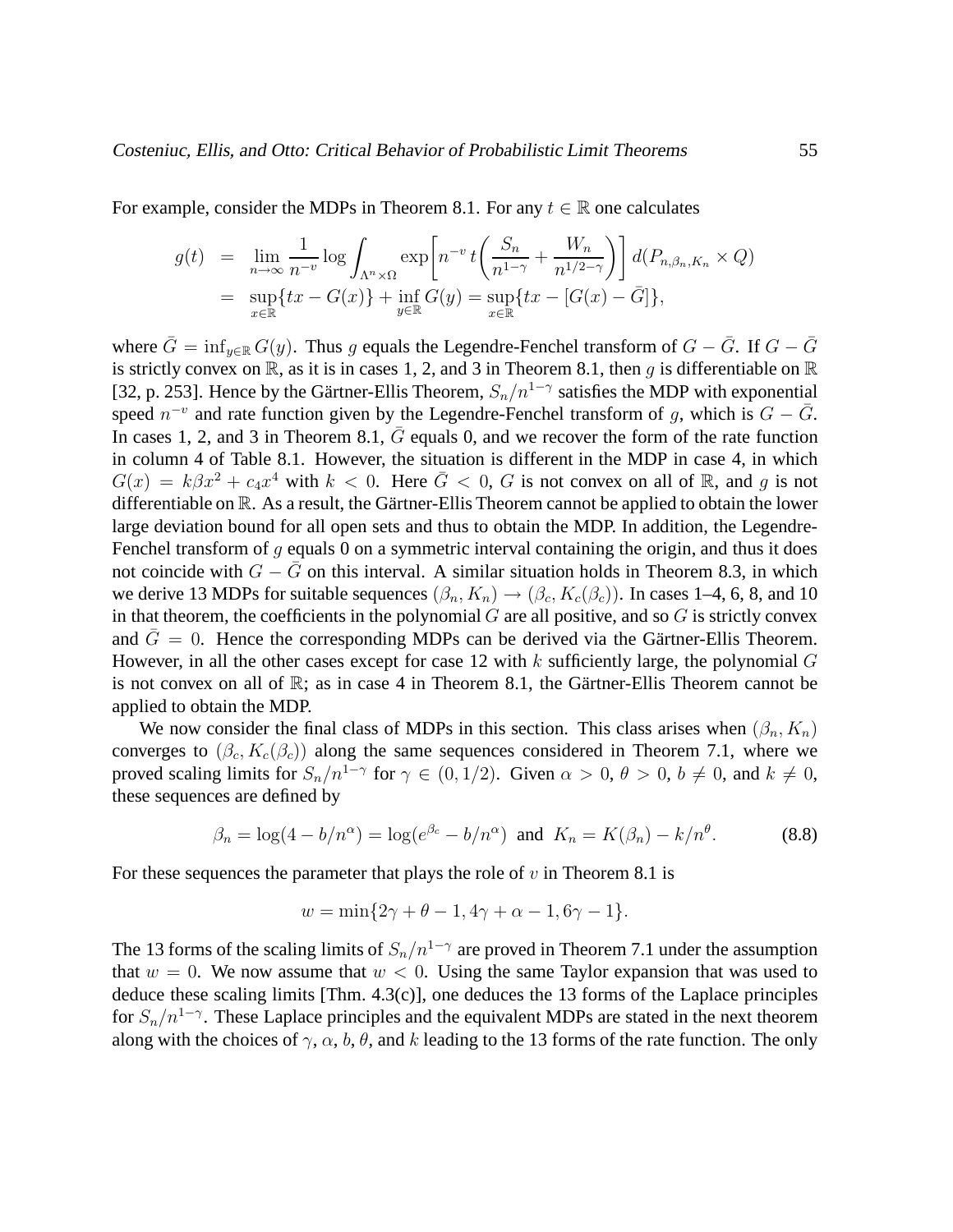requirement on b and k is that  $G(x) \to \infty$  as  $|x| \to \infty$ . This requirement forces  $b > 0$  in case 2 and  $k > 0$  in case 3. The proof of the MDPs in the next theorem is omitted because it follows the same pattern of proof of Theorem 8.1.

As in Theorem 7.1, there are further possibilities concerning the sign of b and k. In all the cases in which no  $x^4$  term appears in the scaling limit (cases 1, 3, 6, 7), we can choose either b to be any real number. Similarly, in all the cases in which no  $x^2$  term appears in the scaling limit (cases 1, 2, 4, 5), we can choose either k to be any real number. Although the choice of b or k affects the definition of the sequence  $(\beta_n, K_n)$ , it does not affect the form of the rate function.

**Theorem 8.3.** *Given*  $\alpha > 0$ ,  $\theta > 0$ ,  $b \neq 0$ , and  $k \neq 0$ , consider the sequence  $(\beta_n, K_n)$  *defined in* (8.8)*. Then*  $(\beta_n, K_n) \to (\beta_c, K_c(\beta_c))$ *. Given*  $\gamma \in (0, 1)$ *, we also define* 

$$
G(x) = \delta(w, 2\gamma + \theta - 1)k\beta_c x^2 + \delta(w, 4\gamma + \alpha - 1)b\bar{c}_4 x^4 + \delta(w, 6\gamma - 1)c_6 x^6,
$$

*where*  $\bar{c}_4 = 3/16$  *and*  $c_6 = 9/40$ *. The following conclusions hold.* 

(a) *Assume that*  $w = \min\{2\gamma + \theta - 1, 4\gamma + \alpha - 1, 6\gamma - 1\}$  *satisfies*  $w < 0$ *. Then with respect to*  $P_{n,\beta_n,K_n}$ ,  $S_n/n^{1-\gamma}$  satisfies the Laplace principle, and thus the MDP, with exponential speed  $n^{-w}$  *and rate function*  $\Gamma(x) = G(x) - \inf_{y \in \mathbb{R}} G(y)$ *.* 

(b) *We have* w < 0 *if and only if one of the* 13 *cases enumerated in Table* 8.2 *holds. Each of the* 13 *cases corresponds to a set of values of* γ*,* α*, and* θ*; a choice of signs of* b *and* k*; the influence of one or more sets* C*,* B*,* A*; and a particular exponential speed and a particular form of the rate function in part* (a)*. The function* G *appearing in the definition of the rate function is shown in column* 5 *in Table* 8.2; when  $\inf_{y \in \mathbb{R}} G(y) \neq 0$ , this additive constant in the definition *of the rate function is not shown. The form of the rate function is not affected by the choice of*  $b \in \mathbb{R}$  *in cases* 1, 3, 6, and 7 and by the choice of  $k \in \mathbb{R}$  *in cases* 1, 2, 4, and 5.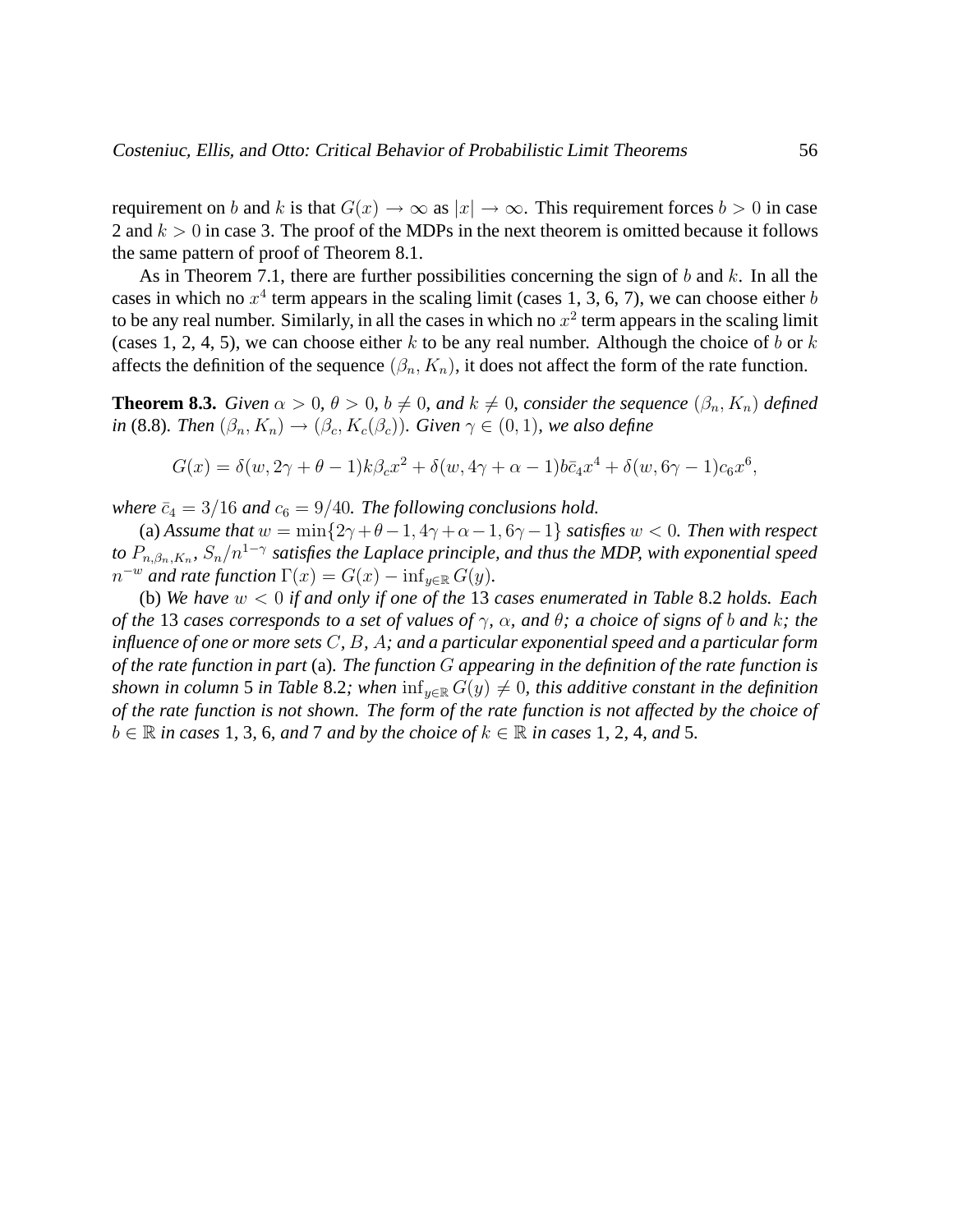| case                     | values of $\gamma$            | values of $\alpha$                           | exp <sup>2</sup>                  | function $G$ in                               |
|--------------------------|-------------------------------|----------------------------------------------|-----------------------------------|-----------------------------------------------|
| influence                |                               | values of $\theta$                           | speed                             | rate function $\Gamma$                        |
| $\parallel$ 1            | $\gamma \in (0, \frac{1}{6})$ | $\alpha > 2\gamma$                           | $n^{1-6\gamma}$                   | $c_6x^6$                                      |
| $\overline{\mathcal{C}}$ |                               | $\theta > 4\gamma$                           |                                   | $c_6 > 0, b \in \mathbb{R}, k \in \mathbb{R}$ |
| $\sqrt{2}$               | $\gamma \in (0, \frac{1}{4})$ | $\alpha \in (0, \min\{2\gamma, 1-4\gamma\})$ | $\overline{n^{1-4\gamma-\alpha}}$ | $b\bar{c}_4x^4$                               |
| $\overline{B}$           |                               | $\theta > 2\gamma + \alpha$                  |                                   | $b > 0, \bar{c}_4 > 0, k \in \mathbb{R}$      |
| $\sqrt{3}$               | $\gamma \in (0, \frac{1}{2})$ | $\theta \in (0, \min\{4\gamma, 1-2\gamma\})$ | $n^{1-2\gamma-\theta}$            | $k\beta_c x^2$                                |
| $\overline{A}$           |                               | $\alpha > \max(\theta - 2\gamma, 0)$         |                                   | $k > 0, b \in \mathbb{R}$                     |
| $4 - 5$                  | $\gamma \in (0, \frac{1}{6})$ | $\alpha = 2\gamma$                           | $n^{1-6\gamma}$                   | $b\bar{c}_4x^4+c_6x^6$                        |
| $B + C$                  |                               | $\theta > 4\gamma$                           |                                   | $b \neq 0, k \in \mathbb{R}$                  |
| $6 - 7$                  | $\gamma \in (0, \frac{1}{6})$ | $\alpha > 2\gamma$                           | $n^{1-6\gamma}$                   | $k\beta_c x^2+c_6x^6$                         |
| $A+C$                    |                               | $\theta = 4\gamma$                           |                                   | $k \neq 0, b \in \mathbb{R}$                  |
| $8 - 9$                  | $\gamma=(0,\frac{1}{4})$      | $\alpha \in (0, \min\{2\gamma, 1-4\gamma\})$ | $n^{1-4\gamma-\alpha}$            | $k\beta_c x^2 + b\bar{c}_4 x^4$               |
| $A + B$                  |                               | $\theta = 2\gamma + \alpha$                  |                                   | $k\neq 0, b>0$                                |
| $10 - 13$                | $\gamma \in (0, \frac{1}{6})$ | $\alpha = 2\gamma$                           | $n^{1-6\gamma}$                   | $k\beta_c x^2 + b\bar{c}_4 x^4 + c_6 x^6$     |
| $A+B+C$                  |                               | $\theta = 4\gamma$                           |                                   | $k \neq 0, b \neq 0$                          |

Table 8.2: Values of  $\gamma$ ,  $\alpha$ , and  $\theta$ , exponential speeds, and rate functions in part (b) of Theorem 8.3

As discussed in section 2, the MDPs listed in Table 8.2 yield a new class of distribution limits for  $S_n/n^{1-\gamma}$  in those cases in which the set of global minimum points of G contains nonzero points. These are the cases in which the coefficients of  $G$  are not all positive: cases 5 ( $b < 0$ ), 7 ( $k < 0$ ), 9 ( $k < 0$ ), 11 ( $k < 0$ ,  $b > 0$ ), 12 ( $k > 0$ ,  $b < 0$ ), and 13 ( $k < 0$ ,  $b < 0$ ). In all these cases except for case 12, we obtain the limit (2.13). Case 12 exhibits the most complicated behavior, giving rise to the limit (2.14) for the critical value  $k = 5b^2/[2^7 \beta_c]$ . These limits and the underlying physical phenomena are now being investigated for a class of non-mean-field models, including the Blume-Emery-Griffiths model [19].

This completes our study of limit theorems for the BEG model in the neighborhood of the tricritical point  $(\beta_c, K_c(\beta_c)) \in C$ , in the neighborhood of second-order points  $(\beta, K_c(\beta)) \in B$ , and in the neighborhood of single-phase points  $(\beta, K) \in A$ . It is an unexpectedly rich and fruitful area of research, one that we hope will inspire similar investigations for other statistical mechanical models.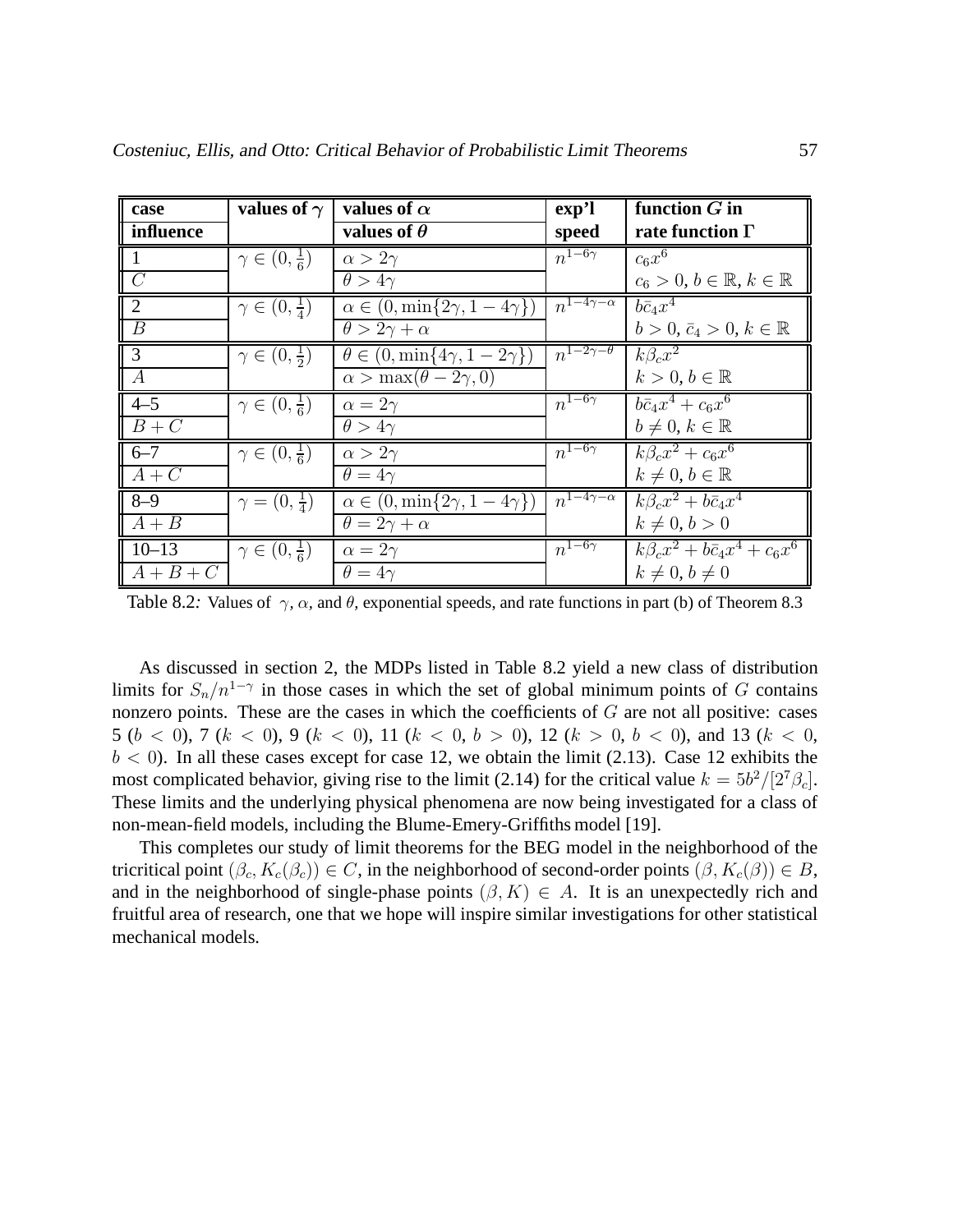#### **References**

- [1] M. Antoni and S. Ruffo, Clustering and relaxation in Hamiltonian long-range dynamics. *Phys. Rev. E* **52** (1995) 2361–2374.
- [2] J. Barre, F. Bouchet, T. Dauxois and S. Ruffo, Large deviations techniques applied to systems with long-range interactions, *J. Stat. Phys.* **119** (2005) 677–713.
- [3] M. Blume, Theory of the first-order magnetic phase change in UO<sub>2</sub>, *Phys. Rev.* **141** (1966) 517–524.
- [4] M. Blume, V. J. Emery, and R. B. Griffiths, Ising model for the  $\lambda$  transition and phase separation in He<sup>3</sup> -He<sup>4</sup> mixtures, *Phys. Rev. A* **4** (1971) 1071–1077.
- [5] E. Bolthausen, Laplace approximations for sums of independent random vectors, *Prob. Th. Rel. Fields* **76** (1986) 167–206.
- [6] E. Bolthausen, Laplace approximations for sums of independent random vectors, Part II: Degenerate maxima and manifolds of maxima, *Prob. Th. Rel. Fields* **72** (1987) 305–318.
- [7] A. Bovier and V. Gayrard, An almost sure central limit theorem for the Hopfield model, *Markov Proc. Related Fields* **3** (1997) 151–173.
- [8] H. W. Capel, On the possibility of first-order phase transitions in Ising systems of triplet ions with zero-field splitting, *Physica* **32** (1966) 966–988.
- [9] H. W. Capel, On the possibility of first-order phase transitions in Ising systems of triplet ions with zero-field splitting II, *Physica* **33** (1967) 295–331.
- [10] H. W. Capel, On the possibility of first-order phase transitions in Ising systems of triplet ions with zero-field splitting III, *Physica* **37** (1967) 423–441.
- [11] N. R. Chaganty and J. Sethuraman, Limit theorems in the area of large deviations for some dependent random variables, *Ann. Prob.* **15** (1987) 628–645.
- [12] A. Dembo and O. Zeitouni, *Large Deviations Techniques and Applications*, Second edition, Springer, New York, 1998.
- [13] P. Dupuis and R. S. Ellis, A Weak Convergence Approach to the Theory of Large Devia*tions*, John Wiley & Sons, New York, 1997.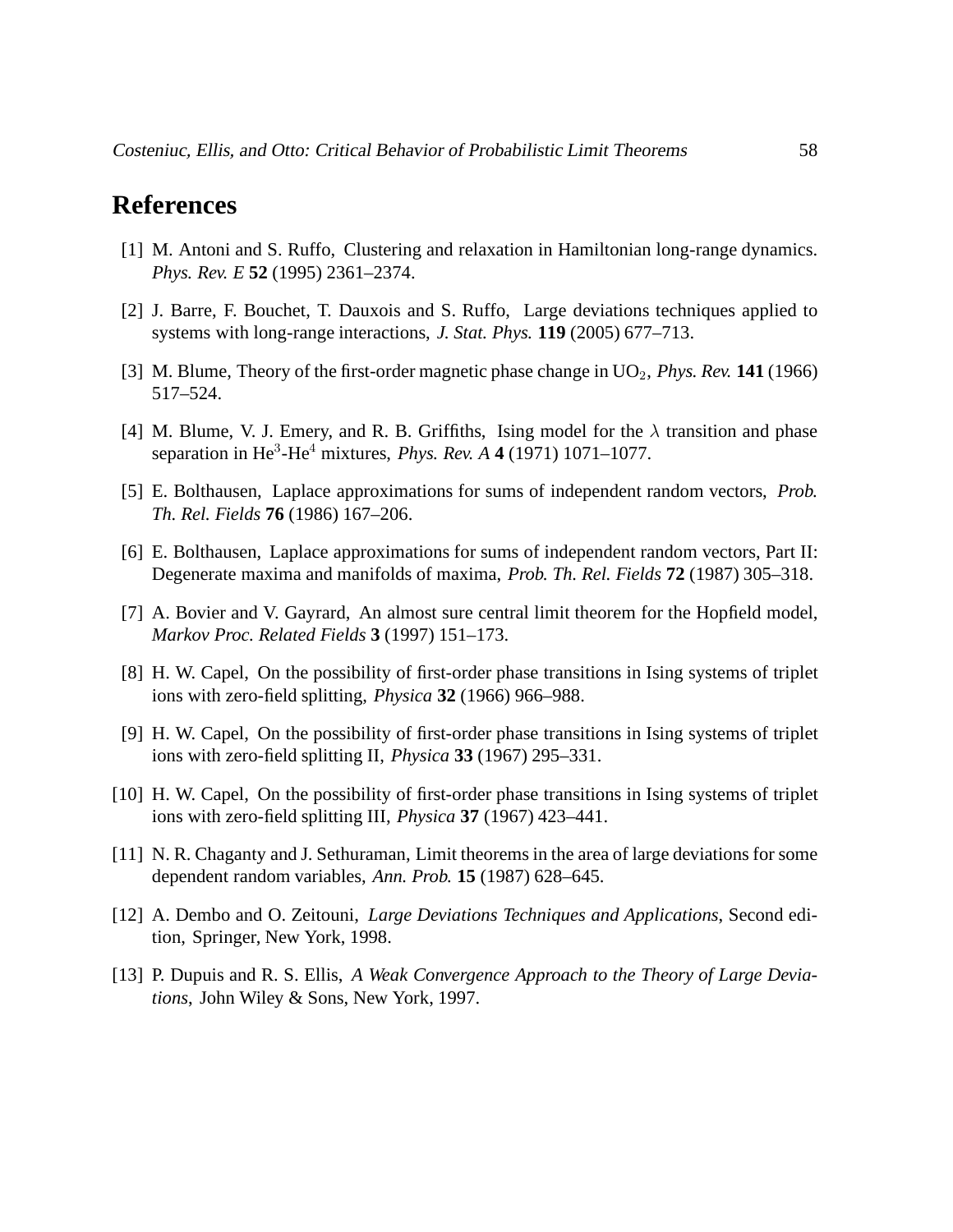- [14] P. Eichelsbacher, M. Löwe, Moderate deviations for a class of mean-field models, *Markov Proc. Related Fields* **10** (2004) 345–366.
- [15] P. Eichelsbacher and M. Löwe, Moderate deviations for the overlap parameter in the Hopfield model, *Prob. Th. Related Fields* **130** (2004) 441–472.
- [16] R. S. Ellis, Large deviations for a general class of random vectors, *Ann. Prob.* **12** (1984) 1-12.
- [17] R. S. Ellis, *Entropy, Large Deviations and Statistical Mechanics*, Springer, New York, 1985. Reprinted in 2006 in *Classics in Mathematics*.
- [18] R. S. Ellis, K. Haven, and B. Turkington, Large deviation principles and complete equivalence and nonequivalence results for pure and mixed ensembles, *J. Stat. Phys.* **101** (2000) 999–1064.
- [19] R. S. Ellis and J. Machta, Multiple critical behavior of the Blume-Emery-Griffiths model near its tricritical point, in progress, 2006.
- [20] R. S. Ellis and C. M. Newman, Limit theorems for sums of dependent random variables occurring in statistical mechanics, *Z. Wahrsch. verw. Geb.* **44** (1979) 117–139.
- [21] R. S. Ellis, C. M. Newman, and J. S. Rosen, Limit theorems for sums of dependent random variables occurring in statistical mechanics, II, *Z. Wahrsch. verw. Geb.* **51** (1980) 153–169.
- [22] R. S. Ellis, P. T. Otto, and H. Touchette, Analysis of phase transitions in the mean-field Blume-Emery-Griffiths model, *Ann. Appl. Prob.* **15** (2005) 2203–2254.
- [23] R. S. Ellis and J. S. Rosen, Asymptotic analysis of Gaussian integrals, II: isolated minimum points, *Comm. Math. Phys.* **82** (1981) 153–181.
- [24] R. S. Ellis and J. S. Rosen, Asymptotic analysis of Gaussian integrals, I: isolated minimum points, *Trans. Amer. Math. Soc.* **273** (1982) 447–481.
- [25] R. S. Ellis and K. Wang, Limit theorems for the empirical vector of the Curie-Weiss-Potts model, *Stoch. Proc. Appl.* **35** (1990) 59–79.
- [26] B. Gentz, A central limit theorem for the overlap in the Hopfield model, *Ann. Prob.* **24** (1996) 1809–1841.
- [27] B. Gentz, An almost sure central limit theorem for the overlap parameters in the Hopfield model, *Stoch. Proc. Appl.* **62** (1996) 243–262.